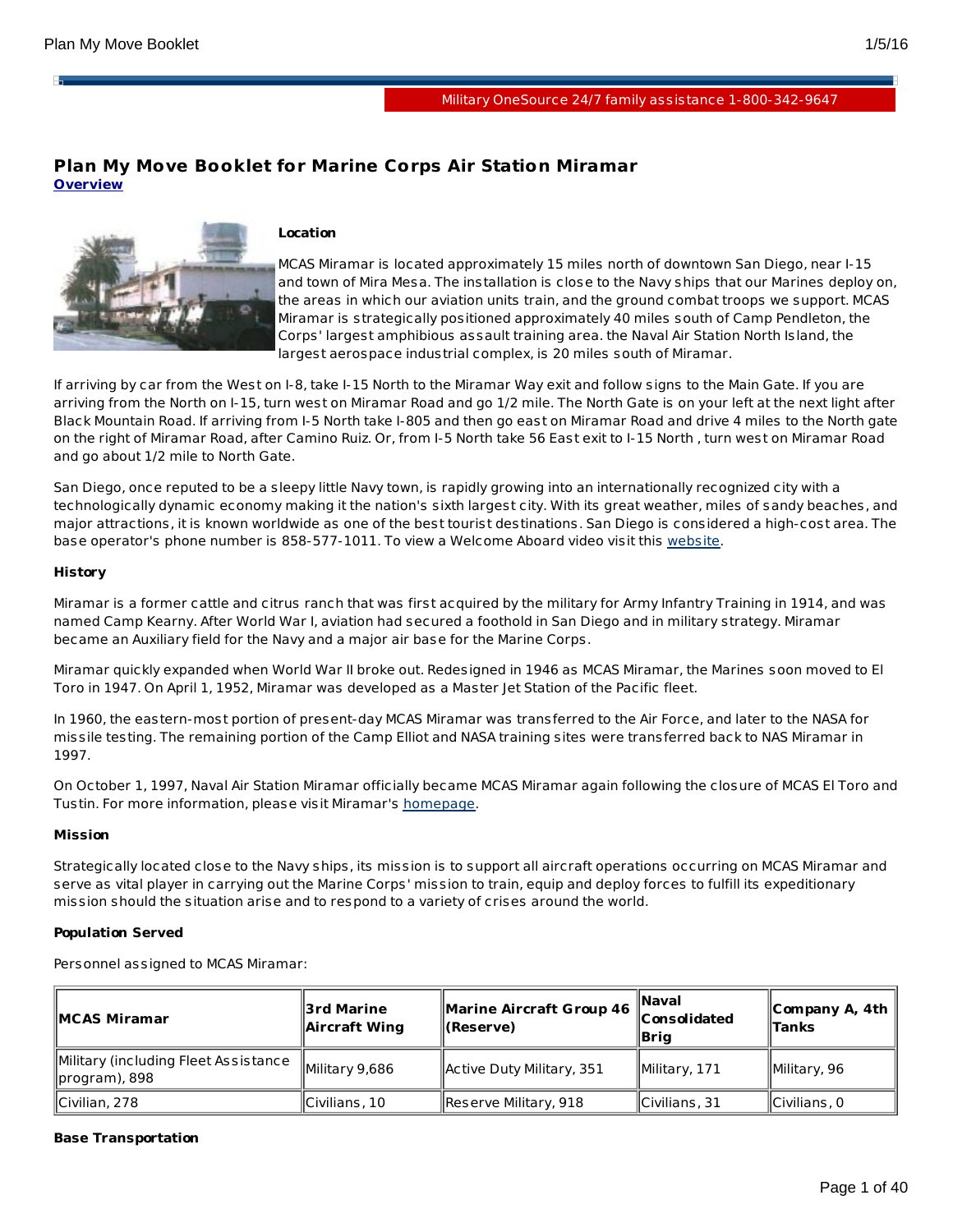Currently, there is no base transportation on this installation.

## **Sponsorship**

The sponsorship program on MCAS Miramar is provided to inbound personnel on PCS orders by their prospective command or unit. Personnel requesting a sponsor should contact their gaining command's sponsor coordinator prior to their PCS transfer. The Information & Referral Specialist is available to assist members with their sponsorship request, and can be contacted at 858-577-1428 or DSN 312-267-1428.

Change of address for those living out in the community or military housing: Before you leave your duty station, fill out a change of address card. If you do not have a forwarding address you can send your mail to "General Delivery" and address it to San Diego, CA 92138. The Post Office will hold your mail for up to a month. You do, however, have to come in and check your mail every 10 days from the time it was sent or it will be sent back.

Upon your arrival you can go to the Midway Post Office at 2535 Midway Dr., San Diego, CA; 619-758-7125 to pick up your mail or check on it within the 10-day time requirement. Change of address for those who will be living in the barracks need to check in at the Military side of the Post Office upon your arrival and you will be issued a P.O. Box.

## **Temporary Quarters**

MCAS Miramar temporary lodging is the Miramar Inn. It is located in building 2515 on Bauer Road. For reservation, contact 800-628-9466 or 858-271-7111. Please be advised, the Miramar Inn does not have accommodation for pets. For information on hotels that accepts pets, check out the [PetsWelcome](http://www.petswelcome.com/) website.

The Miramar Inn is located near the commissary and exchange complex which includes a variety of food outlets, a 50 member pool, the Bob Hope Theater, and Mills Park. It is conveniently close to the Miramar Memorial golf course, the Officer, Staff NCO and Enlisted Clubs, and the museum.

If you are active duty, retired, a reservist or a Department of Defense employee, you can sponsor friends and family to stay at the Miramar Inn. Family members and guests of military personnel may stay at Miramar Inn, but the military member must be present at check-in. Call 858-271-7111 x 0 to take advantage of this great deal.

Military members with dependents traveling accompanied or unaccompanied and who are entitled to TLE (Temporary Lodging Expense) must first try to stay in billeting or the Miramar Inn. For billeting information, you may call 858-577-4233. You must get a statement of non-availability before using a hotel in the community upon arrival. You will only be reimbursed if you have a non-availability statement from billeting.

## **Relocation Assistance**

Welcome to MCAS Miramar. Upon receiving PCS orders you may contact the Information & Referral Office. Providing your email address will also allow the Information & Referral Office to send you information immediately. This is valuable information to help with your move and settling in to the new location.

A numbers of services are available to you as well for when you get ready to depart. These include videos, base and community information and request for a sponsor.

A welcome aboard brief is provided to our inbound personnel after completion of their check in to the command. The brief is held at the Station Headquarters, Building 8630 and dates of the Welcome Aboard Brief are provided by the Information & Referral Specialist upon check in.

Contact the Information & Referral Office for additional information at 858-577-1428 or DSN 312-267-1428. To learn more about MCAS Miramar, visit our [website](http://www.mccsmiramar.com).

## **Critical Installation Information**

Quality of life construction is ongoing on MCAS Miramar.

- Miramar housing complex has added 77 new housing units available for Marines and dependents in pay grade E-1 thru Officers.
- A new child care center with capacity for 200 children is fully operational.
- A brand new facility Youth and Teen Center is fully operational and has received a prestigious Merit Awards for Program Excellence. The Youth Center has something for everyone under 18.
- A major expansion and renovation of the Marine Corps Exchange has been completed and fully operational. This new and existing building has the appearance of one large department store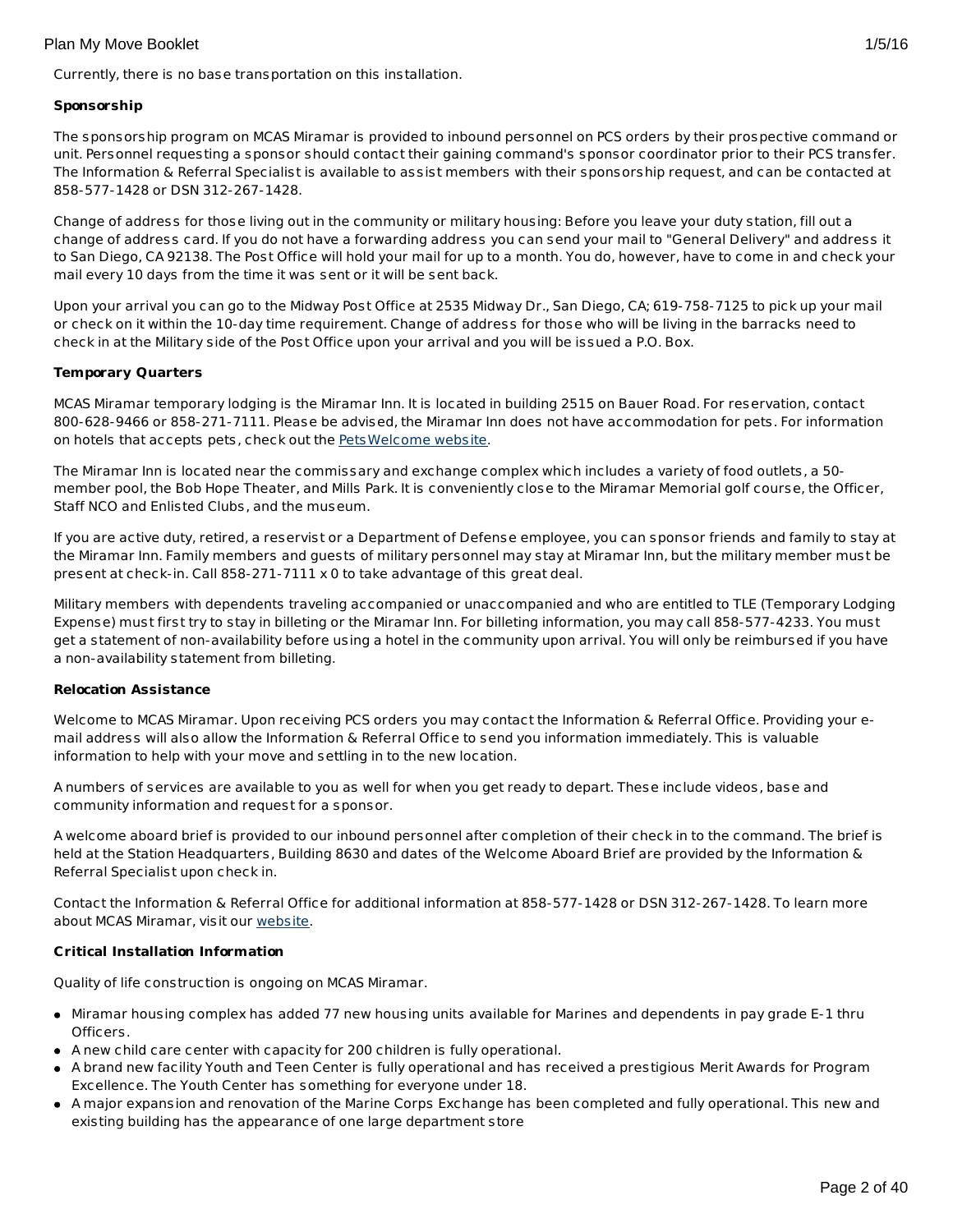## **Sponsorship**

Settling into your new location and your new unit takes time. Military [OneSource](http://www.militaryonesource.mil/) is designed to assist you with information about your new location. Additionally each of the military Services has a Sponsorship Program which is very helpful in providing new unit information. If you want to learn how to be a sponsor, you can take a short *[training](http://apps.militaryonesource.mil/MOS/f?p=ESAT:WELCOMEP) module* found on Military OneSource, or if you are a Sponsor, you can use the [eSponsorship](http://apps.militaryonesource.mil/esat) Application & Training a secure website designed to train you on your sponsorship duties and provide sample materials for your use when communicating with your newcomer.

The purpose of the Sponsorship program is to:

- Provide a sense of belonging
- Ease the transition for inbound service members or civilians and their family members
- Increase productivity
- Reduce culture shock
- Help newcomers make informed decisions
- Cultivate new friendships
- Improve morale

A sponsor is someone from your new unit who is assigned to assist you in settling into your new location. You must request a sponsor through your unit. You can learn more about the sponsorship program and how to apply through your Relocation Assistance Services or the Army Community Service at your new installation.

Your gaining unit will appoint your sponsor in writing. He/she will be the same or close to your rank and the same marital status, if at all possible. This person will be knowledgeable about the local community and the installation; available to assist you and your family for at least two weeks post arrival, and be someone who is positive and outgoing.

A sponsor's duties include:

- Contacting you and your family by letter of introduction or e-mail upon learning of your assignment to the installation.
- Following up with a personal phone call after contact has been made.
- Sending information about the installation/area which you may require, or putting you in touch with the resources on the web and at the installation that provide current, complete and up-to-date information such as those provided by the Relocation Services.
- Answering any questions which you or your family may have, or, again, providing the proper resources to answer those questions.
- Confirm transportation and lodging arrangements.
- Assisting with obtaining a Post Office Box for your mail.
- Meeting you and your family upon arrival.
- Accompanying you to your check in point for the unit.
- Introducing you to the Family Center and loan closet
- Providing essential service locations such as commissary, exchange, gas station, and bank.
- Being available when you arrive at your installation to meet you, show you around, and help you through in-processing.

If you have not been assigned a sponsor, or have not been contacted as of yet, request one by contacting your gaining command or unit. If after contacting your new command you find difficulties in obtaining a sponsor, contact your Relocation Assistance Personnel for additional help with your move.

Service specific processes for requesting a Sponsor include:

- **Army and Defense Logistics Agency:** AR 600-8-8 outlines procedures for DA Form 5434, Sponsorship Program Counseling and Information Sheet. Sponsorship is mandatory for first term Soldiers. All Soldiers, private through colonel (excluding those completing Advanced Individual Training (AIT) and those PCSing to long term schools) and civilian employees through grade 15 may participate in the advance arrival sponsorship program. Reactionary Sponsorship is available for individuals arriving at an installation without a sponsor. Contact the gaining unit to request a sponsor.
- **Air Force:** Gaining Unit Commander Support Staff/Military Personnel Section will assign a sponsor upon receipt of assignment notice. Assigned sponsor will then make contact with the inbound member.
- **Navy:** OPNAV INSTRUCTION 1740.3C prescribes procedures regarding Command Sponsor and Indoctrination Programs. This Program is designed to facilitate the adaptation of Sailors and their families into new working and living environments, to minimize the anxiety associated with a Permanent Change of Station (PCS) move, and afford Sailors and their families the greatest opportunity for a successful and productive tour of duty.
- Command sponsor and indoctrination responsibilities begin upon receipt of PCS orders and continue until the Sailor has become an integral part of the new command and is fully cognizant of all policies, programs, services, and responsibilities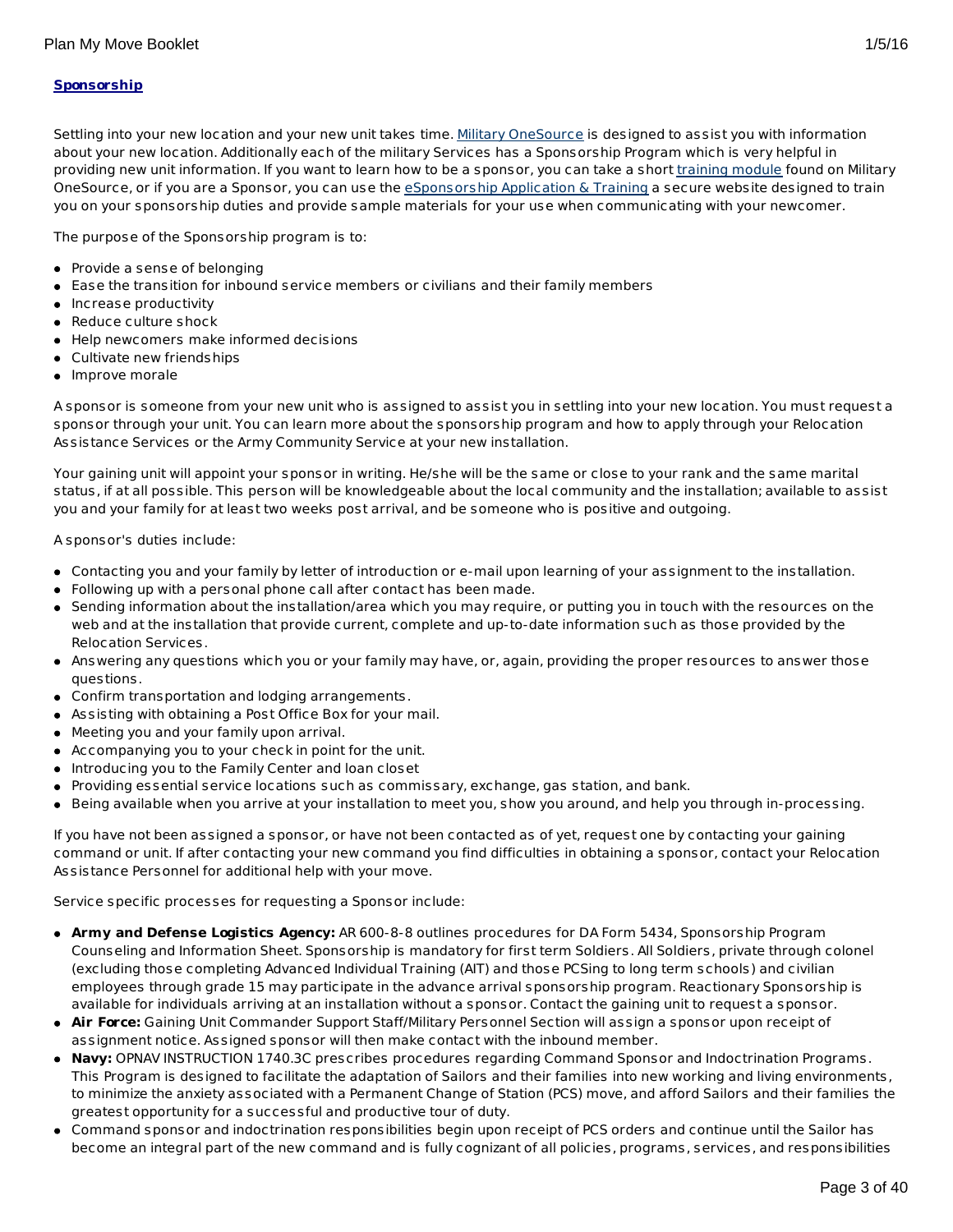- Enclosures (1) and (2) of OPNAVINST 1740.3C outline responsibilities and provide guidance for these programs. Assistance to local commands regarding the Command Sponsor Program is through the Fleet and Family Support Center (FFSC) Relocation Assistance Program staff.
- **Marine Corps:** Gaining Unit Commander will assign a sponsor on request. Overseas commands should assign a sponsor [automatically,](http://www.militaryonesource.mil/12038/MyDoD/Spons Request Form.doc) however if one is not assigned, send a request to the gaining command using the Sample Sponsorship Request form.

Sponsors' responsibilities and abilities to be available will vary from installation to installation, depending upon the priority which the installation and unit commanders give to the program; however, the Services are making the Sponsorship program a priority as research has shown the many benefits of good sponsorship to service, family members and youth.

## **Youth Sponsorship**

The Youth Sponsorship Program depends on the availability of youth who volunteer to become sponsors. The Youth Services topic should explain the Youth Sponsorship program at your new installation, but if it does not answer all of your questions, contact your Relocation Manager to inquire about the program and acquiring a youth sponsor.

## **Directions to Installation**

## **Driving Directions**

MCAS Miramar is located approximately 15 miles north of downtown San Diego.

## Driving from the West

If arriving by car from the West on I-8, take I-15 North to Miramar Way exit and follow signs to the Main Gate.

Driving from the North

If you are arriving from the North on I-15, turn west on Miramar Road and go 1/2 mile. The North Gate is on your left at the next light after Black Mountain Road. If arriving from I-5 North take I-805 and then go east on Miramar Road and drive 4 miles to the North gate. The North Gate entrance is on the right of Miramar Road after Camino Ruiz.

## **Airports**

San Diego's main airport is San Diego International Airport (Lindbergh Field), located downtown near San Diego Bay and Harbor. The busiest single-runway commercial airport in the country with about 600 flights a day, the Airport is served by 21 commercial airlines, three terminals, state-of-the-art facilities and free terminal-to-terminal transportation. San Diego is also served by two municipal airports and eight general aviation airports operated by the County of San Diego.

Transportation from the Airport to MCAS Miramar and other installations are available. If you need a shuttle service, or a rental car at reduced rates, take advantage of a great deal available through the USO Center, located at Terminal #2. This reduced rate is available only at USO Center and applies to all active duty members and families, retired personnel, and DOD civilian.

Upon arrival at MCAS front gate when driving a rental car, ensure rental agreement is readily available. All military personnel needed to check in, proceed to JRC (Joint Reception Center) bldg. 2258 between 7:00 a.m.- 4:00 p.m. If arriving after 4:00 p.m., and needed to check-in, then proceed to Headquarters Building (bldg. 8630) and check in with the Command Duty Officer. The CDO can be reached at 858-577-1141 or 619-200-7842.

If you have a reservation at Miramar Inn, proceed to building 2515 located on Bauer Road or contact the Miramar Inn for assistance at 858-271-7111.

## **Check-in Procedures**

## **Reporting Procedures**

Between the hours of 7:00 a.m. - 4:00 p.m. Military Personnel (All Branches of Service, Active and Reserve) reporting for duty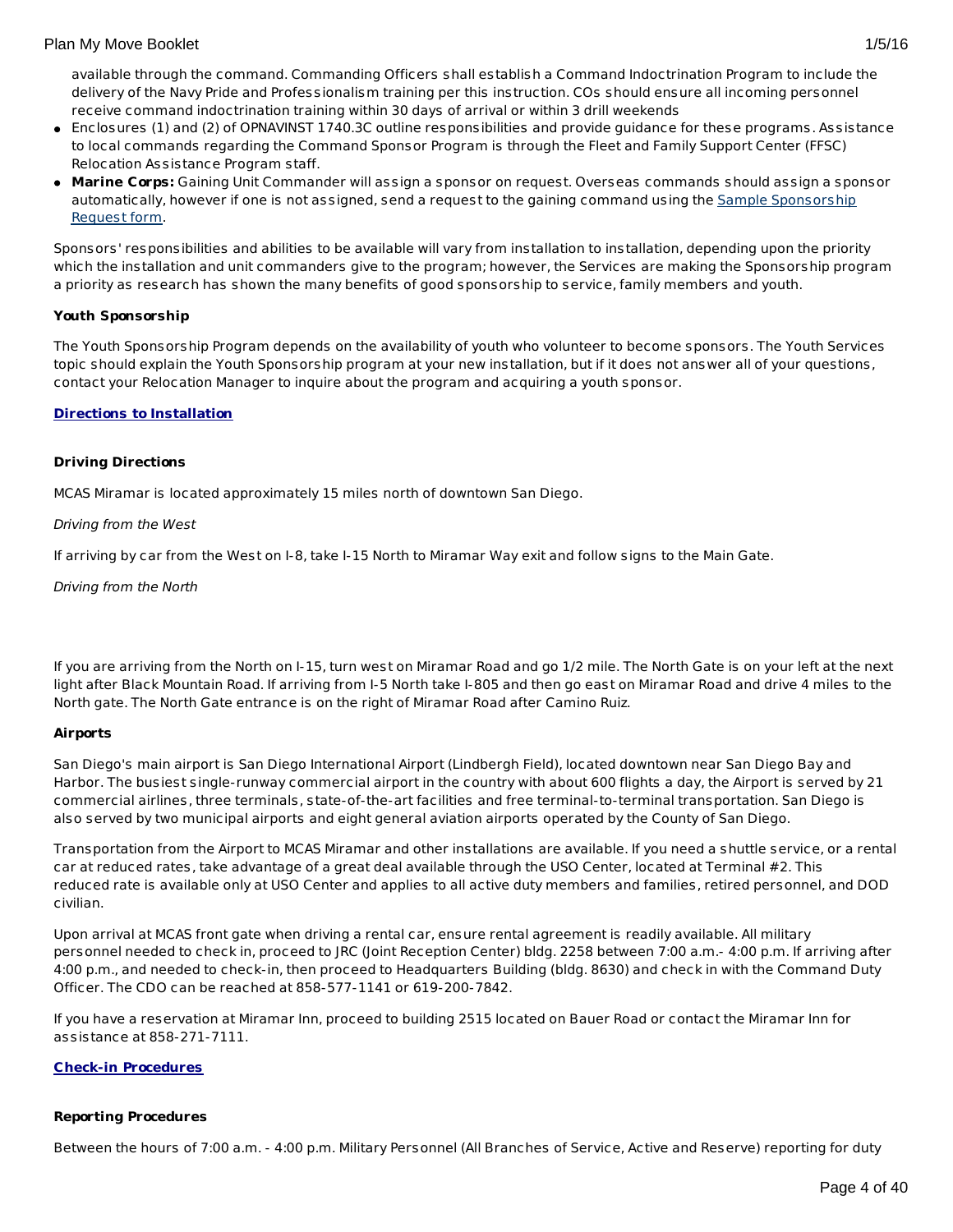aboard Marine Corps Air Station (MCAS) Miramar must check in with the IPAC (Installation Personnel Administration Office) located at the Joint Reception Center (JRC Bldg. 2258).

After 4:00 p.m. and on weekends and holidays Military Personnel will check in with the Command Duty Officer (CDO) located at the Headquarters Building (Bldg. 8630). The CDO can be reached at 858-577-1141 or 619-200-7842. Directions to either location can be obtained from the Military Police gate.

Marines reporting for duty must be in the service alpha uniform. Personnel of other Branches of Service will be in the appropriate uniform of the service and season.

## Temporary Lodging on Station

All Marines are required to check in with the CBQ (Consolidated Bachelor Quarters) Bldg. 4312 before attempting to acquire temporary lodging. Marines who check in prior to 4:00 p.m. and will be occupying single type government quarters should check in with their respective unit's barracks manager to acquire a permanent room. The CBQ phone number is 858-577- 4233.

NOTE: If the CBQ does not have rooms available, you MUST get a non-availability statement.

## **Travel Planning**

Planning and organizing your move is key to a smooth and successful travel. List important documents and phone numbers to hand carry enroute to your next duty station. San Diego is a high cost living area, and best known for its near-perfect climate, natural beauty and lots of fun- filled outdoor activities. Hotel rates are normally higher when looking for a temporary lodging.

It is highly recommended to make your temporary lodging reservations in advance to Miramar Inn for a much lower rates and convenience. Miramar Inn is located on MCAS Miramar, Bldg. 2516. Call for central reservation at 858-577-7111.

## **What to do if planning to get Married Enroute**

If you are planning to get married before you PCS, you must inform your commander and follow the procedures exactly as you are given them. The military will not pay for travel and housing of your spouse if you do not follow proper procedures.

If PCSing overseas with family members, it is important to make sure that you have an approved command-sponsored orders in order to qualify for entitlements at your overseas duty station.

## **Relocation Assistance**

## **Programs and Services**

If a permanent change of station, or PCS, is in your future, you may have questions about moving. As part of the Military and Family Support Center, the Relocation Assistance Program provides services and resources to help make this transition as smooth as possible. Here's what they offer:

- **Individual PCS planning** Most relocation programs offer one-on-one consultation. In particular, those making their first military move, those making their first overseas move or those with challenging or complex situations should contact the relocation assistance office.
- **[MilitaryINSTALLATIONS](http://www.militaryinstallations.dod.mil) and Plan My [Move](http://apps.militaryonesource.mil/MOS/f?p=PMM:ENTRY:0)** For managing and planning your move, you may want to take advantage of these DoD-sponsored online relocation tools. You can estimate expenses, locate forms for housing and property shipments, and create a moving calendar.
- **Loan closet** Where available, loan closets offer basic household goods while your personal property is in transit. Typical items include pots and pans, dishes, silverware, irons, ironing boards and infant or toddler car seats. Generally, towels and bed linens are not available, so these should be packed in your express shipment.
- **Workshops and briefings** Workshops vary from installation to installation, but you may find classes on purchasing real estate and renting, budgeting and finance, moving with children or general moving preparation.
- **Pre-departure briefings** These briefings may be called Smooth Move or PCS Briefing, and they provide essential information to prevent you from making uninformed and costly decisions before your move.
- **Settling-in services** Welcome wagon services, local area tours (with child care sometimes provided), or basic household items to use until your goods arrive may be a part of your installation's settling-in services. Overseas arrival services may include introductory language classes and cultural awareness training.
- **Foreign-born spouse support** Whether your question concerns immigration and naturalization, learning the English language or how to use local transportation, the relocation program provides assistance, classes and referrals.
- **Emergency assistance** From time to time, emergencies occur while moving. The Relocation Assistance Program office has the resources to provide emergency financial assistance and referrals.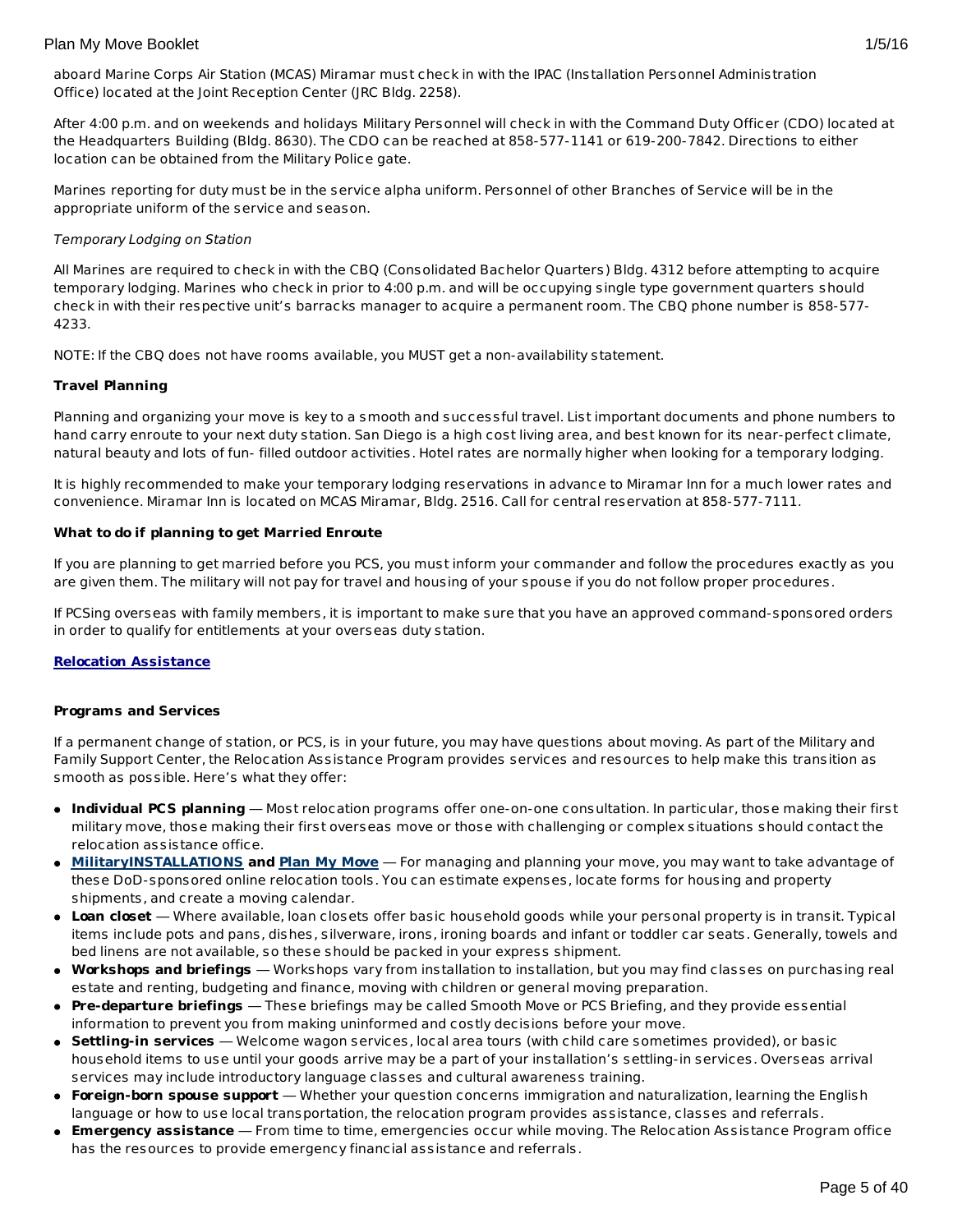## **Installation Specific Information**

Contact the Information & Referral Office when you have PCS orders. You may request a Welcome Aboard Package be mailed to you. Providing your e-mail address will also allow the Information & Referral Office to send you information immediately. It can be helpful to you as you get ready to move and also upon your arrival. A number of services are available to you as well when you get ready to depart. These services include videos, base and community information through the internet, requests for a sponsor and a PCS Move Class.

Contact the Information & Referral Office for additional information at 858-577-1428 or DSN 312-267-1428. To learn more about MCAS Miramar, visit our [website](http://www.mccsmiramar.com/).

#### **Emergency Assistance**

#### **Planning for Emergencies**

The American Red Cross can be helpful in any emergency in which a service member or family members of a service member need to communicate with each other. If you need an assistance prior to arriving in San Diego call the Officer of the Day. The line is open 24 hours a day. If an emergency occurs on station dial 911.

## **Navy-Marine Corps Relief Society**

The Navy-Marine Corps Relief Society provides financial assistance to active duty and retired Navy and Marine Corps members and their families in time of emergency. Navy-Marine Corps Relief Society can help you in time of need, but cannot help you live beyond your means.

What can the Navy-Marine Corps Relief Society do? They can help with emergency needs and provide interest-free loans, grants or combination for:

- **Emergency transportation**
- Funerals
- Medical/dental bills (patient's share)
- Food, rent, utilities
- Help when disaster strikes
- Personal needs when pay is delayed
- Essential vehicle repairs

What Navy-Marine Corps Relief Society cannot do:

- Help with conveniences
- Pay bills for non-essentials
- **•** Finance liberty and vacations
- Pay fines and other legal expenses

#### What to bring:

- Your military/dependent ID card
- Leave and Earnings Statement (LES)
- Auto repair estimates (if coming in for help w/car repair)
- Medical bill/statement (if coming in for help with medical bills)
- Any other paperwork that will help makes an accurate budget

Other resources offered by Navy-Marine Corps Relief Society:

- $\cdot$  Education loans for dependent children, spouses, and fleet Inputs to commissioning programs.
- · Budget Counseling and training, education and remedial counseling.
- · Listening Post for people with problems.
- · Coordination with civilian agencies (Red Cross, VA, etc) and military offices (disbursing, chaplain, medical clinic, legal, etc)

· Layettes are a gift from NMCRS to eligible Navy and Marine families and single service members who need such assistance for a new child. Layettes consist of all the necessary items needed when a new baby is brought home. Layettes are available to service members regardless of pay grade. As a guideline, layettes are given as early as the second trimester and after child birth, as long as child fits into clothing.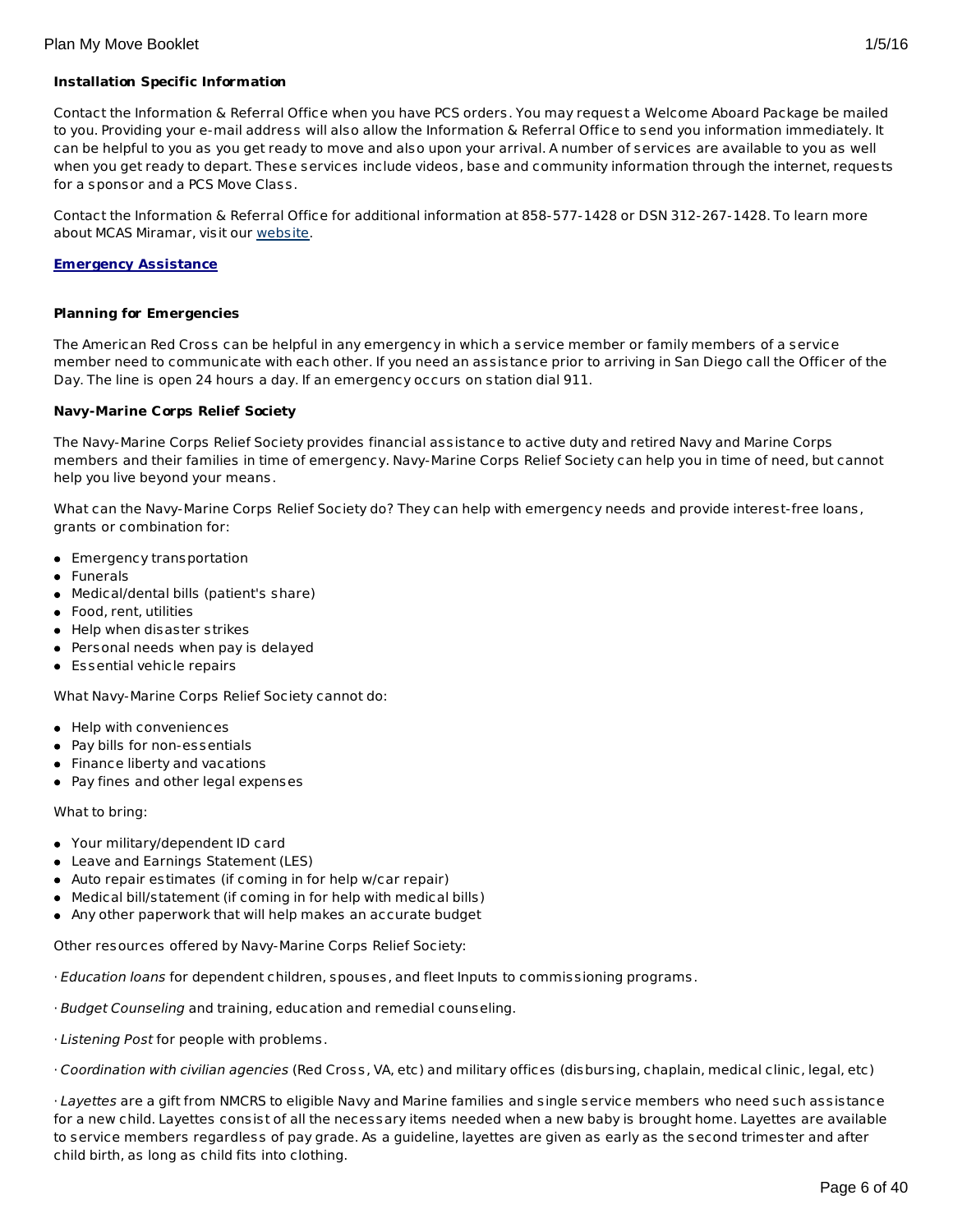· Visiting Nurse - Visiting nurses provide home visitation and other assistance to eligible Navy-Marine Corps Relief clients.

· Budgeting for Baby Classes are held twice monthly and are designed to give necessary information to new parents about the financial impact of a new baby on the family budget. Both service member and spouse are invited to attend these classes. Sign up at the San Diego or Miramar office.

 $\cdot$ Thrift Shop - Merchandise is donated and priced very reasonably. In the case of an emergency or personal disaster (fire, flood, burglary, etc), the Thrift Shop will allow families to choose items at no cost in order to reestablish their household. Contact the NMCRS at Miramar for verification or authorization.

## **Information & Referral**

Do you have questions? Are you looking for information? If so, Information & Referral Specialist (I & R) has the answers. Your I & R Specialist is dedicated to providing information for military personnel, their family members, reservists, civilian employees and retirees. Additionally, your I & R Specialist provides the following information such as Names, telephone numbers, addresses, hours of operation, and other types of information. I & R provide special briefings and presentations on programs and facilities available at Marine Corps Air Station Miramar. If you plan on visiting I & R office, you are encouraged to call ahead to ensure that someone is available to assist you. No appointments are necessary and phone inquiries are welcome. Your I& R Specialist is committed to improving the quality of Information.

To contact the Information and Referral specialist, call 858-577-1428, located in Bldg. 2258. Hours are 8:00 a.m. - 4:00 p.m., Monday through Friday. The following questions are frequently asked through Information & Referral Specialist:

- Wing Duty Officer 858-577-9517
- Station Duty Officer 858-577-1141
- American Red Cross 800-951-5600
- Auto Resale Lot [\(Vehicle](http://www.mccsmiramar.com/vehicle_resale_lot.html) Resale) or call 858-577-1215
- Child Care Resource and Referral877-235-6002
- Family Practice Clinic 619-532-8225
- Flea Market [\(Swap](http://www.mccsmiramar.com/baseswapmeet.html) Meet) **(**Saturdays**)** 858-577-4099
- Flight Jacket 858-577-5547
- lD Card Office 858-577-1421
- Operation Homefront866-424-5210
- Passport Office858-577-1303
- Pharmacy 858-577-9961
- Space A858-577-4284
- Vehicle Registration 858-577-1463

## **Victim Advocate**

For emergency assistance, please call the MCAS Miramar Police Emergency phone number at 858-577-4068.

## **Motor Vehicles**

## **Registration & Licensing Requirements**

California State law requires you to have sufficient liability insurance and a valid driver's license in order to operate a vehicle. The term "vehicle" generally includes automobiles, motorcycles, vans, trailers and boats regularly parked or garaged overnight. Further, your vehicle must be properly registered. Even though you are in the Military, you may be required to register your vehicle in-state and obtain an in-state license within a few months of moving. Access complete information on insurance, driver's licensing, and where and how to register your vehicle by visiting the State [Department](http://www.dmv.ca.gov/) of Motor Vehicles website.

## **State Laws**

You and your passengers must always wear seatbelts while driving, you will be ticketed and issued heavy fines if seatbelts are not secured. State law requires that all children under 6 years of age be properly restrained in child seats. Some states also require younger, smaller children to sit in the back seat. Motorcycles and their operators are subject to special laws. If you own and operate a motorcycle, you must comply with those laws. Visit the State Department of Motor Vehicles website for more information. Many States and local jurisdictions have strict laws about the use of cell phones and other digital devices while driving. Research these laws on the State Department of Motor Vehicles website. Tickets will be issued and fines assessed for violating these laws. Play it safe and always use a "hands free" device if you must use a cell phone or other PDA while driving. Hands-free devices must be used while operating a motor vehicle on ALL military installations worldwide.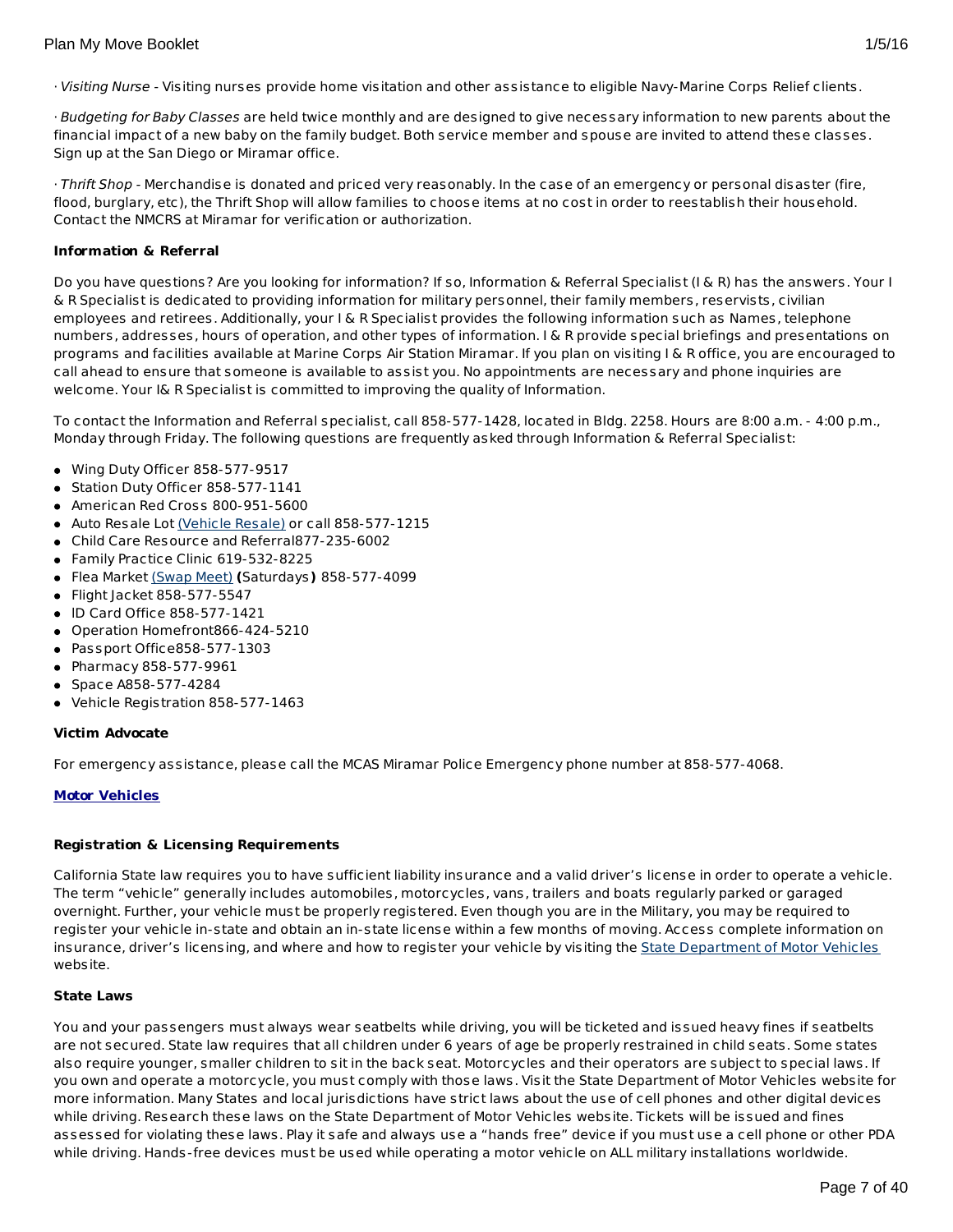## **Registering Vehicle on Base**

Decals and vehicle registration services are provided on station. In order to obtain a new decal for your vehicle, bring your ID card, proof of insurance and car registration to the vehicle registration office. The Vehicle Registration Office on MCAS Miramar is located in Building 6200 across East Gate. Phone number is 858-577-1463/1459.

For state vehicle registration services Ana's Registration Service on station offers full services which include transfers, renewals, plates and titles. This convenient service does charge a fee. You may,however, go off base to a DMV office to obtain the same service with no additional charge on top of the standard fee.

#### **Base Regulations**

Vehicle Inspections -- Random, unannounced vehicle inspections are conducted on a regular basis. Any area that has restricted or controlled access will be posted.

Speed Limit -- The speed limit on station is 25 miles per hour unless otherwise posted.

The DMV has determined that a California driver's license is not required of a military family member as long as the following criteria are met:

- The family member's home state driver's license remains valid
- The family member is age 18 or older
- The family member does not establish permanent residency in California
- The family member is not employed for compensation for the purpose of driving a motor vehicle

The DMV maintains that lawful family members are entitled to the same non-resident status as their active duty sponsors.

#### Motorcycles

All motorcycle riders must wear properly fitted safety helmets which conform to federal safety standards and are so labeled. They also must wear a colored outer upper garment during the day. Only the upper part of the garment is required to be brightly colored. Brightly colored does not include the camouflage utilities, dark blue, black, and dark green.

An approved Motorcycle Safety Course is also required for Active Duty members wishing to register a motorcycle. In the event a person does not have the required course, they may sign up through their unit training. Upon obtaining a sign up sheet for the motorcycle courses, individuals may bring it to the Vehicle Registration Office and receive a temporary pass until the completion of the course date.

## **Loan Closet**

## **This service is no longer available.**

#### **Housing - Overview**

#### **Government Housing**

Marine Corps Air Station Miramar has military housing units aboard the station as well as units located throughout San Diego County. In addition to the housing office located at MCAS Miramar, a housing office is also located aboard Naval Station San Diego, which can also assist with military housing sign up.

#### Availability

The wait list for housing on MCAS Miramar can vary. The wait list can vary from immediate occupancy to 24 months, depending on the housing unit selected.

#### Eligibility

All officer and enlisted personnel accompanied by their family members are eligible to apply for Military Family Housing. It is not necessary to sign up for housing before you arrive. However,you do want to sign up within 30 days of your arrival in order to maintain your place on the wait list.

## Application

To apply for housing you will need the following: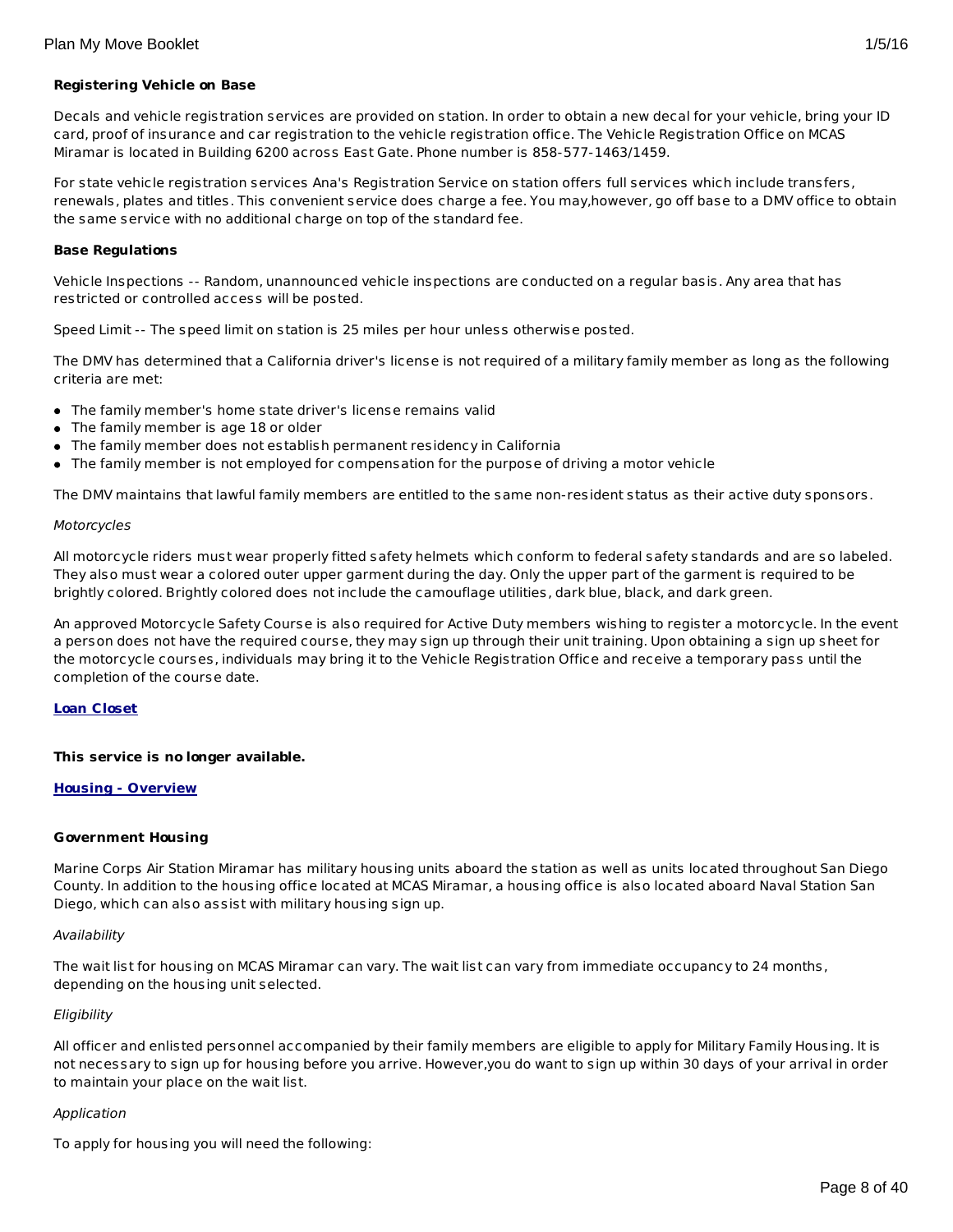- DD Form 1746 (Application for Assignment to Housing).
- A copy of orders showing your detachment date.
- Certification of bona fide family members. This may be the Emergency Data Application (Page 2), a Record of Emergency Data (RED), or Application for Uniformed Services Identification card (Deers Enrollment).

Control Date -- Your control date determines your placement on the housing wait list. The control date will usually be the date of detachment from your last permanent duty station. To maintain your place on the wait list you need to go to the main housing office located at 32nd Street Naval Base Housing Welcome Center within 30 days of your arrival. The address is 2625 LeHardy St. Bldg. 3544 San Diego, CA 92136. Office Hours are 8:00 a.m. - 5:00 p.m., Monday-Friday. Their phone number is 619-556-9610/8443.

## Single Service Member Housing

Service members of all ranks are assigned temporary rooms and then permanent rooms. After unit assignments E-5 and below will be given permanent rooms.

## **Non-Government Housing**

Housing Referral Office (HRO) -- Your contact for any problems you may encounter (discrimination complaints, tenant/landlord disputes, or any questions/problems about off base housing) is the HRO. Staff are available to assist you in a person to person basis to make your move to this installation an easy and pleasant one. They can provide a list of rentals with corresponding locator maps and give you information regarding the area in which rentals are located.

San Diego, CA has a wide range of housing, from expansive rural estates to downtown condominiums to suburban family homes. At every turn, you'll find service-oriented real estate professionals to help connect anyone to the home of your dreams. The market at this time is booming and you will be able to find just about anything and any price range to fit your needs.

## Rental Options

San Diego is so open to everyones needs from 1 & 2 bedrooms from \$995 and up. Please review [ForRent.com](http://www.forrent.com/) San Diego for further information.

#### Mobile Homes

San Diego does not have very many mobile home rental. Most homes are bought for the elderly on a low income.

## **Housing - Temporary**

## **Temporary Lodging Facility (TLF)**

Naval Base San Diego's "One Team, One Voice, One Mission" commitment to the welfare of Naval Base San Diego Combined Bachelor Housing residents is the cornerstone to customer and quality service.

All personnel with Navy funded orders on temporary duty should check-in with TPU or their servicing Personnel Support Detachment (PSD) for Scheduled Airlines Traffic Office (SATO) for reservations. Please contact our reservations clerk if you have any questions.

#### Reservations

- $\bullet$  Central Assignment Front Desk: 619-556-8672 $-619-556-8672/8673/8674$
- Donnelly Hall Front Desk: 619-556-8972 619-556-8972
- $\bullet$  Group Reservations (10 or more people): 619-556-8959 $\pm$ 619-556-8959
- Reservations: 619-556-8674 619-556-8674
- Fax: 619-556-7263

#### **Hours**

New Day/Early Check-in is at 7:00 a.m. Check out is at 11:00 a.m. and regular check-in is at 3:00 p.m.

## Costs

- Dual Occupancy room with a shared bath \$10 per day
- Single room with shared bath \$20 per day
- Single room with private bath \$25 per day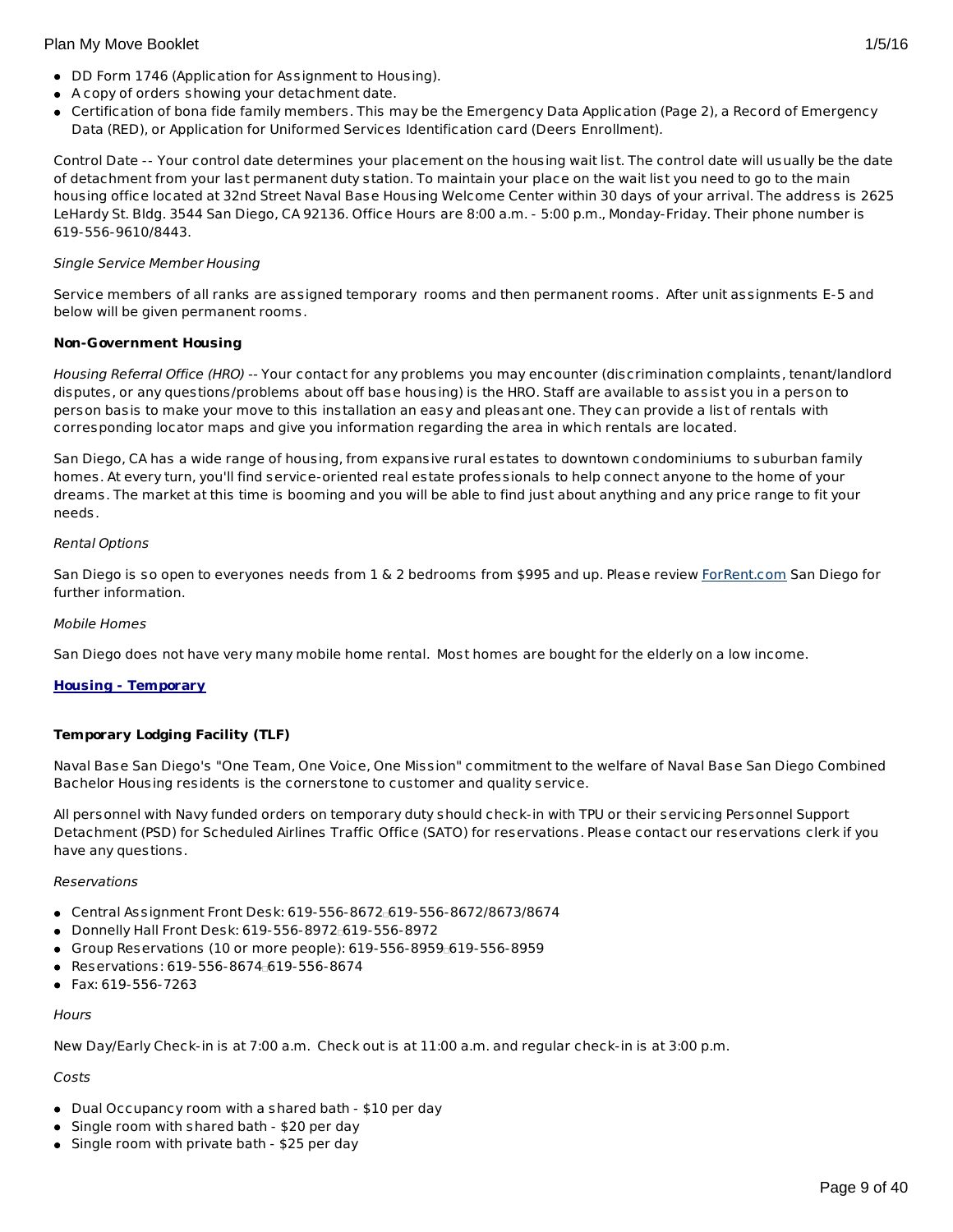- Distinguished Visitor Suite \$47 per day
- Standard rate for third guest \$5 per day

Length of Stay

Max stay is 10 days.

Pets

No Pets are allowed.

# **Single Service Member Temporary Lodging**

All single personnel arriving under permanent change of station orders should contact the Billeting Office building 4312, after checking into the air station. Service Members of all ranks are normally assigned temporary rooms in one of the air station's transient barracks. After unit assignments, E-5 and below will be given permanent rooms. Staff NCOs and officers will normally be required to obtain housing in the local community.

The size and floor plans of barracks rooms vary, depending on the service members rank. All barracks rooms are cable ready, equipped with a refrigerator and have outside phone line access. Off-station phone service can be ordered by calling 1-800-893-2018 1-800-893-2018.

## **Reservations**

Reservations can be made Monday - Friday from 7:30 a.m. - 4:00 p.m. by calling 858-577-4233 858-577-4233/4235. Space availability, including personnel on transient order, begins at 3:00 p.m. daily. For more information please call 858-577-4235 858-577-4235.

Costs

\$11.00. It is a room with two twin beds, and bath. Each bed is \$11.00. If a person woul like a room to themselves, it is \$22.00. For E-1 thru E-5.

\$21.00. It is a private room with a private bath. For paygrade E6 and above.

\$26.00 It is a bedroom/livingroom with private bath. For paygrade E6 and above.

\$31 It is VIP room with bedroom/livingroom and private bath. Small kitchenette. For paygrade 06 and above.

## **Housing - Government**

## **Family Housing**

Marine Corps Air Station Miramar has military housing units aboard the station as well as units located throughout San Diego County. The San Diego Main Housing Office is located in 2625 LeHardy Street, Bldg. 3544 San Diego, CA 92134-5182. The phone number is 619-556-8443 or DSN 312-526-8443; FAX 619-556-8012. The housing office on MCAS Miramar does not process housing applications but provide management only to MCAS Miramar military housing units.

## Availability

The wait list for housing on MCAS Miramar can vary. The wait list can vary from immediate occupancy to 24 months, depending on the housing unit selected.

## **Eligibility**

All officer and enlisted personnel accompanied by their family members are eligible to apply for Military Family Housing. It is not necessary to sign up for housing before you arrive.However,you do want to sign up within 30 days of your arrival in order to maintain your place on the wait list.

## Application

In order to apply for housing you will need the following:

- 1. DD Form 1746 (Application for Assignment to Housing).
- 2. A copy of orders showing your detachment date.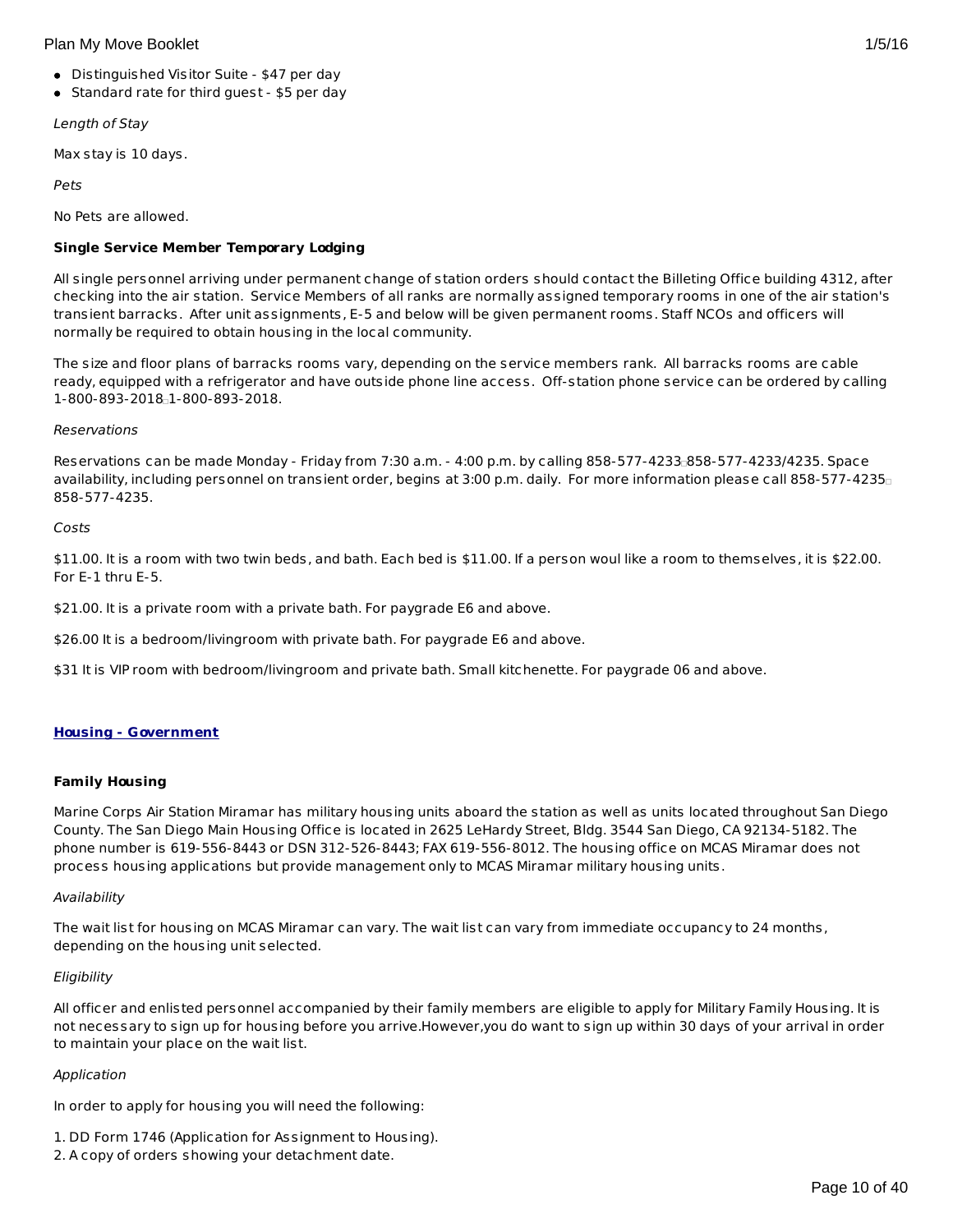3. Certification of bona fide family members.

This may be the Emergency Data Application (Page 2), a Record of Emergency Data (RED), or Application for Uniformed Services Identification card (Deers Enrollment).

Your control date determines your placement on the housing wait list. The control date will usually be the date of detachment from your last permanent duty station.

To maintain your place on the wait list you need to go to the Family Housing office on 32nd Street Naval Base Welcome Center located at 2625 Le Hardy Street Bldg. 3544 within 30 days of your arrival.

## **Single Service Member Housing**

## Availability/Eligibility

Single Service Member arriving under permanent change of station orders should contact the Billeting office, building 4312 phone 858-577-4233. after checking into the air station service members of all ranks are normally assigned temporary rooms in one of the air station's transient barracks. After unit assignment, E-5 and below will be given permanent rooms. Staff NCOs and officers will normally be required to obtain housing in the local community.

## Application

You will need government orders. Reservations can be made Monday through Friday fro 7:30 a.m. to 4:00 p.m. by calling 858- 577-4233.

Space availability, including personnel on transient orders, begins at 3:00 pm daily. For more information call 858-577-4235.

## **Household Goods - Overview**

## **Arranging Household Goods Shipments**

As soon as you are alerted to your upcoming Permanent Change of Station (PCS) move, you can start getting your house and family ready. Clean up and get rid of junk. Hold a yard sale or take serviceable items you no longer need to a thrift shop or donate to charity. Get important family records together in one place.

If you are going overseas, you should begin to plan what items you will take in your unaccompanied baggage, in your household goods shipment, and what might need to go into permanent storage. Remember, in overseas areas, the electric current is different and houses are generally much smaller than U.S. standards and cannot handle large furniture.

## Household Goods Shipping Process

The Defense Personal Property System (DPS) is the online system you will use to manage your household goods shipment. [Move.mil](http://www.move.mil/) explains this new process and provides access to DPS.

## Shipping Pets

Planning for shipment of your pet includes researching airline requirements and quarantine restriction laws in your new location. You will need to check with the airlines on the requirements for size, weight, number of animals, kennel construction, documentation and season of the year limitations. Occasionally, small pets can be shipped on military flights but availability and regulations are always changing, as well as fees. Search [Move.mil](http://www.move.mil/dod/travel_information/pets.cfm ) for general information on shipping pets.

Many international locations have strict importation laws including extended quarantines and restrictions on breeds or types of animals that can be brought into the country. Carefully research these rules as they could impact your moving schedule. Not only do overseas locations have strict rules but many locations in the United States have restrictions on certain breeds as well. Review your destination installation's Shipping Pets article for details found on the left hand tool bar on [MilitaryINSTALLATIONS](http://www.militaryinstallations.dod.mil/).

## "It's Your Move" Armed Forces Members

Review "It's Your Move" Armed Forces Members, Part IV, [Attachment](http://www.transcom.mil/dtr/part-iv/dtr_part_iv_app_k_1.pdf) K1 for detailed information on weight allowances, valuable tips, household goods shipping process, storage, shipping your automobile (POV - Privately Owned Vehicle), arrival and delivery of household goods shipments, claims process, and the customer satisfaction survey.

## **Household Goods - Shipping Pets**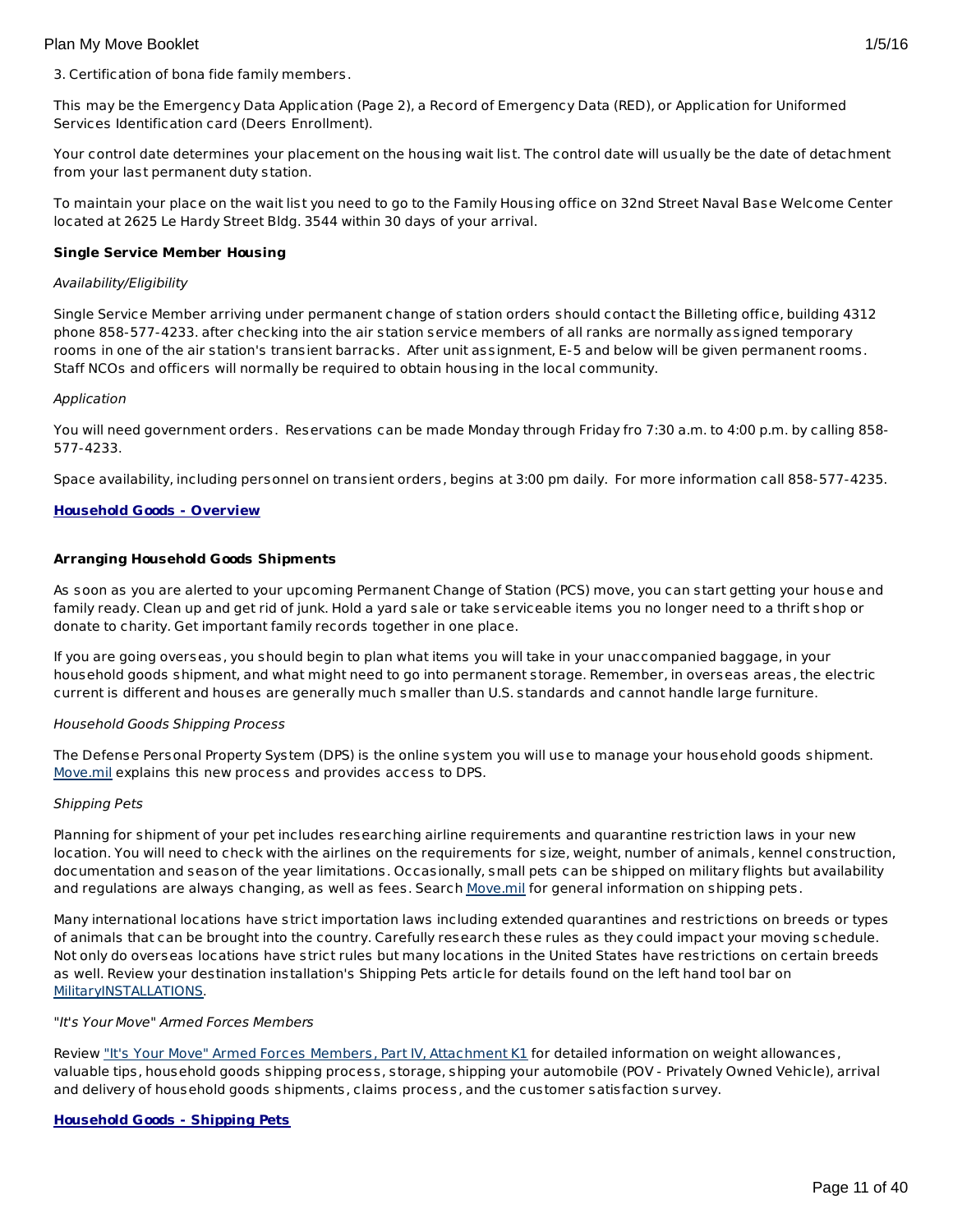## **Marine Corps Official Pet Policy**

The United States Marine Corps has set official policy on types of dogs allowed in installation housing and other rules surrounding pets on base. You must read this [policy](http://www.militaryonesource.mil/12038/Plan My Move/USMC pet policy 8 09.pdf) before you plan your move, if you plan to live in government housing.

#### **Pet Travel**

Shipping a pet is the responsibility of the owner. With the exception of pet quarantine, there are no reimbursements of any pet expenses, such as cages, the cost of shipping your pet, or kenneling. Your local transportation office can help you make the appropriate reservations for air transport.

#### **Boarding**

Pets are not authorized in temporary lodging facilities on MCAS Miramar. Check the internet or local yellow pages for kennels in the area.

#### **Veterinary Services**

There is a veterinary clinic on the Air Station, which is located in Bldg. 6360. For information contact 858-577-6552. Services at the clinic include shots, minor problems and physical exams. No surgeries are done at on-base clinic. A vet center near the base is Rancho Mesa Animal Hospital, 8710 Miramar Road, San Diego, CA 92145, 858-566-0422.

#### **Quarantines**

There are no quarantine regulations in California or on MCAS Miramar.

## **Education - General Overview**

#### **Public School**

The closest school districts to MCAS Miramar are the San Diego Unified and Poway Unified School Districts.

The busing of school children varies between districts. Before buying or renting a house or apartment, call the district to find out what is offered in that district. San Diego Unified School District, for instance, does not offer busing except for those involved in magnet schools, voluntary integration programs or special education. The Poway School District does provide transportation for a fee but only after certain walking distances.

The closest school districts to MCAS Miramar are the San Diego Unified and Poway unified School Districts. There is no Department of Defense (DOD) school on board MCAS Miramar.

## San Diego Unified School District (SDUSD)

San Diego Unified School District (SDUSD) serves over 135,000 students, and has marked more than 150 years of service to San Diego's children. It is the second largest district in California, and eighth largest urban district in the United States. The student population is extremely diverse, representing more than 15 ethnic groups and over 60 languages and dialects.

Since its founding on July 1, 1854, the district has grown from a small, rented school building with one teacher to its current state-more than 221 educational facilities with 14,555 full-time equivalent staff positions representing more than 15,800 employees. The district's educational facilities include 118 elementary schools, 24 middle schools, 29 high schools, 35 charter schools, and 15 atypical or alternative schools.

For more [information](http://www.sandi.net/) on meals, enrollment school programs bus service, etc. visit the San Diego Unified School District website.

## Poway Unified School District (PUSD)

The Poway Unified School District is located in northern San Diego County, California. Encompassing an area of 100 square miles, district schools are situated in suburban San Diego and throughout the rural city of Poway. PUSD operates 23 elementary schools (K-5), six middle schools (6-8), four comprehensive high schools (9-12), and one continuation high school. Twenty-three schools are located in the city of San Diego; eleven schools in the city of Poway. The District serves approximately 33,000 students and is the third largest school district in the county.

The Poway Unified School District has an enrollment size of 34,000. The Pupil/Teacher ratio for grades 4-5 is 28:1, for middle school is 27:1, and for high school is 30:1. There is no Magnet school in Poway Unified school district. Percentage of high school students who are college bound. 51% enrolled in 2yr college. 49% enrolled in 4 year college. Achievement test scores API for all schools are above 800.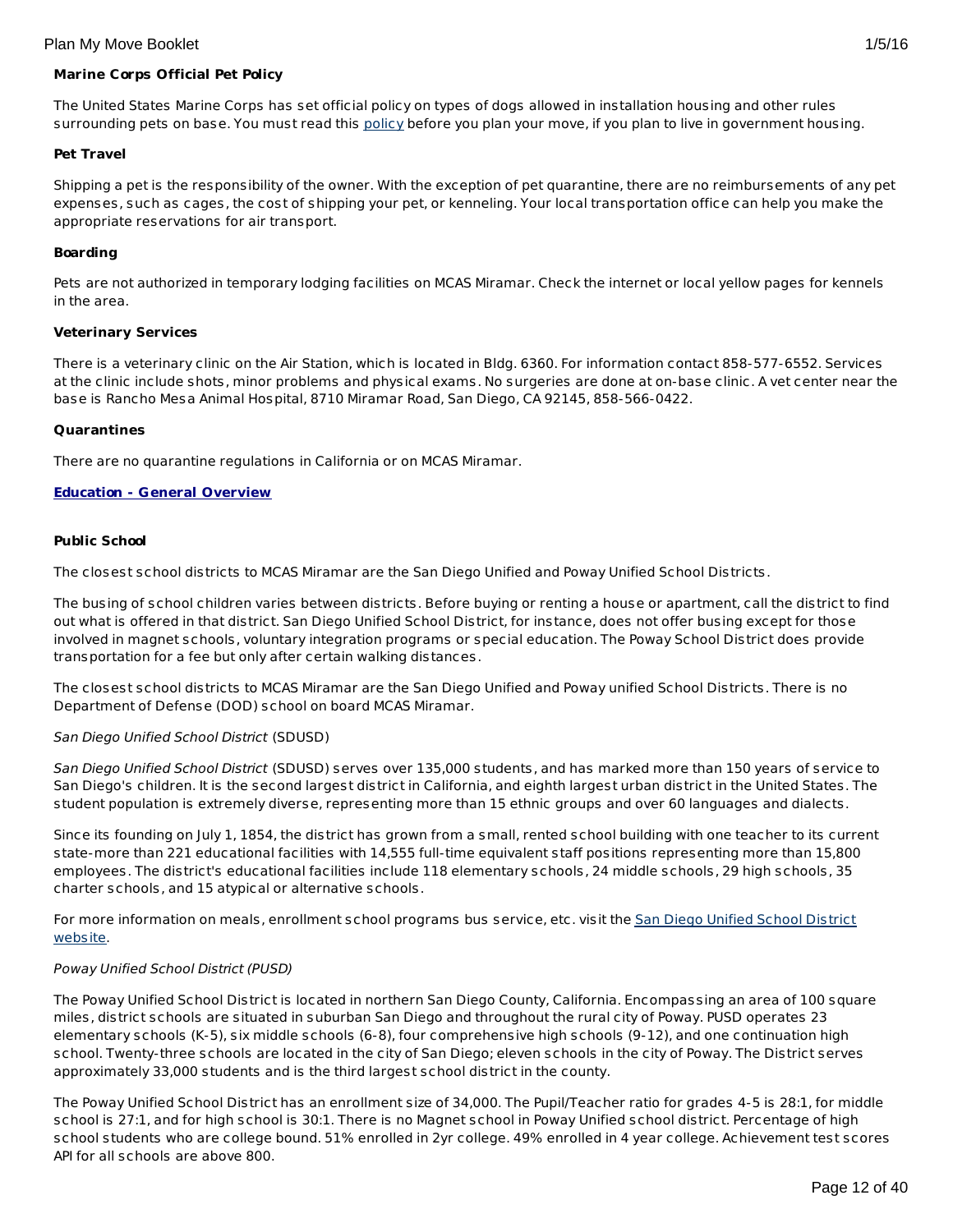For information on meals, enrollment school programs, bus service, etc. visit Poway Unified [Schools](http://www.powayusd.com/) District website.

## **Home Schooling**

A Charter Home School for K- 12 is located near MCAS Miramar.

## **Adult Education**

MCAS Miramar has an Education Office located on station in Bldg. 5305. This office assists Station personnel wishing to reach their educational goals. It further offers information on a diversity of educational and training programs. Community and state colleges and universities also offer a variety of classes on board the station. Professional and technical degree programs are available as well.

## **Education - Training (College/Technical)**

## **Installation Education Center**

The College Level Examination Program (CLEP) and DSST program consist of over 70 examinations that are recommended for college credit. Each test measure an individual's college level knowledge gained through military classes or technical assignment through personal reading, travel and intellectual curiosity. Taking CLEP test is a way of shortening the path to a college degree. For information, contact 858-577-1801

The Education Center on MCAS Miramar administers Armed Services Vocational Aptitude Battery (ASVAB), Defense Language Aptitude Battery (DLAB), Defense Language Proficiency Test (DLPT), ACTs and SATs, Oral Proficiency Intervie (OPI), Airframe & Powerplant (A&P) testing, Air University testing, Test of Adult Basic Education (TABE) and proctoring services for online classes. Testing schedules are available at the Education Center. Phone 858-577-1801.

## **College Classes**

On Station Education The Education Office, located in building 5305, offers information on a variety of educational and training programs. Professional, technical, and college degree programs are available through Chapman, National University, Southern Illinois, Webster Universities and through Barstow College and Miramar Colleges.

The accreditation status of these schools can be provided on request. Service members may receive tuition assistance up to \$4,500 at the undergraduate level or graduate level per fiscal year.

## Colleges and Universities

Military family members can requests a non resident waiver form on all local universities and colleges. It is suggested that people call the Education Office to learn more about California universities prior to attempting to contact the schools directly.

[Central](http://www.ctcd.edu) Texas College, MCAS Miramar, Central Texas College Registration office 858-653-5873

National University Academic [Headquarter](http://www.nu.edu/), MCAS Miramar, National University Registration office 619-563-7356

San Diego [Miramar](http://www.sdmiramar.edu/) College, MCAS Miramar, San Diego Miramar College Regist. office 858-536-4329

## Adult/Continuing Education

More than 50 business and vocational schools are located in San Diego County. Area schools and colleges, as well as programs affiliated with the Education Office offers continuing education opportunities to enhance personal growth and career development.

Programs are available at every academic level, to include base education, adult high school, pre-college, college, and university courses at the undergraduate and graduate levels. Contact the Education Office for more information.

## **Library**

## **Marine Corps Library Programs**

The United States Marine Corps General Library program supports the quality of life and well-being of Marines and their families amidst diverse circumstances. Lifelong Learning Headquarters (LLHQ) extends library services to remote Marines, coordinates policy, and manages reporting requirements for the installation General Libraries. Sixteen General Libraries and 11 branch libraries provide collections of 60% professional and academic materials and 40% leisure reading to eligible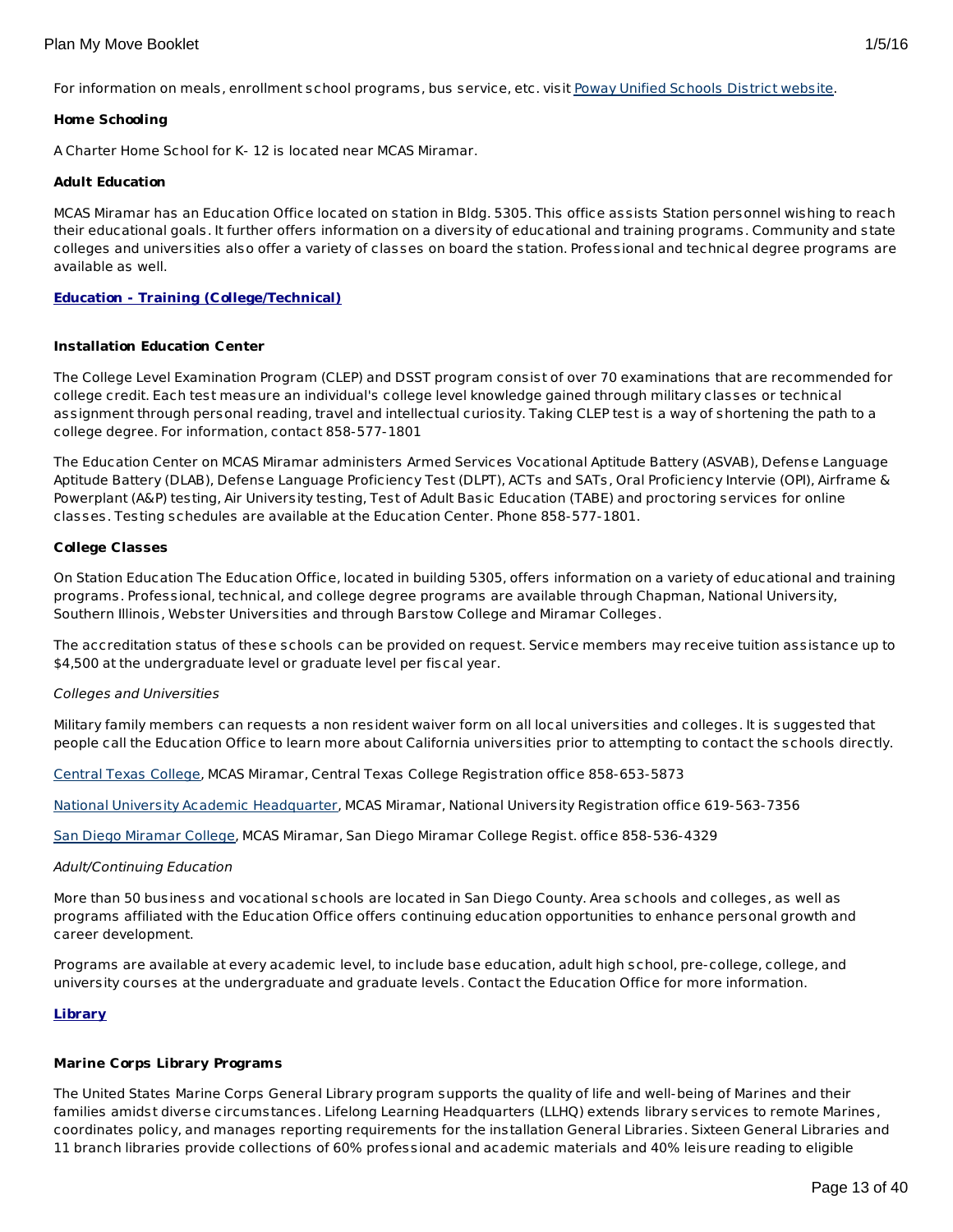patrons. An Integrated Library System and General Library websites provide online access to additional resources and services.

On installations, General Libraries play an important role in the professional life of Marines and the family life of their dependents. Collections include academic and professional research resources so that Marines can readily locate professional reading titles, earn college degrees or certifications, update their promotion package, prepare for retirement, and expand future career opportunities. Several on-base colleges offer orientation classes in library research skills at installation libraries. Voluntary Education and General Libraries work in cooperation to meet the needs of Marines receiving tuition assistance. Materials for Marines preparing for CLEP and DANTES tests are in high demand, and library computers are often used to take practice tests. An Inter Library System (ILS) extends the use of each General Library's collection. The system supports remote access to databases and the General Libraries' electronic catalogs. It provides an online public catalog for locating and delivering interlibrary loan materials that meet a scholar's demands, a historian's needs, or a hobbyist's interests.

On-base General Libraries extend opportunities for community sharing, learning environments, and entertainment for single Marines, families on base, and families of deployed Marines. A thematic summer reading program has been standardized to support mobile military children. Library events that vary by base have included science experiments, multicultural activities and refreshments linked to book displays, or a private webcam meeting with a family member in combat.

Lifelong Learning Headquarters procures online databases to provide academic research, professional resources, and recreational material that is available anytime, anywhere for Marines and their families. On the General Library's website, GALE resources offer five full text newspapers and over eighteen collections of databases that cover needs such as academic research, health, criminal justice, and elementary through high school interests. [Tutor.Com](http://www.tutor.com/military) Live Homework Help provides online tutors for students from elementary grades through introductory college courses for a broad range of subjects including writing, mathematics though calculus, science, and history. General Librarians support cultural awareness and OCONUS families by registering library patrons for Rosetta Stone, web-based foreign language lessons. Links to NKO, MilitaryOneSource, and websites provide access to Tumblebooks, ebooks and additional databases. Marine Corps General Libraries are award winning. More than half a dozen Librarians in the General Library program have won prestigious National Parks and Recreation Association - Armed Forces Recreation Society awards. Three of the Marine Corps General Libraries have been awarded Premiere General Library certificates from DoD and are the only Premiere Libraries within DoD. One of those libraries was elected the 2006 Federal Library/Information Center of the Year (large library category) by the Federal Library and Information Center Committee of the Library of Congress. Every success of the program is the outcome of dedication to sustaining and improving the quality of life for Marines and the Marine Corps community.

## **Military OneSource On-Line Library**

Our mobile military members often don't have the resources of a brick and mortar library on hand to provide entertainment, learning or solace. The Online Library provides those resources while the members are in transit or deployed. One-stop shopping for all library resources in print, electronic and downloadable format are available online, 24/7. The library provides recreation, lifelong learning, reference, and career resources for all ages and interests. All resources including audio and eBooks are free. Resources are available anywhere in the world where there is access to the internet.

Military [OneSource](http://www.militaryonesource.mil) On-Line Library provides 24/7 access to library materials that include:

- Ability to download free books from thousands of fiction and non-fiction titles, including animated children's books, or request a free paperback or digital Playaway book from Military OneSource.
- Access to data bases to pursue education, research careers, fix cars or home appliances, maintain or remodel apartments or homes, and more.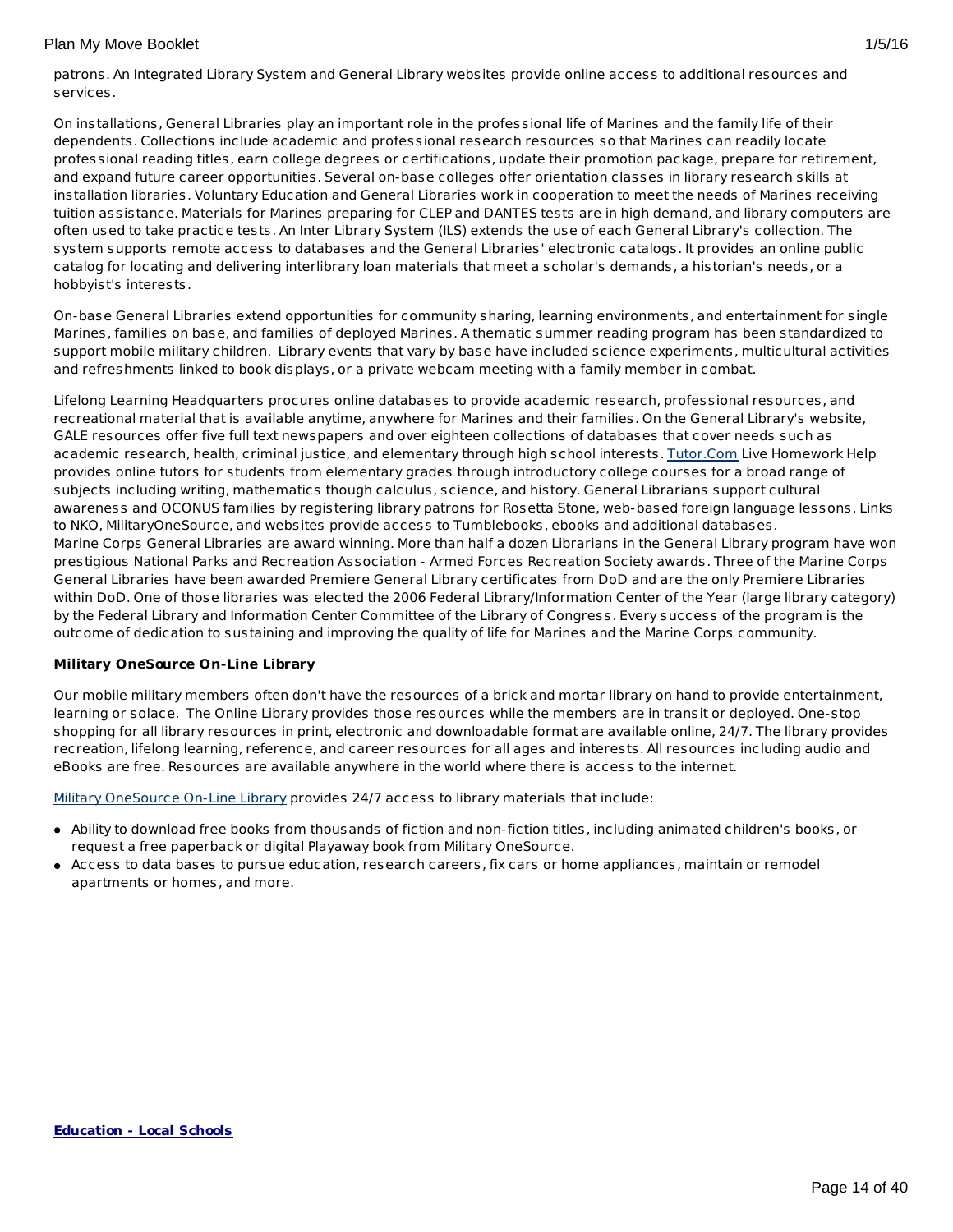## **How do I choose a school?**

Choosing the right school for children is a priority for military families. Whether you are assigned living quarters or have a choice of where to live, it is important to explore all educational options to discover the proper match for each child. All parents want the best possible education for their children. Students have different learning styles and needs. Children within the same family may not learn in the same way or at the same rate. Finding the right educational setting for each child requires a careful examination of various options that are available to students and their families.

["Choosing](http://www2.ed.gov/parents/schools/find/choose/index.html) a School for your Child", a publication of the U.S. Department of Education offers a series of checklists and pertinent questions to assist parents in making the right choices.

#### **What schools are in my area (or in the area where I may move)?**

Several high quality commercial tools are available to assist in making decisions about which school to choose for your child.

[GreatSchools](http://www.greatschools.org/) offers listings of 200,000 public and private schools serving students from preschool through high school and more than 800,000 parent ratings and reviews. GreatSchools also has a new program called College Bound, an online approach to helping parents raise college-ready high school graduates.

Designed for military students, their families and the caring professionals who support them, [SchoolQuest](http://www.schoolquest.org/) is an educational resource tool from the Military Child Education Coalition. It is meant to facilitate the search for new schools and centralize resources.

It's also a secure storage site for students' educational, extra-curricular, award, volunteer and work information. Please note, though, that is NOT a replacement for a school transcript. It can be viewed as a safe, centralized virtual "file drawer" where a student (or parent) can keep track of all the details that are so difficult to organize, but so necessary when students move or apply for college, jobs or military service.

In addition, SchoolQuest guests are granted access to research and time-tested information about successful educational transitions.

Military [OneSource](http://www.militaryonesource.mil/) is a free service provided by the Department of Defense to service members and their families to help with a broad range of concerns including money management, spouse employment and education, parenting and child care, relocation, deployment, reunion, and the particular concerns of families with special-needs members.

## How can I help plan for a successful transition in this new school and for my child's school career?

Parents often want to know about the availability of extracurricular activities and sports, or the availability of advanced classes. For these questions, it is best to contact the schools directly. It is important to ask the right questions. The following resources can help with these questions and others.

**Military Child [Education](http://www.militarychild.org/) Coalition** 

Military Impacted Schools [Association](http://militaryimpactedschoolsassociation.org/)

## **Education - Local Schools/Overseas**

## **Overseas Schools -- What You Should Know**

Moving your family from one installation to another in the U.S. can be challenging enough; but moving your family overseas presents an even more complex situation. One of the most important challenges can be summed up by this question, "Where are my children going to go to school?"

This article will provide resources to help guide military families through the many questions and decisions regarding local schools abroad.

## **Where do I start?**

Start with the information on your new installation. Visit [MilitaryINSTALLATIONS](http://www.militaryinstallations.dod.mil) and review the installation's Education - article. All of the overseas installations have dedicated a portion of the Education article to discussing the education options available in the local community as well as the DoD schools located on the installation, if available. Most installations overseas that allow accompanied family travel have one or more DoD schools.

## **What is the difference between a DoD school and an international or national school?**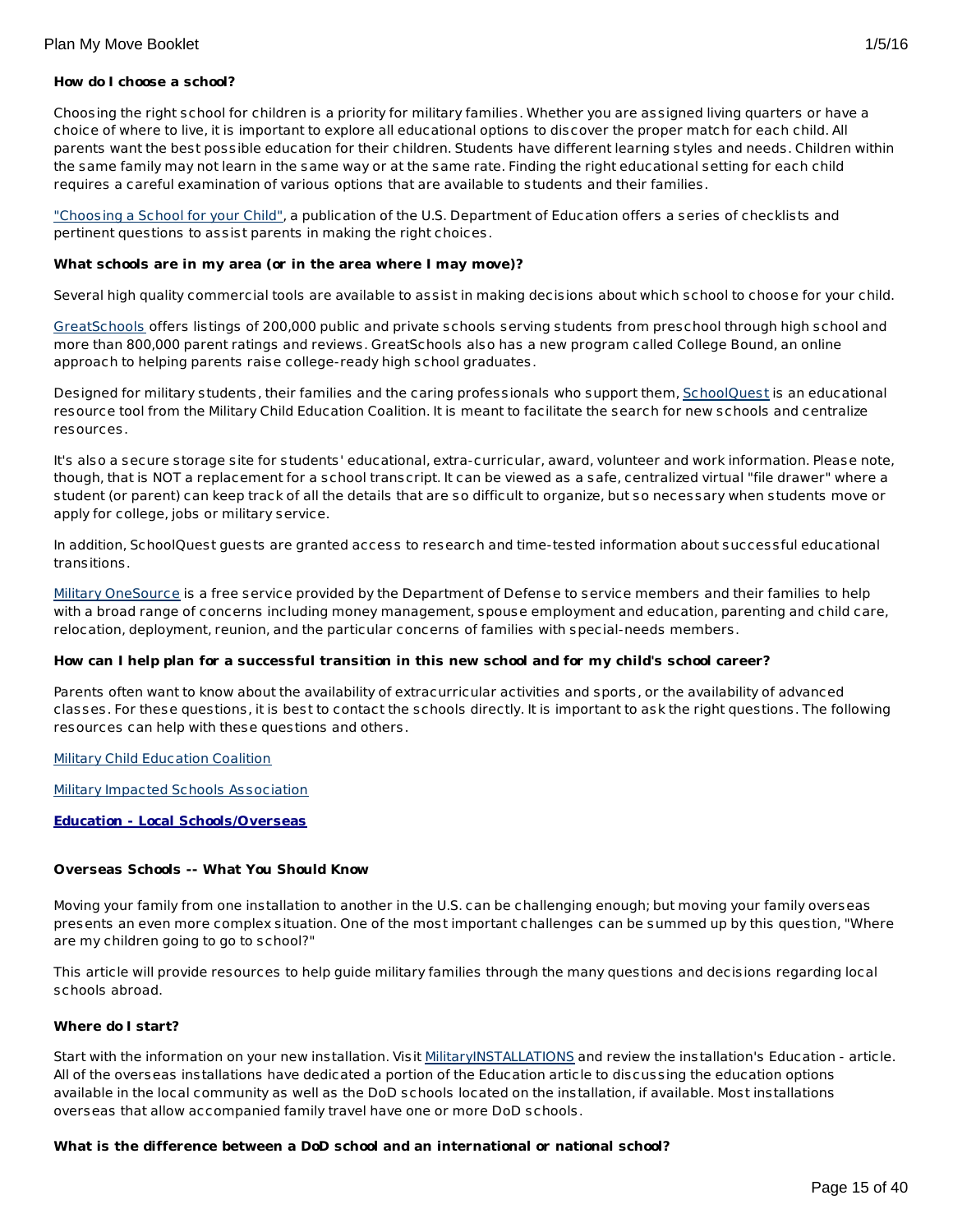In addition to DoDEA, the U.S. [Department](http://www.state.gov/m/a/os/) of State's Office of Overseas Schools mission is to promote quality educational opportunities for dependents of American citizens overseas at the elementary and secondary level. If a DoD school is not available on your installation there may be a school in the local community that is an American-Sponsored Elementary and Secondary School.

International schools are English-language schools whereas National schools are schools where courses are taught in the native language. The curriculum and grading system of an International school tends to be similar to the traditional American education system. This is a consideration if your family will be returning to the U.S. prior to your child or children graduating high school. Remember, when choosing a school it is best to try to match the school with your child's needs and expectations.

## **Where can I find a list of International schools in the country where my family is moving?**

The Internet can be an excellent resource for finding International Schools overseas. You can find a complete directory of overseas schools on the [International](http://www.iss.edu/) Schools Services' website.

In addition, the World Wide [Schools](http://www.english-schools.org/index.htm) website is an excellent resource. From the homepage you can select the country. Once you have done this, a list of schools will appear and you can then choose which one you are interested in researching. All of the information appearing on this website is provided by the schools directly. Some of the information you may find on a school includes: a background summary about the school, the school's address, phone number, website, and even the email address of the director of the school. This information should be explored so that you can make comparisons with other International schools in the area to determine the best place for your child/children.

## **How do I decide what school is best for my child?**

This process is much the same as it would be in the U.S. You may not have as many choices but it is important to make a list of possible schools and then begin to ask around. This is a daunting task since it is likely that there will be a language barrier. However, talk to the Relocation Personnel in the Family Center and your sponsor at your new installation who may be able to put you in touch with other families with children around the same age as your child/children. Always contact the school directly and ask for references.

Once you have narrowed down your options, interview the school or schools directly. This is best done in person, if possible. Ask about: attendance, atmosphere, curriculum; grading system, tuition, accreditations, the staff and administration; as well as other practical details such as, does the school provide meals, what types of extra curricular programs are available, is there transportation, holidays and schedule, sports programs, before and after school care programs, and how is the facility maintained.

## **Now that I have chosen a school, how do I successfully facilitate the transition for my child?**

A successful transition should be a priority during planning the move and once the move has been completed. The more knowledge you provide your child with, the more confident he/she will feel once he/she arrives at the new school. Allow your child to be a part of the decision making process, if he/she is old enough, and take his/her opinions into account.

[MilitaryStudent](http://militaryk12partners.dodea.edu/) provides several valuable tools to facilitate the transition process. Although many of these tools are not geared specifically to an international move the resources provided do apply to any military student transitioning to a new school in the U.S. or overseas.

## **Employment - Overview**

## **Employment Options**

The type of jobs in a community is for a large part the basis for its economy. How people make a living, the opportunities available, and the goods produced directly impact the quality of life of local residents. There is a tremendous amount of effort made by those who work in the economic development field, to develop businesses and jobs. In addition to job creation, new businesses also provide recreational activities, impact land use and housing, and environmental concerns in a community.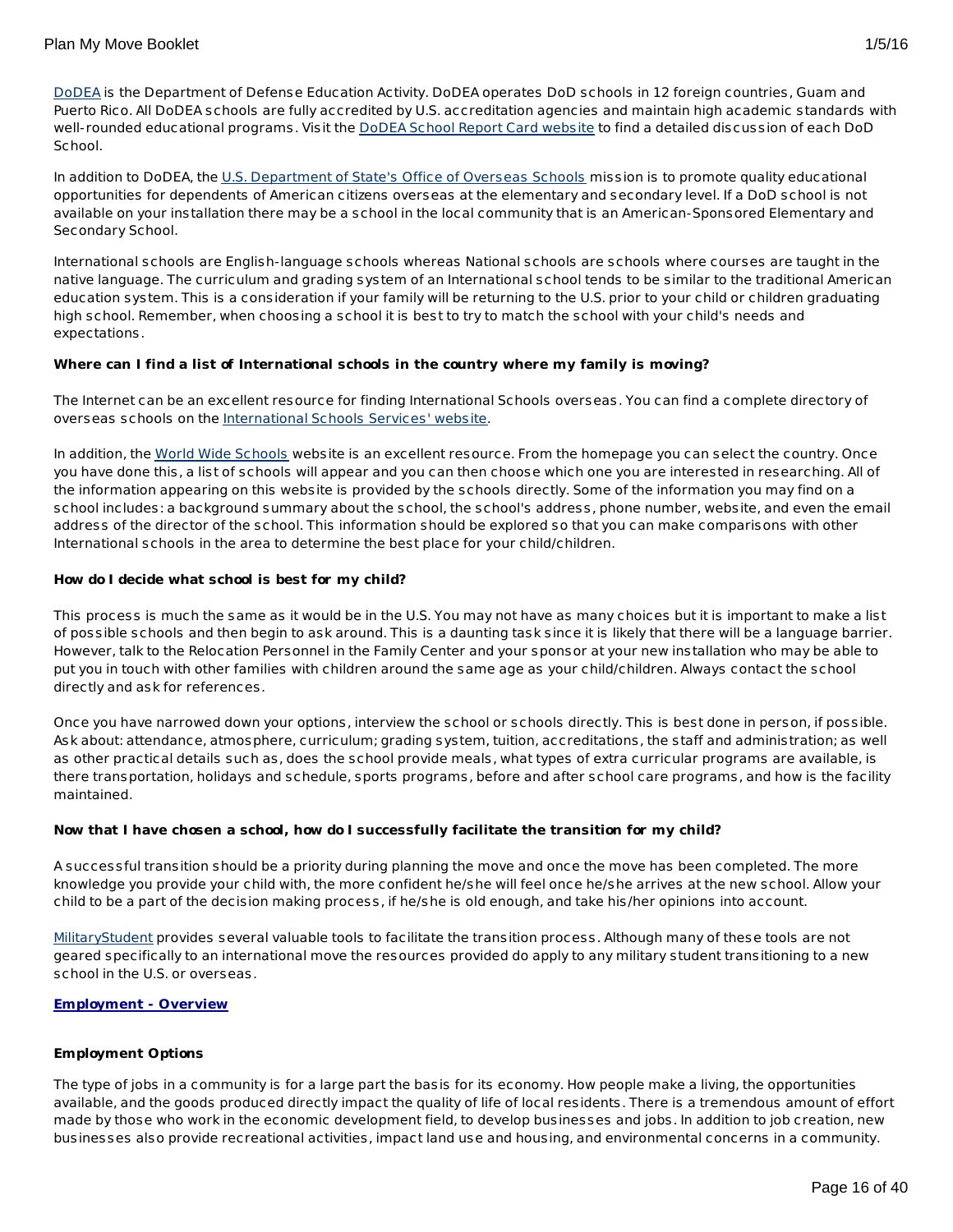## **Local Economic Climate**

San Diego has large aerospace, electronic and shipbuilding industries, and is an important center for biomedical research and oceanography. It is also a distributing and processing point for the highly productive Imperial Valley agricultural area to the east.

For the first time in five months, the unemployment rates in California and San Diego County declined in September, even as employers continued to let go of thousands of workers, according to data released Friday, October 16, 2009 by the state. California's jobless rate slid from a revised 12.3 percent in August to 12.2 percent in September. During the same period, San Diego's unemployment rate dropped from 10.6 percent to 10.2 percent, which is still one of its highest rates since the Great Depression. During the same time, the state lost 39,300 jobs through continuing layoffs at construction firms, factories, financial firms and real estate agencies.

However, there are jobs available on base and off base. The Non-Appropriated Fund (NAF) Human Resources Office (HRO) on MCAS Miramar has current listings of jobs available only on installation. The NAF HRO is located in Building 2273. Helpful staff is available to accept applications and answer questions. For more information, contact the NAF HRO at 858-577-4117.

The Career Resource Center provides employment assistance to military spouses. Updated listings of Federal Jobs are available in the provided binders and posted on the CRC bulletin boards. Call 858-577-6710/6491 for more information.

## Family Member Employment Assistance Program

Assists family members with:

- Employment
- **•** Education
- Training
- Volunteer opportunities
- Computer Skills

## **Unemployment Benefits**

Unemployment compensation may be available for the spouse of a newly assigned military member or civilian employee. For more information please contact the California Employment [Development](http://www.edd.ca.gov/fleclaim.htm) Department.

## **Transition Management Program**

Assists Marines and spouses of Marines who are separating or retiring make the transition from military to civilian life smoother. They also offer classes in:

- Resume preparation
- Interview Techniques
- Federal jobs and applications

## **Tuition Assistance**

The Education Center assists active duty personnel with their education and tuition assistance programs. TA can help pay for education. TA is available to assist active duty military personnel in paying for High School completion, Vocational Certificates, Associates Degrees, Bachelor's Degrees, Master's Degrees and Doctorate Degrees. For more information, contact the Education Center at 858-577-1801, located at the HUB, Building 5305.

## MyCAA

For information on MyCAA and Military Spouse Education and Career Opportunities, visit Military [OneSource](http://www.militaryonesource.mil/MOS/f?p=MOS:TOPIC:0::::SV,UT,LG,CID,TID:ArmyActive,Member,EN,23.50.40.0.0.0.0.0.0,23.50.40.10.0.0.0.0.0).

## **New Parent Support Program**

## **Marine Corps New Parent Support Program**

The New Parent Support Program is an early intervention service for families who are expecting or have a child 5 years of age or younger. The primary focus of the New Parent Support Program is intensive home visitation services tailored to meet the unique needs of each family and help them cope with stress, isolation, deployment, post-deployment reunions and the everyday demands of parenthood. In addition to home visits, expectant parents and parents of newborns and young children can participate in a variety of programs, such as support groups and parenting classes designed to help parents learn new parenting skills and provide an optimal learning environment for their children. Confidential services also offer new and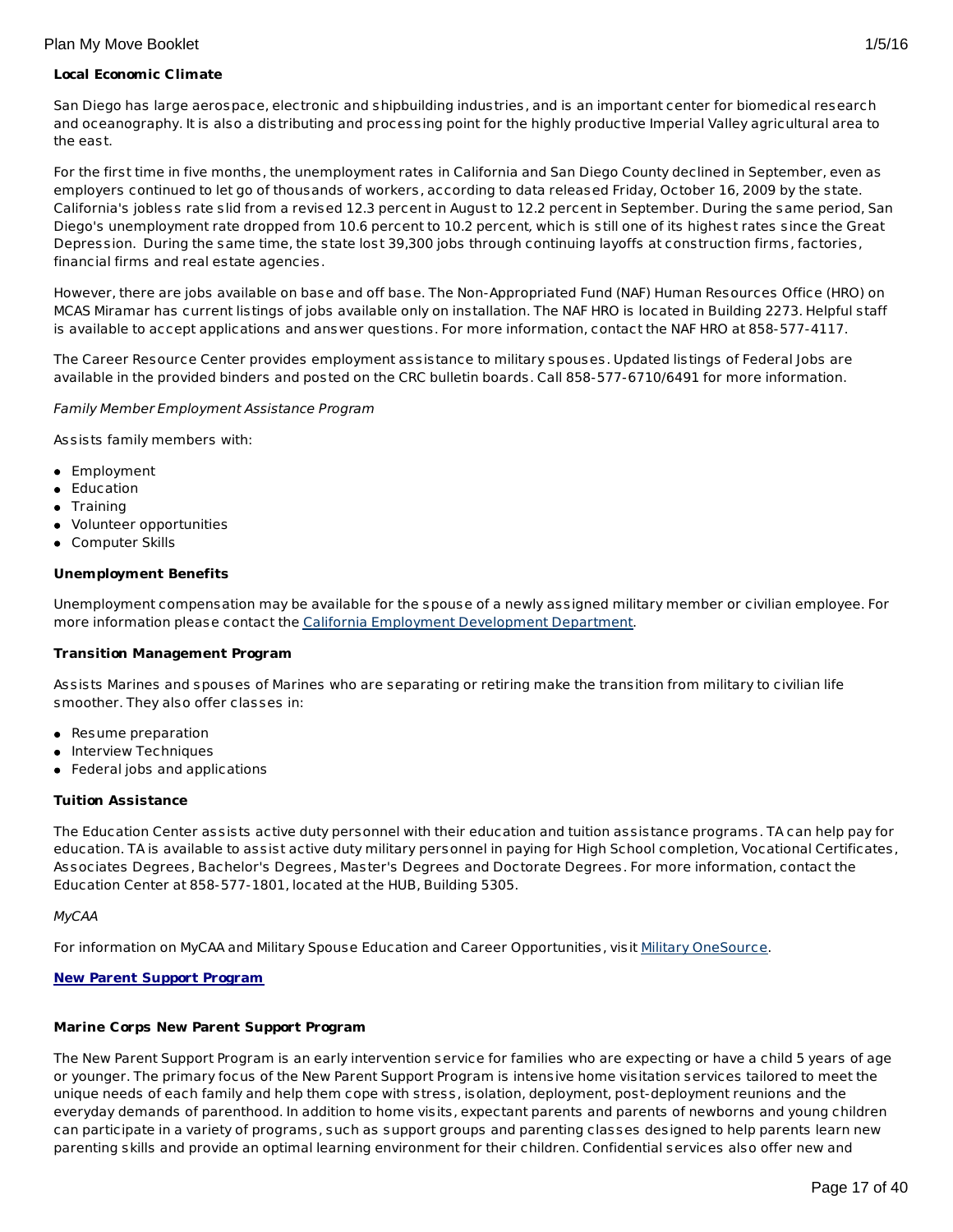expecting parents the opportunity to express concerns and ask questions.

## **Program highlights**

These programs and services are available through the Marine Corps New Parent Support Program:

- **Baby Boot Camp** These classes provide new and expectant parents with an understanding of an infant's world and the basic skills necessary for loving, safe care. Classes include topics such as breastfeeding, bonding and attachment, and self-care.
- **Parenting classes** These classes provide hands-on parenting education to support healthy children and positive family relationships. Parenting topics include infant massage, newborn care and discipline.
- **Referrals** Assistance with information and referrals link families with appropriate military and community services.
- **Play morning** This interactive playgroup helps teach parents about developmentally appropriate play and helps children improve their social, cognitive and motor skills. Parents must provide signed documentation of their child's immunizations to participate.
- **Home visits** Parents receive education and support by a caring professional in the privacy of their home.

These services are available to families regardless of whether they live on or off the military installation.

## **Staff qualifications**

The New Parent Support Program is a professional team of licensed social workers, marriage and family therapists and registered nurses skilled in child development and sensitive to the challenges facing military families.

## **Eligibility**

Service members and their families stationed at or near a Marine Corps installation who are expecting a child or have a child under 6 years of age are eligible for all services, free of charge, offered by the New Parent Support Program.

## **Getting started**

Enrollment is easy. Just call the New Parent Support Program on your installation during regular business hours. Find the program through [MilitaryINSTALLATIONS](http://www.militaryinstallations.dod.mil/). Select New Parent Support Program and your installation from the drop-down menus.

## **Installation Specific Information**

The New Parent Support Program on MCAS Miramar is offered separately from the Child Care Center. It is located in the L.I.N.K.S. House building 2273. New Parent Support program is a support system for Marine Corps families with children age five and under. Hours: Variable, Call for appointment at 858-577-9812.

To register for Mom's Basic Training Only, call 858-577-9935

The New Parent Support program offers the following services to all military families at no cost:

Baby Boot Camp -- Baby Boot Camp is offered the third Monday of each month from 9 a.m. to 4 p.m. in the L.I.N.K.S. House, Bldg. 2273. This one-day class is the first step in preparing young Marines to be confident and competent parents. All expectant parents can benefit from this educational and informative class. Infant development, social and emotional changes in the family, baby safety, diapering, bathing, soothing a crying infant, and community resources are just a few of the topics covered. Whether it is a Marine's first baby or third, current information about infant care and local resources is crucial to build strong families. This class provides a solid foundation for infant care.

Mom's Basic Training -- This group meets on the first three Thursdays of every other month from 11:00 am to 2:00 pm in the L.I.N.K.S. House, Bldg. 2273. This class is like Baby Boot Camp, but is designed specifically for active duty women who are pregnant, and provides both information and support.

Successful Parenting -- This parenting class is held the fourth Wednesday of every month from 1:00 pm to 3:00 pm in the Counseling Center, Bldg. 2274. Subjects include: How stress level and feelings influence parenting, developmental stages, behavior and discipline, praise, preventive teaching, corrective teaching, and much more. Childcare reimbursement is available.

Parenting the Toddler -- This two-day class from 9:00 am to 12:00 pm focuses on parenting children aged 18 months to 3 years. It covers growth and development, discipline, temper tantrums, play activities, safety, toilet training, bedtime routines, eating habits and more. This class is offered quarterly, and changes location between MCAS Miramar and MCRD. Childcare reimbursement is available.

Play morning -- Play mornings are open to all parents and children who are members of the military family (active duty, dependents, retired, Reserves, DOD employees). Play morning is a chance for parents and children to come together and spend time having fun (crafts, games, snacks) and connecting with other parents and children. Please call for directions.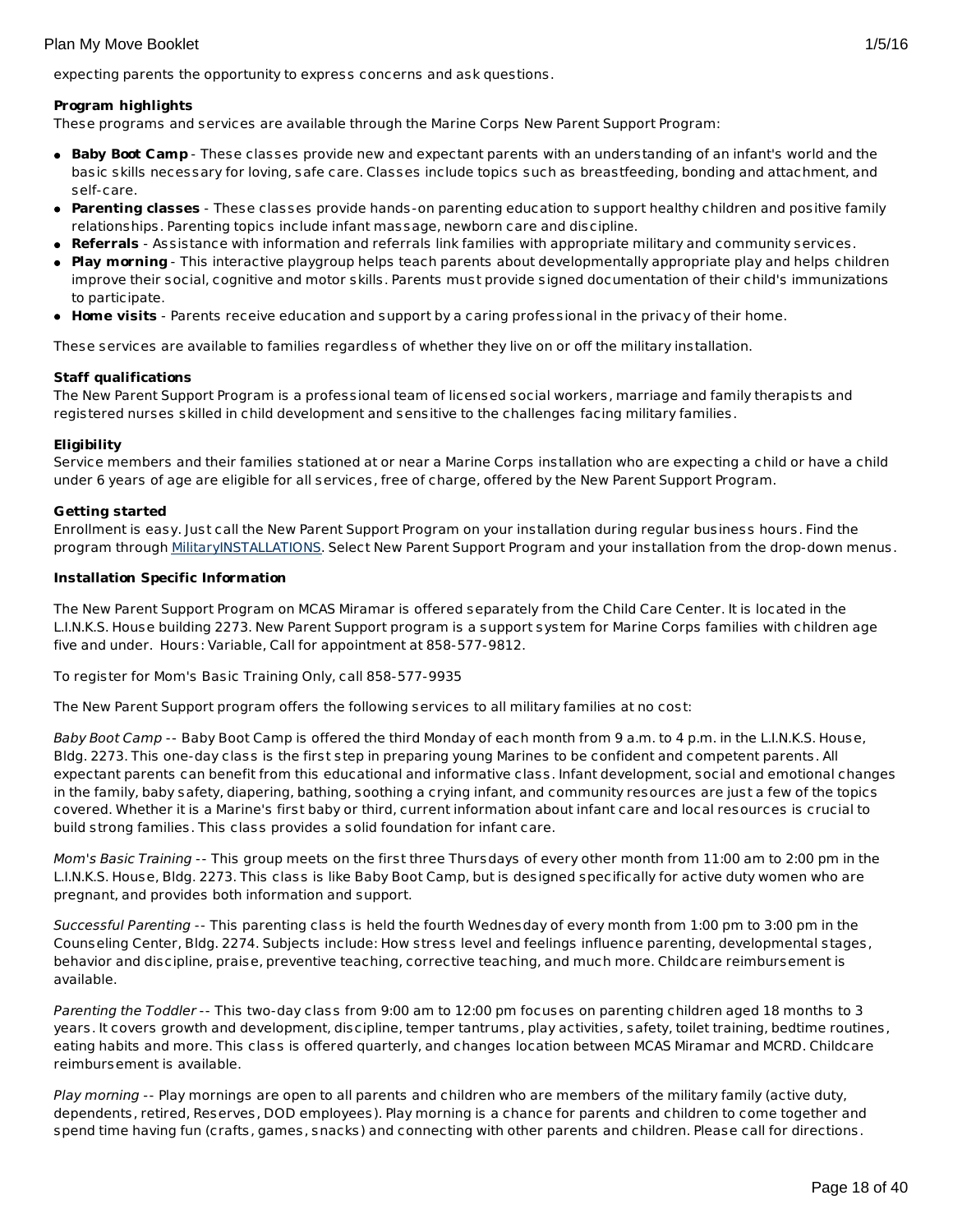## **Child and Youth Programs**

The Department of Defense takes great pride in the variety and quality of services provided to children and youth on installations worldwide. While the services provided may vary by location, the standards and quality of services are consistent and meet established regulations.

## **Child development centers**

Child development centers generally offer child care for children ages 6 weeks to 5 years. Care is available Monday through Friday, with some locations offering options, such as extended hours, weekend care and respite care. Child development centers vary in size and larger installations may operate multiple facilities. Programs are certified by the Department of Defense and accredited by a national accrediting body, such as the National [Association](http://www.naeyc.org/) for the Education of Young Children.

## **Family child care**

Children ages 2 weeks to 12 years may receive care in the private home of a certified care provider living in governmentowned or leased housing. Care may also be provided in a state-licensed home in the community. In-home child care is typically available weekdays and with additional care provided during evenings, weekends and flexible hourly care for shift work. Regulations limit the number of children who receive care at any one time to no more than six children under age 8 and no more than two children under age 2. Family child care providers must be certified to operate by the installation. Individual providers may voluntarily seek national accreditation from the National Association of Family Child Care.

## **School-age programs**

School-age programs provide care to children in kindergarten through sixth grade. Care is offered before and after school, during non-school days and summer vacations. School-age programs may be located in Department of Defense youth centers, child development centers or in other suitable facilities. All programs are certified by the Department of Defense and accredited by a national accrediting body, such as the Council on Accreditation.

## **Youth programs**

Dynamic programs for youth ages 5 through 18 years are provided in approximately 300 youth and teen program facilities worldwide. A wide variety of offerings includes activities in physical fitness and sports, the arts, life skills, career and volunteer opportunities. Installation programs may also collaborate with other youth-serving organizations, like the Boys & Girls Clubs of America and USDA/4-H programs.

## **Waiting lists**

Military families may be placed on a waiting list for child care when care is not available. Families may request child care through one of two processes:

- 1. Visit [MilitaryChildCare.com](https://militarychildcare.cnic.navy.mil/mcc-consumer/home/viewhome.action). The Department of Defense website for military families seeking child care provides access to military-operated child care options across all services. Families may search for and request care, manage their requests, and update their profile online, making it easier for them to find the child care they need.
- 2. Fill out DD Form 2606, Department of Defense Child [Development](http://www.dtic.mil/whs/directives/forms/eforms/dd2606.pdf) Program Request for Care Record and return it to the child development center, school-age care facility or resource and referral office on the installation.

## **Child Care**

## **Child Development**

Childcare is available through the Child Development Centers (CDC) aboard base and in certified Child Development Homes. Finding childcare takes time but planning ahead can alleviate some of the stress on your family. The Regional Childcare Resource and Referral Office (CCRR) maintains the consolidated wait lists for all six centers located in Metro San Diego. The centers are located on Naval Base San Diego, Naval Base Point Loma, MCRD, MCAS Miramar, Naval Medical Center and Murphy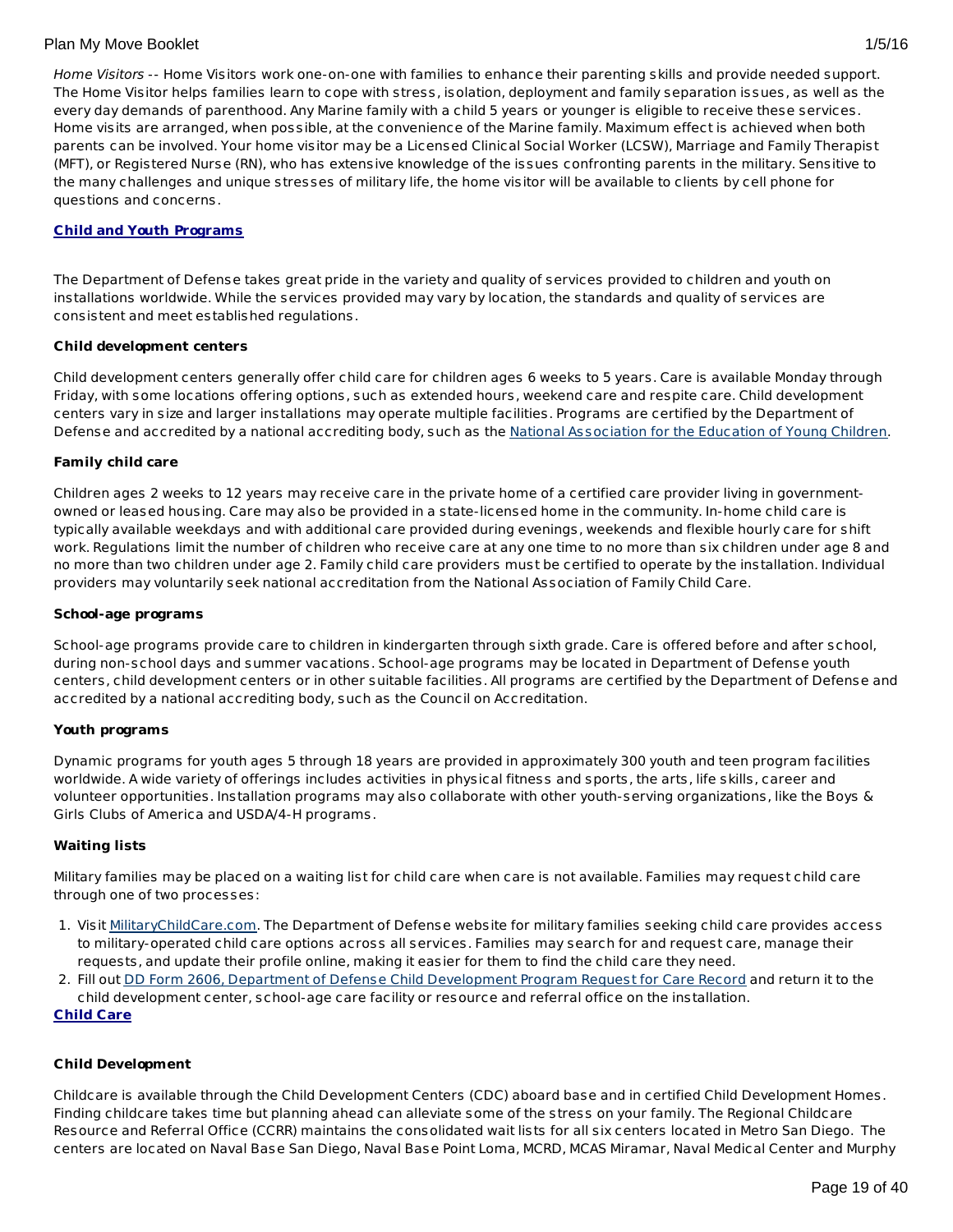## <span id="page-19-0"></span>**Eligibility**

The Child Development Center provides weekly care for military and DOD civilian dependents between the ages of six weeks and five years.

## Availability

There is a wait list for the CDC, however, your placement on the list begins as soon as an application is received. You may obtain an application from any military child development center.

## Programs Offered

Some of the programs offered at MCAS Miramar CDC include:

- Drop-in Child Care is offered five days per week during the school year.
- Part-Day Preschool Program is offered to children ages 3-5, who are potty-trained.
- The Before and After School Program is designed for youth between the ages of 5 and 12 years old. It is a National After school Association (NAA) accredited program. Organized and supervised activities include, homework help, crafts, games, sports, music and dance, library activities, movie theater, science and computer. Enrichment classes are also offered and include tae kwon do, tap, ballet and cheer. Optional transportation is available before and after school to local schools. The program fee is based on family income.

## Priority Care

Who qualifies and in what priority order? Priority 1 - Single parent and dual active duty military families. Priority 2 - Sponsor with working spouse or full time student spouse. Priority 3 - A reservist with orders. Priority 4 - Department of Defense or Civilian Contractors.

## Waiting List

As soon as you know you need childcare, you are pregnant, or you have orders to the Southwest Region you can get on the waiting list for child care.

Unfortunately, we cannot give time estimates on how you will be on the waiting list because the waiting time depends on many factors; i.e. when a space becomes available at a Center, which age group has the opening, the number of people who decline the opening, and the number of people who do not update and are removed from the list.

## Costs

The Child Development Center fees are based on total combined household income. There are 6 categories of weekly fees ranging from, (call for costs), per week. Contact the Child development Center for further assistance.

## **Child Development Home Program**

The Child Development Home Program is a worldwide network of childcare professionals who work in their homes to provide the very best childcare possible for the military families. Our caring and konwledgeable staff of experts, trains, supports, and guides home provider in their work. These providers pass stringent background checks, complete a comprehensive training program, receive ongoing in-home guidance, have periodic health and safety checks.

To find a childcare provider in the area contact the Resource and Referral office at 619-858-556-8941. They serve all of the San Diego area Child Development Centers.

## **Youth Services**

## **Youth Services**

Youth Services offers programs for youth of all ages, including, drop-in hourly care for 6 weeks to 5 (not enrolled in Kindergarten), the Part Day Preschool Program for 3 to 5 year olds, the School Age Care Program for 5 to 12 year olds and the Teen Center for 12 to 18 (and in high school) year olds.

In addition, the Youth Program offers sports teams and other specialized programs. The Youth Center has recently been reaccredited by the Council on Accreditation. The center encourages both fun and learning. A computer lab is open for students and homework help is available daily.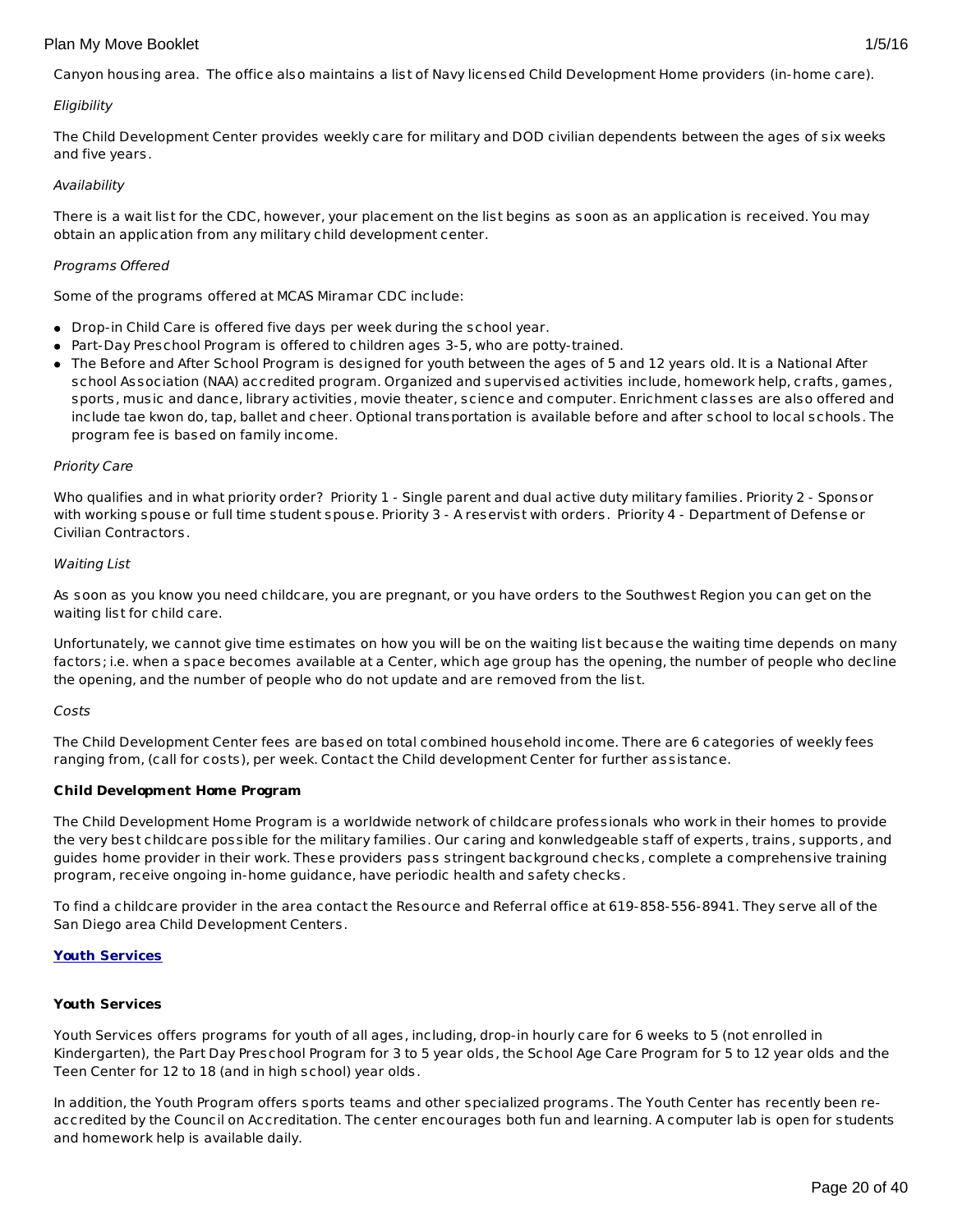#### Youth Sports

Marine Youth Sports are open to the dependents of all active duty military, Reservists, retired military and DOD employed civilians in all areas. (Schedule and age divisions are subject to change.) For more information concerning the Youth Sports Program, contact the Youth Center at 858-577-6530.

#### Sponsorship

For incoming personnel with orders to MCAS Miramar is sent this information about the Youth Center.

#### **Youth Center**

The MCCS Youth Activities Center offers several programs for children. Shot records and the registration packet must be brought with you to the Youth Center in order for your child to receive care. Transportation provided to and from school for children enrolled in the before and after school programs to Walker, Mason Miramar-Ranch Elementary and Hage Elementary as well as Wangenheim Middle School.

- Before and After School Program is available for school-age youth between 5 years-12 years of age. Fees are based on total family income.
- Part Day Preschool is offered to potty-trained children 3-5 years old. Activities include arts and crafts, music, cooking projects and more. Classes are held September through June.
- Drop-in Day Care is offered for children 6 weeks to 5 (not in Kindergarten) years old. Hours of operation are Mon Fri 7:30 a.m. - 4:30 p.m. There is a charge of \$4.00 per hour.
- Summer Camp offers a wide variety of activities and outings. Dates are from June to September. Cost is based on total family income.
- Youth Sports Program offers basketball, indoor soccer, T-ball, 3-pitch softball, and flag football. Ages vary for each sport. Call for registration dates.
- Instructional Classes include tap, ballet, and hip-hop dance. Classes held weekly and fees are \$35 per month

#### **Teen Center**

The MCCS Miramar Teen Center is a free drop-in center for all active, retired, and DOD family members that have finished the 6th grade up to 18 years of age but still in high school. Transportation provided to students registered with the teen center to Wangenheim Middle School and Mira Mesa High School. They are affiliated with the Boys and Girls Clubs of America, which allows them to participate in their programs and activities. Examples of what they offer include:

- State-of-the-art computers w/programs to help w/homework or simple enjoyment
- Pool tables
- **•** Foosball table
- Video games
- **•** Recording Studio
- Contests
- $\bullet$  Trips
- Community Service hours

#### Employment programs

There is no employment opportunity.

#### Religious programs

There is no religious program set-up at the Youth center. The Base has many opportunities for religious activities.

## **Family Center**

#### **Programs and services**

As a gateway to the resources you need, the Military and Family Support Center provides information, support and services to help you balance the demands of military life. The Military and Family Support Center is one part of the overall Family Readiness System, which is the network of agencies, programs, services, partnerships and individuals that supports your personal and family life readiness, mobilization and deployment readiness, and mobility and economic readiness. It should be one of your first stops once you arrive at a new installation. The programs and services are a key resource for you and your family. They include:

**Deployment support** assists you and your family during all phases of the deployment cycle, providing workshops and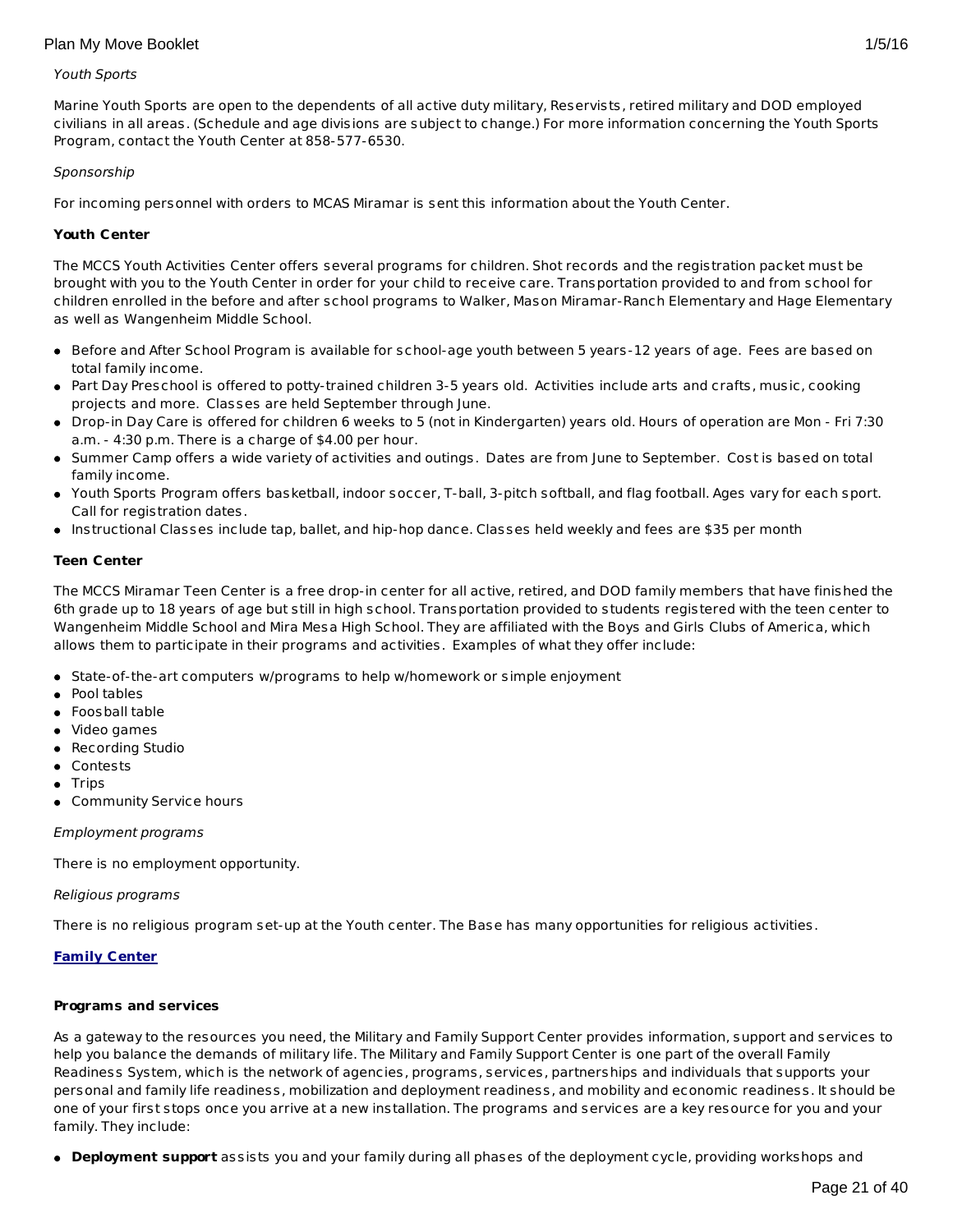## Plan My Move Booklet 2012 1/5/16

services to help meet the challenges of deployment, as well as information and referral to deployment-related resources. Services include education briefings for deploying members and families, support services, morale calls and servicespecific programs.

- **Relocation assistance** provides an array services to meet your moving needs. Relocation services include, but are not limited to, relocation workshops that help you prepare for a move, information on installations and communities worldwide and, where offered, a loan closet for basic household items. Relocation assistance also includes assistance with in-transit emergencies. Military and Family Support Centers work with other installation agencies to keep relocation information current, timely and relevant to allow you to make informed decisions and ensure you experience a smooth and successful move.
- **Personal financial management** provides information, education and one-on-one financial counseling to assist you and your family in maintaining your financial readiness. Services are designed to address money management issues throughout your active-duty lifecycle and into retirement. Financial readiness educational opportunities range from basic planning to long-term investing.
- **Employment assistance** offers comprehensive information, tools and resources to support career exploration, training and licensing, and employment readiness. Military and Family Support Centers may offer career counseling, local labor market information, trend tracking, skills and interests identification, job bank referrals and resources for selfemployment.
- **Family life education** provides information and education to assist you and your family in developing resilience skills that can help as you navigate your mobile military lives.
- **Information and Referral** can assist you in identifying and clarifying needs to determine appropriate forms of assistance and in locating services and programs available both on and off your installation.
- **The Transition Assistance Program** prepares separating, retiring and demobilizing service members (and their families) with the information, skills and knowledge necessary for a successful transition from military to civilian life. The first step in your transition process is to complete the congressionally mandated pre-separation counseling session, which furnishes detailed information on the various benefits and services available.

Military and Family Support Centers may provide other services, such as counseling and family advocacy. Services vary by location.

## **Financial Assistance**

## **Financial Assistance**

## Navy/Marine Corps Relief Society

The Navy/Marine Corps Relief Society (Bldg. 2273) at MCAS Miramar will provide loans and grants for emergency situations which include emergency transportation, funeral expenses, medical/dental bills, food, rent, and utilities. They can also loan money for essential car repairs. Monthly classes on "Budgeting for Baby" are also offered. Call for class schedules and appointments. Navy/Marine Corps Relief Society further operates the base Thrift Shop (used clothing and household items) located in Building 6275.

## Personal & Professional Development

A financial counselor is available through Personal & Professional Development (The HUB, Bldg. 5305) to help you with budget planning, debt management, banking skills, and car buying. You can also receive assistance with investing, home buying and retirement planning.

## MCAS Financial Preparedness Workshop

MCCS Miramar provides free services in financial assistance. A financial advisor provides budget planning, debt management, banking skills, car buying, financial planning, investing, home buying and retirement planning call 858-577- 9802. This program is for all Military and Dependents.

## **Cost of Living in San Diego**

Just like any place in the world, cost of living depends on various factors like real estate prices, local taxes etc. In San Diego County, you can enjoy one of the finest climates in the country. In fact, it has more days that are 72 degrees than anywhere. You can enjoy the almost no rained-out summer picnic. You can do a lot of outdoor activities, and they're all free. You can be passionate about the quality of life to enjoy in San Diego. Even though the area is growing, there are still plenty of open space and recreational areas.

## Housing/Utilities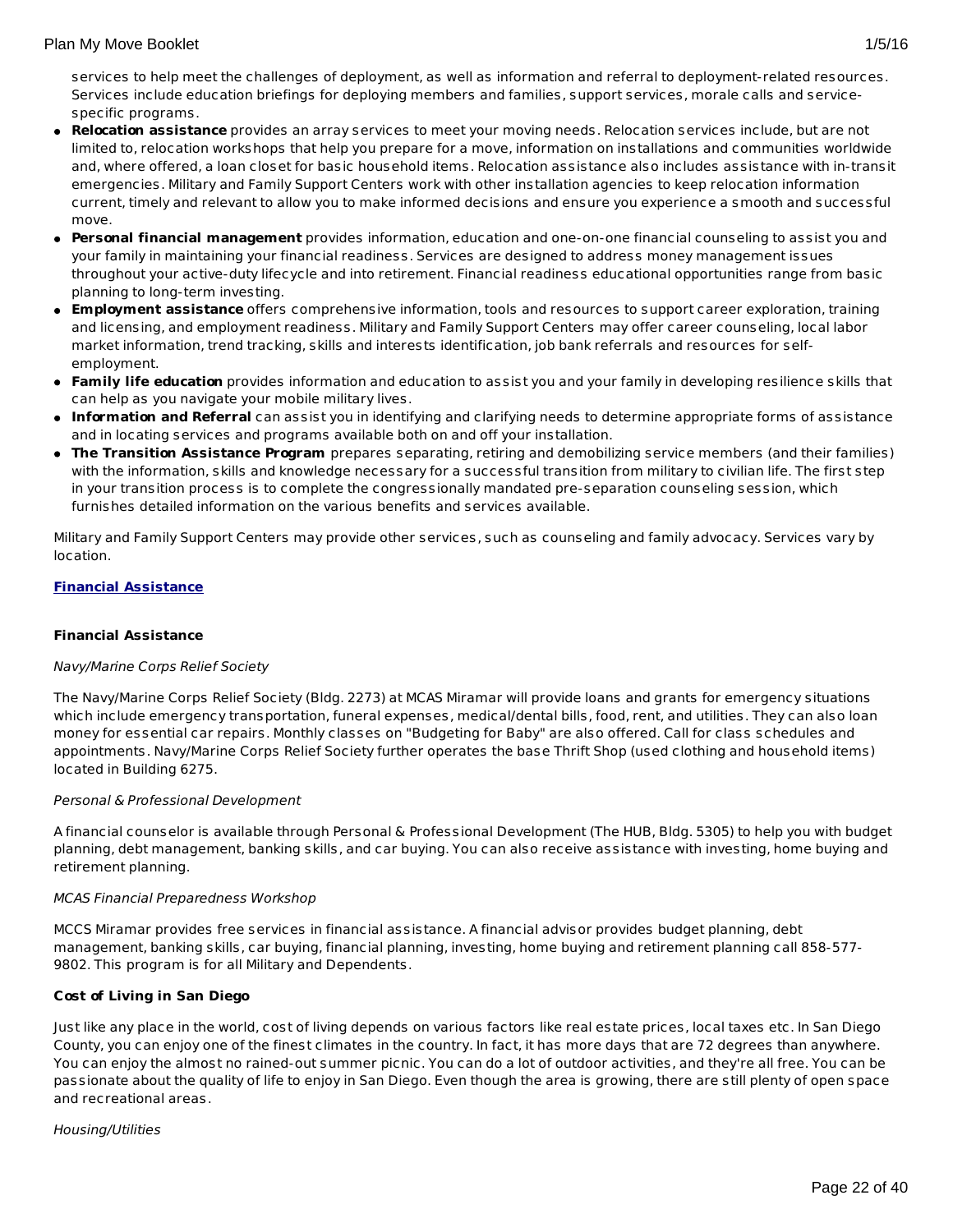For average housing and utility costs, the gas and electric bill is around \$120 a month on average. Water, trash, and sewer runs around \$70-80 a month. The trash collection is some areas are included in the monthly water bill. In some cities the trash collection is billed separately, or sometimes it's included in your taxes. Food is abundant and cheap. On food, fresh fruits and vegetables year round, at very good prices since most of it is grown in California or nearby Mexico. Sales tax is currently 7.75%. Hope this gives you a better idea of our San Diego lifestyle.

## TLA

Temporary Lodging Allowance or TLE (Temporary Lodging Expenses) are authorized for military and families moving overseas. Military members leaving MCAS Miramar can apply for TLA/TLE through the Finance office. Call 760-725-3565.

## Car Insurance Requirements

Californians on average paid higher in insurance premiums compared to the national average. Most people believe all these rates are fixed by insurance companies and state regulatory agencies, but in reality discounted and competitive rates are available in California.

California state law requires minimum Bodily injury Liability Limits of \$15,000 per injured person up to a total of \$30,000 per accident, and property Damage Liability coverage with a minimum limit of \$5,000. This basic coverage is often referred to as 15/30/5 coverage.

The state of California follows a Tort system meaning someone must be found to be at fault for causing the accident, and that person and their insurance company is responsible for all the damages. You should be aware that the details of a tort system vary from state to state.

You can get Uninsured/Underinsured Motorist Bodily injury coverage to cover bodily injury caused by an uninsured and /or underinsured driver (depending on the state). California does not require drivers to purchase this coverage, but you should consider purchasing this valuable coverage.

## **Advance Pay**

An Advance Pay can be requested and can be applied thirty days prior to arrival on MCAS Miramar through the member's current station or within sixty days after arrival. Copy of orders is required. For additional requirement, contact the nearest S-1 administration office.

## **Legal Assistance**

## **Legal Services**

Legal Assistance Office on MCAS Miramar provides services for active duty members, retirees and their respective dependents.

## Types of Services

Legal Assistance provides services that include:

- 1. Notary and Powers of Attorney
- 2. Will Briefs
- 3. Consumer issues
- 4. Adoptions
- 5. Non-Support
- 6. Custody
- 7. Separation/Divorce Briefs
- 8. Consumer Law
- 9. Immigration
- 10. Automobiles
- 11. Paternity
- 12. Bankruptcy
- 13. Contracts
- 14. Landlord/Tenant
- 15. Civil rights
- 16. Finances
- 17. Name Changes
- 18. Real Estate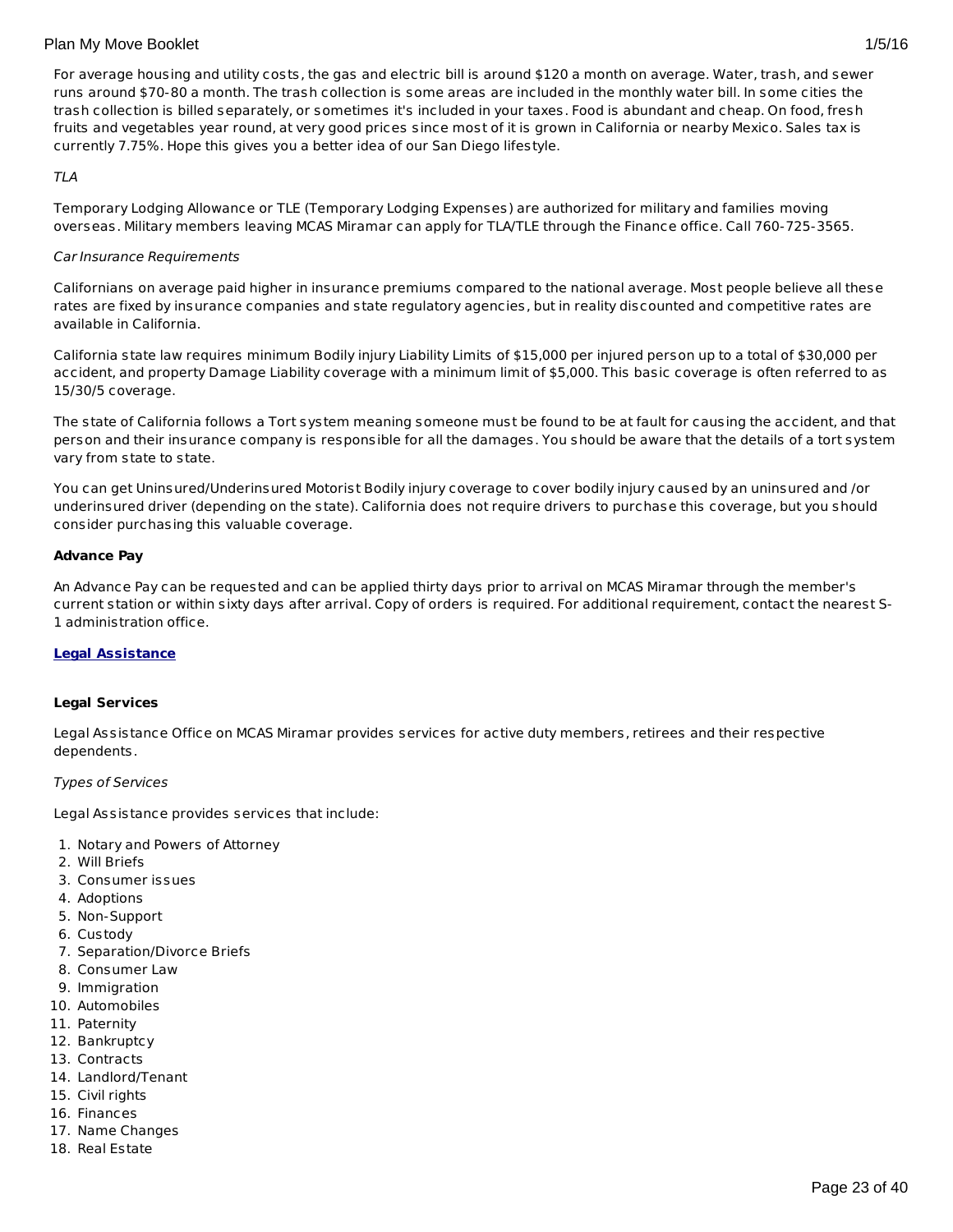## 19. Soldiers and Sailors Civil Relief Act

They also provide walk-in consultations on a first come, first served basis (except emergencies). Active-duty Marines have priority on walk-ins.

## Additional Legal Assistance

Legal assistance is also found on MCAS Miramar in the Joint Law Center which provides services and assistance concerning mainly Judicial and Criminal matters.

## **Claims Services**

Household Goods Claims Services - Full Replacement Value (FRV) protection covers DoD-sponsored, Personal Property Shipments. Military Service Members and Dod civilians moving and storing their personal property are eligible for Full Replacement Value Protection.

## What is FRV?

For personal property lost, damaged or destroyed while in care of the Trasportation Service Provider (TSP)/Carrier, you can recover as much as \$5,000 for any single shipment, or \$4.00 times the weight of your shipment up to \$50,000 whichever is greater, as compensation for loss.

FRV is available and applies to shipments picked up on or after 1 October 2007 for International shipments (to/from OCONUS), 1 November 2007 for Domestic shipments (within the US), 1 March 2008 for Non-Temporary Storage (NTS) and Direct Procurement Method (DPM) shipments.

You must file your claim directly with your Carrier within 9 months of delvery. Report loss/damage within 75 days of delivery on DD Form 1840 (at delivery) or DD form 1040R (after delivery). If the carrier does not respond to your claim, you may file through your Military Claims Office (MCO).

You can find detailed information on the Military Surface [Deployment](http://www.sddc.army.mil/) and Distribution Command's website or on the Claims webpages of your particular Service branch. You can also ask your local Transportation Office or Military Claims Office.

## **Deployment Support**

## **Family Deployment Support**

The following support groups are available at Marines and Family Services on MCAS Miramar:

Spouse Deployment Support Group -- A spouse deployment support group is available every Friday at L.I.N.K.S House building 2273, between 10:00 a.m. - 11:00 a.m. and 12:00 p.m. - 1:00 p.m. A drop-in childcare is available at the Youth & Teen Center. Call 858-577-1322 to sign up. For additional information, contact 858-437-7841.

Deployment Support for Children, Teens, and Families -- All groups are held at the Teen Center building 2246. The events include Hands-On Activity Groups for children, and Confidential Family Consultation is available. This event is offered on Mondays, Tuesdays, and Wednesday. Hours for each events varies. For more information, call 858-437-7841.

Key Volunteer Network -- Key Volunteers are spouses within each unit who serve as a communications link between the command and unit families. The volunteers provide emotional, informational and referral support to family members, and work to build a cohesive unit community. Training for this important job is offered through the Key Volunteer office. Please call for session dates and times, or to find out more about the Key Volunteer Network in your unit.

L.I.N.K.S. (Lifestyle, Information, Network, Knowledge, Skills) --The L.I.N.K.S. stands for Lifestyle, Information, Network, knowledge, and Skills. It is a class given by spouses for spouses, and is geared toward helping those new to the Marine Corps way of life. The LINKS spouses share information on navigating the maze of life in the Marine Corps in a fun one-day or twomorning session. Because living the Marine Corps lifestyle is like a journey, each participant goes home with a tote bag filled to the brim with materials to help make the trip a little easier. The following are what's covered at L.I.N.K.S.:

- Session Outline: Introduction: Introduces the L.I.N.K.S. concept and welcomes spouses to the Marine Corps Family.
- The Corps The United States Marine Corps: Outlines USMC structure and mission to include Navy personnel attached to USMC units. Provides historical insights and discusses traditions. Participants share USMC experiences and its affects on their lives.
- Getting Through the Maze An overview of benefits, privileges, and resources available to USMC families including the location of services and how to access their wealth of information.
- Is That All There Is? Explains the differences between a civilian and a military paycheck, while introducing the Leave and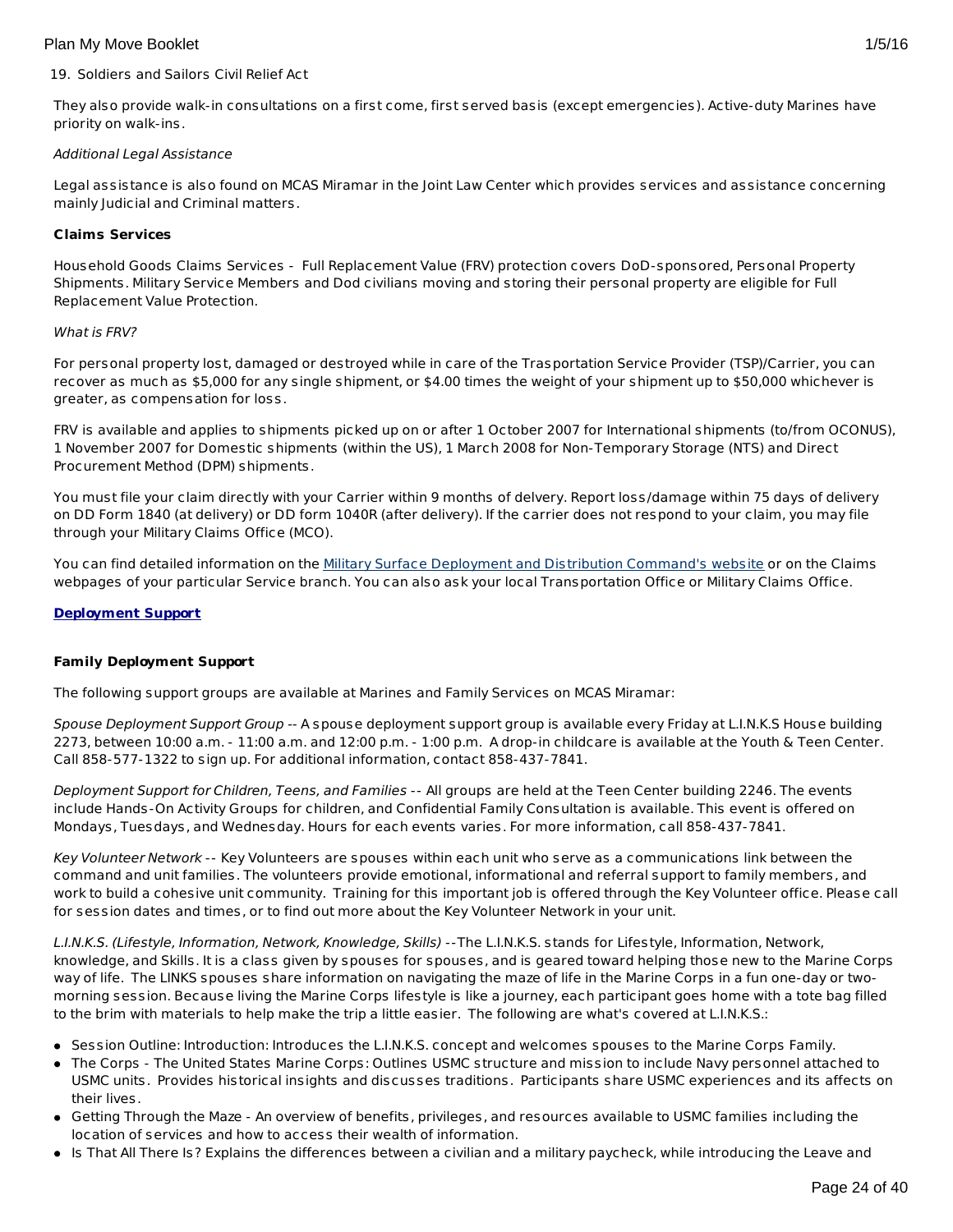- Your Marine Is Away: Discusses the inevitable separations USMC/Navy families will experience and provides suggestions from seasoned spouses on how to successfully balance the additional responsibilities when your Marine is away.
- Crossroads- Moving in the Military: Insights on the moving process; everything from the first packer's inspection to clearing quarters.

**Health Care - Overview**

## **Moving With TRICARE**

Whether moving stateside or overseas, active duty families can now switch their TRICARE Prime enrollment by phone! Before you start your move, contact your losing TRICARE health care contractor to see if you need to switch to a new region. TRICARE does the rest! You must update DEERS (Defense Enrollment Eligibility Reporting System) with your new address so you do not have any disruptions in service and your enrollment moves with you. Get contact information, and more TRICARE [moving](http://www.tricare.mil/moving) tips on the TRICARE website.

Your [TRICARE](http://www.tricare.mil/) coverage is completely portable-meaning it moves with you. You are covered worldwide-both in-transit to your new duty location and once you arrive-but depending on where you go, you may use a different TRICARE health plan option. Additionally, you may have different enrollment steps depending on which health plan option is available in your new area.

## When Enrolled in a TRICARE Prime Option

The TRICARE Prime options include TRICARE Prime and TRICARE Prime Remote for stateside and TRICARE Prime Overseas and TRICARE Prime Remote Overseas for overseas. Follow these simple steps to set-up Prime coverage in your new location without a break in coverage.

- 1. Do not disenroll from your TRICARE Prime option before you move.
- 2. Call your losing contractor and provide information about your upcoming move; new duty station, expected date of arrival, cell phone number, valid email address, and eligible family members moving to the new location.
- 3. Your losing contractor passes the information along to your new contractor.
- 4. Within five days of your anticipated arrival, your new contractor will try to call/contact you to confirm your arrival and enrollment choices.
- 5. Once you agree to the transfer, the process is complete. It could take up to four days, but you never lose TRICAREPrime/Prime Remote coverage.

There are other ways to set-up Prime in your new area:

- 1. Before moving, visit your local TRICARE Service Center to complete an enrollment change form.
- 2. Go online and set-up your new enrollment via the [Beneficiary](https://www.dmdc.osd.mil/appj/bwe/indexAction.do;jsessionid=7962ecfc6b86dfb33476ab70607f4835a6bef5c6f4af875ca0a4ac0a6b3b2fe3) Web Enrollment website.
- 3. Download and complete a TRICARE Prime [Enrollment](http://www.tricare.mil/Forms/Enrollment/Prime.aspx) Application and PCM Change Form. Mail it to the new contractor or drop it at a local TRICARE Service Center.
- 4. Enroll when you in-process at your new duty station.

Enrollment and assignment of a new primary care manager (PCM) should occur within 30 days when moving within the same region, a new region or overseas.

Update your personal information in the Defense [Enrollment](https://www.dmdc.osd.mil/self_service/rapids/unauthenticated;jsessionid=5DgBRmXRqGc3NBSmDVTbTrDzTH3Pcz9QSnKjGsXnGSYnw3n5gGHL!-250999068?execution=e1s1) Eligibility Reporting System (DEERS) immediately, as your new location reflected in DEERS is the key to transferring enrollment.

Where you are moving determines which Prime option is available.

## **Prime Options in the United States**

## TRICARE Prime

TRICARE Prime is offered in Prime Service Areas-geographic areas typically located around a military treatment facilitythroughout the country.

## **TRICARE Prime Remote**

In non-Prime service areas, which are generally 60 minutes (one hour) drive-time or 50 miles from the nearest MTF, TRICARE offers TRICARE Prime Remote. Enrollment is normally with a network provider when available; otherwise, enrollment is with a TRICARE authorized provider who manages all of your care. Any TRICARE-eligible family members living with you in a TRICARE Prime Remote area can enroll in TRICARE Prime Remote for active duty family members. Be sure to include them on the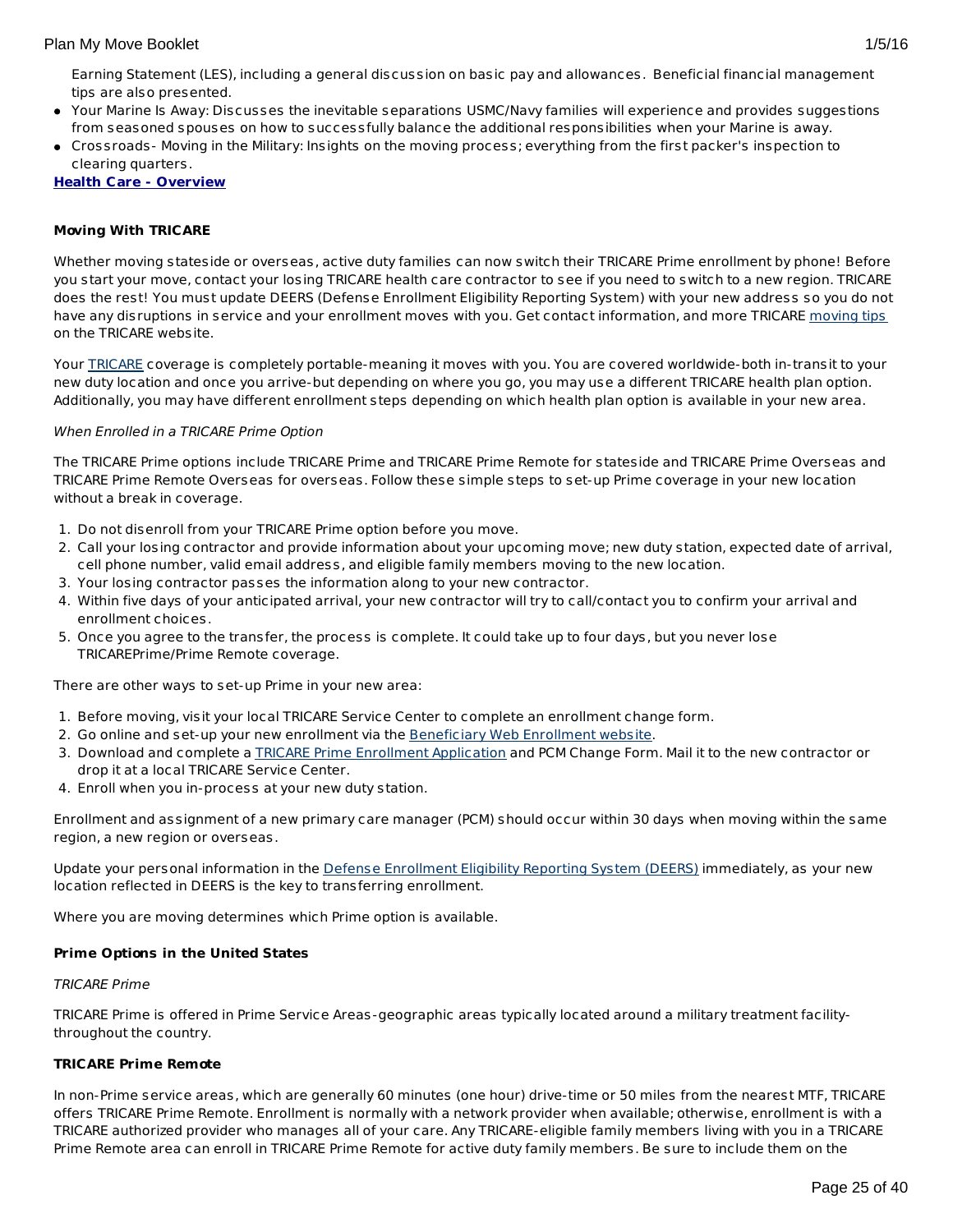enrollment form.

| <b>TRICARE</b> | <b>Managed Care Support Partner</b>       | <b>Call Toll-Free</b> | Website                         |  |
|----------------|-------------------------------------------|-----------------------|---------------------------------|--|
| Region         |                                           |                       |                                 |  |
| lNorth         | Health Net Federal Services, Inc.         | 1877-874-2273         | $\ www.hnfs.com\ $              |  |
| llSouth        | Humana Military Healthcare Services, Inc. | 1800-444-5445         | www.humana-military.com         |  |
| lWest          | UnitedHealthcare Military & Veterans      | 1877-988-9378         | http://www.uhcmilitarywest.com/ |  |

## **Prime Options Outside the United States**

TRICARE Prime Overseas (TOP)/TRICARE Prime Remote Overseas

TRICARE Prime Remote Overseas is a Prime option offered in designated remote overseas locations. Command-sponsored family members who reside with you are eligible for TRICARE Prime Overseas. Be sure to include all family members who wish to use TRICARE Prime Overseas.

Before you move to another overseas area or to an area within the United States, contact the nearest TRICARE Service Center or managed care contractor for assistance.

| <b>TRICARE - Eurasia - Africa</b><br><b>TRICARE - Latin America and Canada</b>                                                         |                                                                                                                                     | <b>TRICARE - Pacific</b>                                                                                                                                                                         |
|----------------------------------------------------------------------------------------------------------------------------------------|-------------------------------------------------------------------------------------------------------------------------------------|--------------------------------------------------------------------------------------------------------------------------------------------------------------------------------------------------|
| <b>TOP Regional Call Center (1)</b><br>+44-20-8762-8384                                                                                | <b>TOP Regional Call Center (1)</b><br>$+1-215-942-8393$                                                                            | <b>TOP Regional Call Center (1)</b><br>Singapore: +65-6339-2676<br>1-877-678-1208<br>(Toll-free from the U.S.)<br>http://www.tricare-overseas.com/                                               |
| 1-877-678-1207<br>(Toll-free from the U.S.)<br>http://www.tricare-overseas.com/<br><b>Medical Assistance (2)</b><br>$+44-20-8762-8133$ | 1-877-451-8659<br>(Toll-free from the U.S.)<br>http://www.tricare-overseas.com/<br><b>Medical Assistance (2)</b><br>+1-215-942-8320 | Sydney: +61-9273-2710<br>1-877-678-1209<br>(Toll-free from the U.S.)<br>http://www.tricare-overseas.com/<br><b>Medical Assistance (2)</b><br>Singapore: +65-6338-9277<br>Sydney: +61-2-9273-2760 |
|                                                                                                                                        |                                                                                                                                     | <b>TRICARE Area Office</b>                                                                                                                                                                       |
| <b>TRICARE Area Office</b>                                                                                                             | <b>TRICARE Area Office</b>                                                                                                          |                                                                                                                                                                                                  |
| +49-6302-67-6314<br>314-496-6314 (DSN)                                                                                                 | $+1-210-292-8520$<br>312-554-8520 (DSN)                                                                                             | +81-6117-43-2036<br>315-643-2036 (DSN)                                                                                                                                                           |
| Toll Free: 1-888-777-8343, option #1                                                                                                   | Toll Free: 1-888-777-8343 option #3                                                                                                 | Toll Free (If calling from U.S.):<br>Singapore: 1-877-678-1208                                                                                                                                   |
| teoweb@europe.tricare.osd.mil                                                                                                          | taoloc@tma.osd.mil                                                                                                                  | Sydney: 1-877-678-1209                                                                                                                                                                           |
| www.tricare.mil/eurasiaafrica                                                                                                          | www.tricare.mil/tlac                                                                                                                | tpao.csc@med.navy.mil<br>http://www.tricare.mil/pacific                                                                                                                                          |
| <b>Health Care Claims</b><br>(Active Duty)                                                                                             | <b>Health Care Claims</b><br>(Active Duty)                                                                                          | <b>Health Care Claims</b><br>(Active Duty)                                                                                                                                                       |
| <b>TRICARE Active Duty Claims</b><br>PO Box 7968<br>Madison, WI 53707-7968 USA                                                         | <b>TRICARE Active Duty Claims</b><br>P.O. Box 7968<br>Madison WI 53707-7968 USA                                                     | <b>TRICARE Active Duty Claims</b><br>PO Box 7968<br>Madison, WI 53707-7968 USA                                                                                                                   |
| <b>Health Care Claims</b><br>(Non-active duty)                                                                                         | <b>Health Care Claims</b><br>(Non-active duty)                                                                                      | <b>Health Care Claims</b><br>(Non-active duty)                                                                                                                                                   |
| <b>TRICARE Overseas Program</b><br>P.O. Box 8976<br>Madison, WI 53708-8976 USA                                                         | <b>TRICARE Overseas Program</b><br>PO Box 7985<br>Madison, WI 53707-7985 USA                                                        | <b>TRICARE Overseas Program</b><br>PO Box 7985<br>Madison, WI 53707-7985 USA                                                                                                                     |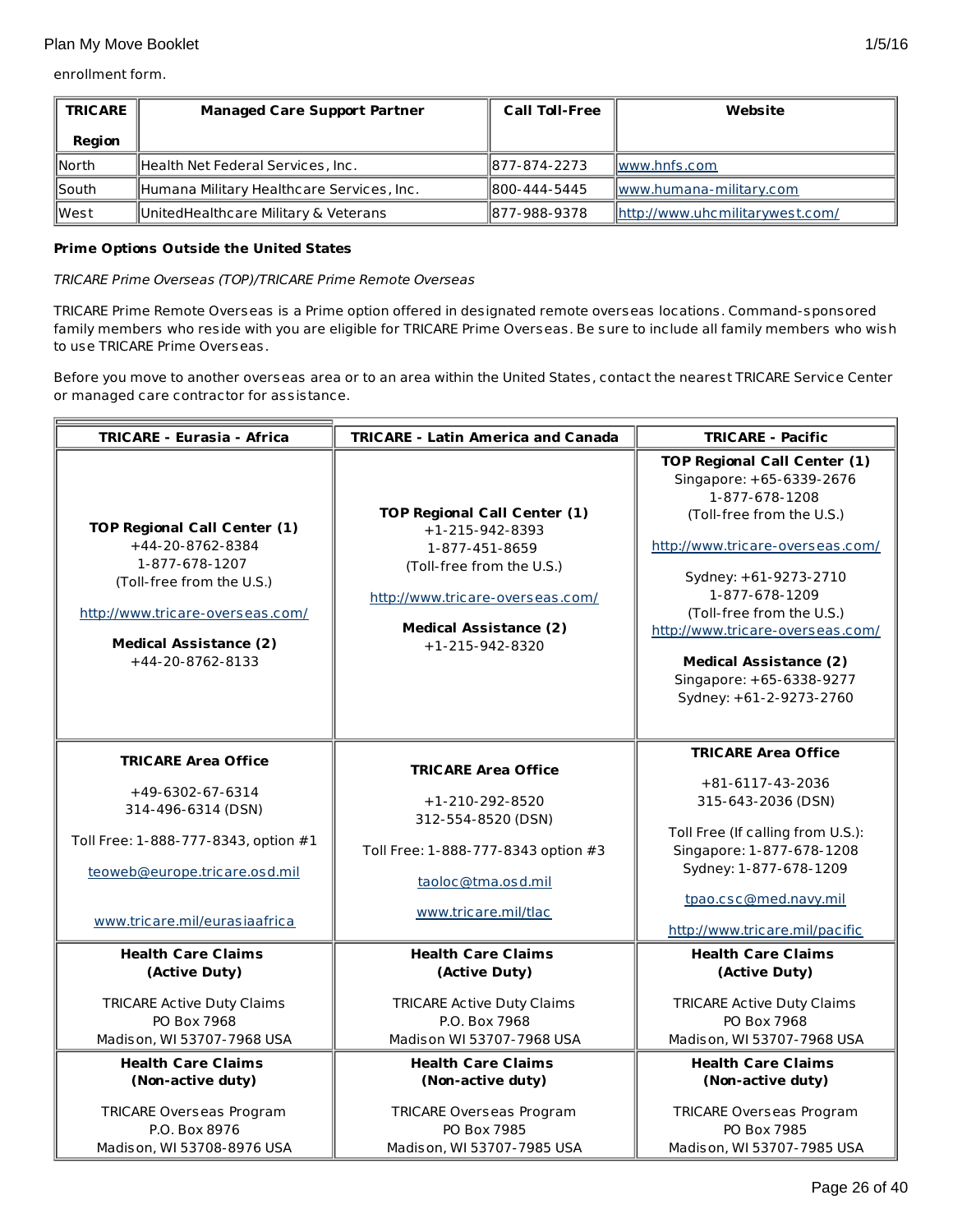## (1) For toll-free numbers contact www.tricare-overseas.com (2) Only call Medical Assistance numbers to coordinate overseas emergency care

## **When Using TRICARE Standard and Extra**

TRICARE Standard and Extra are available to family members only. Active duty service members are required to enroll in one of the Prime options described above.

TRICARE Standard and Extra are available throughout the United States and enrollment is not required. Any eligible active duty family member who is registered in DEERS may use these programs by seeing any network (Extra) or non-network TRICARE authorized provider. In areas outside of the United States, active duty family members who do not want to use a Prime option may use TRICARE Standard Overseas by seeing qualified host nation providers.

If you are already using TRICARE Standard and Extra, moving is easy.

- 1. Once you arrive at your new location, update your personal information in the Defense Enrollment Eligibility Reporting System (DEERS) immediately.
- 2. Find TRICARE-authorized providers in your new area.

Here are a few things to remember about using TRICARE Standard and Extra in a new region

- In the U.S.: Visit your new regional contractor's website for a list of network providers. Remember, if you see network providers, you will be using the Extra option and pay lower cost shares.
- Outside of the U.S.: Contact International SOS or the MTF Service Center for help locating a qualified host nation provider. The TRICARE Extra option is not available in overseas areas.
- If you move to a new region, you will have a new claims address for submitting your TRICARE claims.
- Learn your new region's prior authorization requirements because these requirements can differ by region.

## **When Using TRICARE For Life**

TRICARE For Life-TRICARE's supplemental coverage for those who are eligible for Medicare **and have purchased Medicare** Part B - requires no enrollment and you will have a smooth transition when you move. TRICARE for Life contact information: WPS [TRICARE](https://www.tricare4u.com/apps-portal/tricareapps-app/static/) For Life, P.O. Box 7889, Madison, WI 53707-7889; 1-866-773-0404; TDD 1-866-773-0405.

- Once you arrive at your new location, update your personal information in the Defense Enrollment Eligibility Reporting System (DEERS) immediately.
- Find Medicare providers in your new area.
- Visit [Medicare's](http://www.medicare.gov/) website.

If you move overseas, your TRICARE For Life coverage may change depending on where you move. In U.S. Territories such as Guam, Puerto Rico and the U.S. Virgin Islands, TRICARE For Life coverage works the same as the stateside program. But, in all other overseas locations, TRICARE For Life Overseas works differently because Medicare does not provide coverage in most overseas locations. Therefore, TRICARE is the primary payer. You can get care from any host nation provider and may have to pay up front for care received. You will be responsible for TRICARE deductibles and cost shares.

Contact International SOS, or the TRICARE Area Office for the overseas area where you are moving, or the nearest American Embassy Health Unit for assistance finding a host nation provider.

## Note\*\*\* Active Duty and Active Duty Family Members are not required to purchase Medicare Part B until the sponsor is ready to retire or during the special enrollment period. However, it is highly encouraged to purchase it **once eligible to avoid loss of TRICARE coverage.**

## **Getting Care Along the Way**

Routine Medical and Dental Care-Get it before you go.

Before you move, make sure you have received any routine medical or dental care you think you might need during the time you will be traveling. Or, delay the care until you get to your new duty location. Check supply of all prescription medications and get refills/new prescriptions until you can make an appointment with your new Primary Care Manager (PCM) at your new duty site.

## Emergency Care in the United States-Call 911 or go to the nearest emergency room.

TRICARE defines emergency care as medical services provided for a sudden or unexpected medical or psychiatric condition, or the sudden worsening of a chronic (ongoing) condition that is threatening to life, limb, or sight and needs immediate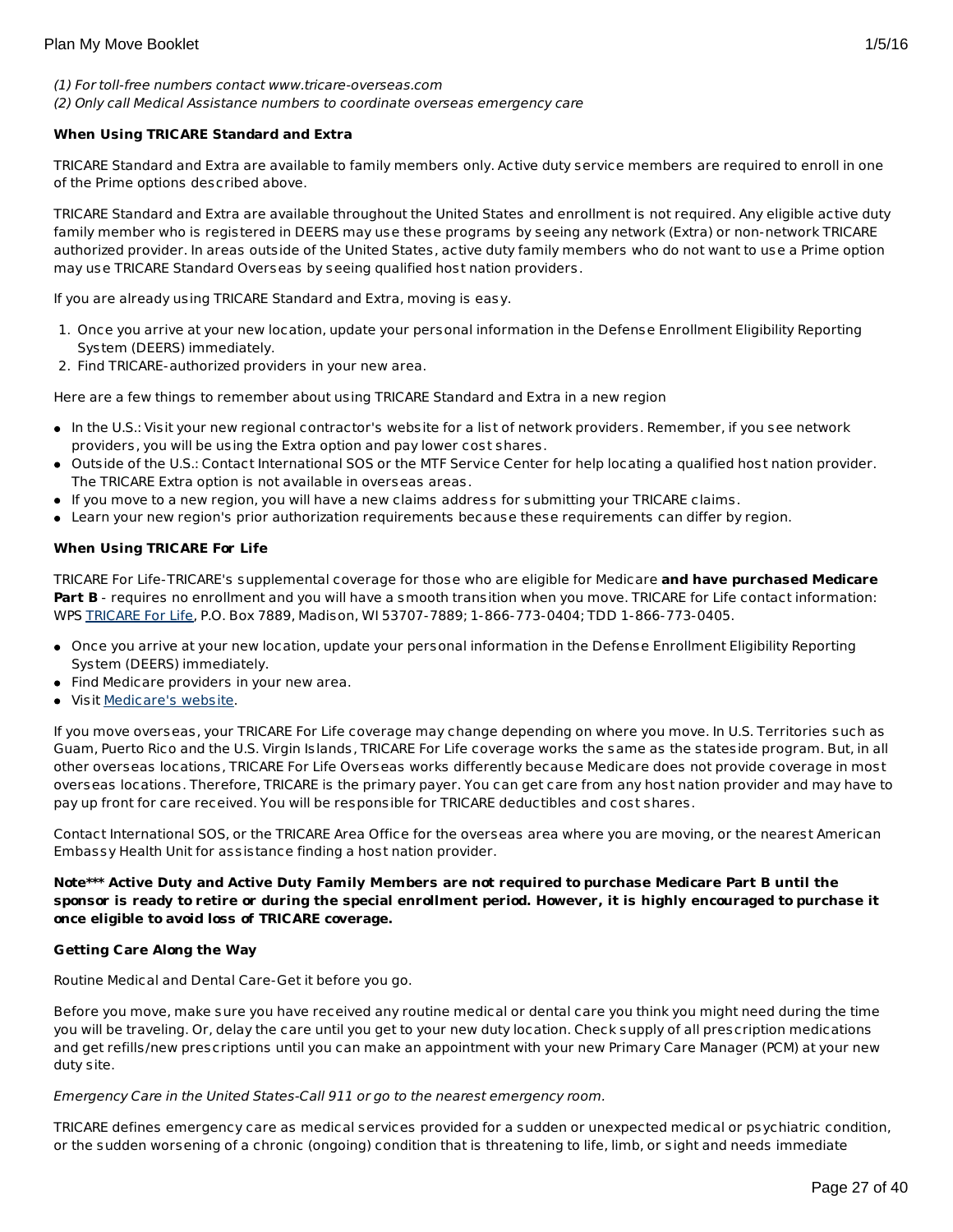medical treatment, or which has painful symptoms that need immediate relief to stop suffering. If you are near a military treatment facility (MTF), you should go to the MTF or military dental treatment facility for emergency services. If you are seen in a civilian facility, contact your PCM or regional contractor within 24 hours.

## Urgent care in the United States-Coordinate with your PCM and/or regional contractor.

TRICARE defines urgent care as medical care for a condition that will not result in disability or death if not treated immediately but should be treated within 24 hours to avoid further complications. If you are in a Prime program, you must coordinate urgent care with your primary care manager and/or regional contractor before receiving the care. If you are in TRICARE Standard and Extra or TRICARE For Life, you can receive care as you normally would. You should, however, contact your contractor as soon as possible to coordinate any prior authorizations that are needed.

## Emergency or Urgent care Overseas follow these steps

AD and ADFM enrolled in TRICARE Prime and travelling outside the United States:

Contact the TRICARE Area Office, or go to their [website](http://www.internationalsos.com/en/) for assistance finding Emergency or Urgent care.

AD and ADFM stationed overseas:

- For Urgent care coordination, contact your MTF PCM, or
- Contact the closest TRICARE Area Office, or
- Contact the TRICARE Overseas Regional Call Center, or
- Go to their [website](http://www.internationalsos.com/en/) (internationalsos.com)

You do not need prior authorization for emergency or urgent care but the TRICARE Area Office or TRICARE Global Remote Call Center will help you find the best care available in the overseas area in which you are traveling.

## **Filling Prescriptions on the Road**

You should have all your prescriptions filled before you leave, but if you need a prescription filled while you are traveling in the United States, you have several options:

- If near an MTF, fill the prescription at the MTF pharmacy.
- Find the closest TRICARE network pharmacy.
- If a network pharmacy is not available, you can visit a non-network pharmacy. In this case, you may have to pay up front for your medications and file a claim with Express Scripts, Inc., for reimbursement. For more details, visit the [TRICARE](http://www.tricare.mil/) website.
- The TRICARE home-delivery is not recommended for a prescription you need right away, but if you'll be away for a long time, you can arrange for any regular prescriptions to be filled via the mail-order pharmacy.

Your pharmacy coverage is limited overseas:

- TRICARE network pharmacies are only located in the United States, Puerto Rico, Guam and the U.S. Virgin Islands. You can have prescriptions filled at host-nation pharmacies, if necessary. Host-nation pharmacies are treated the same as nonnetwork pharmacies. If you have prescriptions filled at a host-nation pharmacy, you should expect to pay for the total amount up front and file a claim with Wisconsin Physicians Service for partial reimbursement. To learn more about pharmacy claims, visit the [TRICARE](http://www.tricare.mil/) website.
- To use the mail-order pharmacy overseas, the prescription must be from a U.S. licensed provider and you must have an APO or FPO address.

## **If You Have Questions**

Your regional contractors and TRICARE Area Offices are available to answer your questions. These offices are listed above. Find even more information about moving, updating DEERS, the TRICARE regions and much more at the [TRICARE](http://www.tricare.mil/) website.

## **Installation Specific Information**

## Medical Care

Active-duty members will be seen at sick call located in the Branch Medical Clinic on Station. A Family Practice Clinic is also on Station as well as a Tricare office.

## Family Member access to Healthcare on Installation

Family members of active duty personnel and retirees can access healthcare on installation and can be seen for pharmacy, optometry, health promotion classes and the Acute Care Area services. All specialty care is by consultant at Navy Medical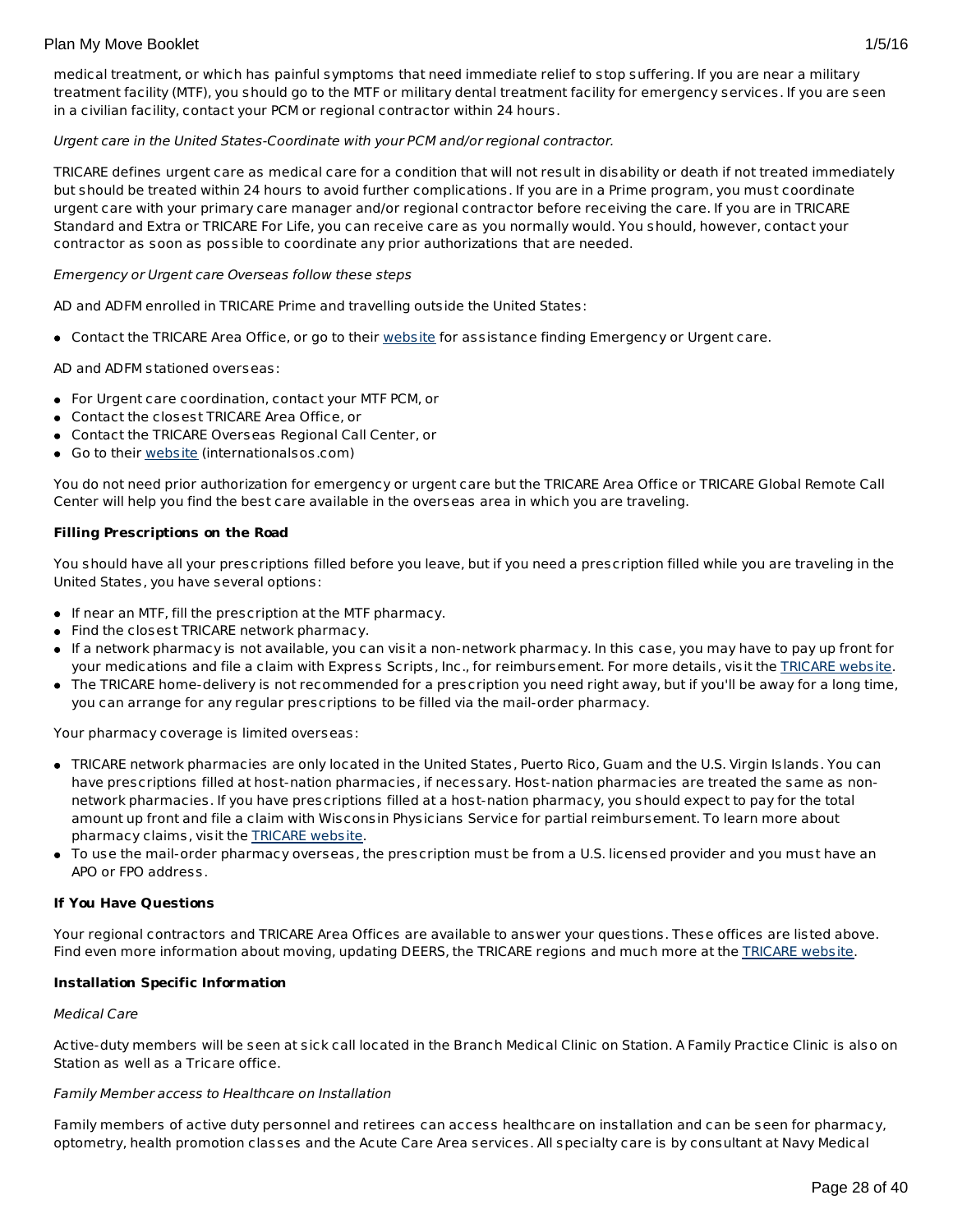Center San Diego. No appointment is necesssary for urgent attention at the Acute Care Area services, which is located in building 2496. The hours of operation are Monday through Friday, 7:00 a.m. to 4:00 p.m. Closed on weekends and holidays.

TRICARE members and their families can access healthcare on installation through the Family Practice Clinic, also located in building 2496. Access to care through TRICARE, the military healthcare program, is dependent upon the patient's selected program status. TRICARE Prime enrollees have higher priority for appointments in military treatment facilities than nonenrollees. Members must verify their enrollment and their primary care provider prior to making an appointment with the Family Practice Clinic. For appointment, call Central Appointments at 619-532-8225. Hours of operation are Monday thorugh Friday, 7:30 a.m. - 4:00 p.m. Closed on weekends and holidays.

## Dental Care

The Miramar Dental Clinic primarily provides care for active duty military personnel. Family members and retirees may also receive emergency treatment for relief of acute pain and infection. Retirees are seen on a space available basis.

Dental sick call is available on a walk-in basis Monday through Friday, 7 to 9 a.m. and 1 to 2 p.m. Appointments can be scheduled by calling 858-577-1824 or 1825.

## Health Promotion Office

The Health Promotion Office offers training, education and resources on the nine Semper Fit Elements. A monthly health theme has been established in relation to the nine Elements and in recognition of the National Health Observances. A brief on topics related to the monthly theme is presented at the base theater on the last Wednesday of each month.

Representatives from the Health Promotion Office are also available to come directly to individual units and offer briefs on topics such as remedial weight training and health and fitness education, and can also tailor presentations to specific needs. Smoking cessation classes are offered as well.

## **Special Needs - Health Care**

## **Exceptional Family Member Program**

The [Exceptional](http://www.militaryhomefront.dod.mil/MOS/f?p=MHF:HOME1:0::::SID:20.40.500.570.0.0.0.0.0) Family Member Program (EFMP) is mandatory for all family members who have been identified with a special medical or educational need. Enrolling in the EFMP ensures that the family member's medical needs will be considered during the assignment coordination process.

## **Military Treatment Facility**

The clinics and services available at Military [Treatment](http://tricare.mil/mtf/main1.aspx) Facilities vary by location. Before you move, identify the MTF that will serve you, visit the MTF's website to learn about the clinics and services available and to get relevant contact information.

## **Moving to a New TRICARE Region**

If you anticipate a move to another [TRICARE](http://www.tricare.mil/mhshome.aspx) region, work with your local TRICARE Service Center (TSC) or case manager before your move to ensure the transition is as smooth as possible. On arrival at the new duty location, your sponsor should contact the Beneficiary Counseling and Assistance Coordinator (BCAC)or TSC to ensure the transition plans are in place and to obtain authorizations for TRICARE [Extended](http://tricare.mil/mybenefit/ProfileFilter.do?puri=%2Fhome%2Foverview%2FSpecialPrograms%2FECHO) Care Health Option (ECHO) services, if applicable.

## **Beneficiary Counseling and Assistance Coordinator (BCAC)**

All TRICARE Regional Offices and most MTFs are staffed with [BCACs](http://www.tricare.mil/bcacdcao/) (formerly known as Health Benefits Advisors.) [BCACs](http://www.tricare.mil/bcacdcao/) provide information, guidance and assistance on benefit options, TRICARE Prime enrollment, special authorizations, status of claims and eligibility, plus assistance with referrals and appointments. If you or your family member has a more severe medical need, contact your assigned case [manager](http://www.militaryhomefront.dod.mil/tf/efmp).

## **Case Management**

Case management involves a team of health care professionals who help you and your family to find solutions to complex health problems. It is important to inform your case manager if you are moving as he/she will connect you with the case manager at your new location.

## **Extended Care Health Option (ECHO)**

TRICARE [ECHO](http://tricare.mil/mybenefit/ProfileFilter.do?puri=%2Fhome%2Foverview%2FSpecialPrograms%2FECHO) provides financial assistance to beneficiaries of active duty service members who qualify based on specific mental or physical disabilities. ECHO offers an integrated set of services and supplies beyond the basic TRICARE program.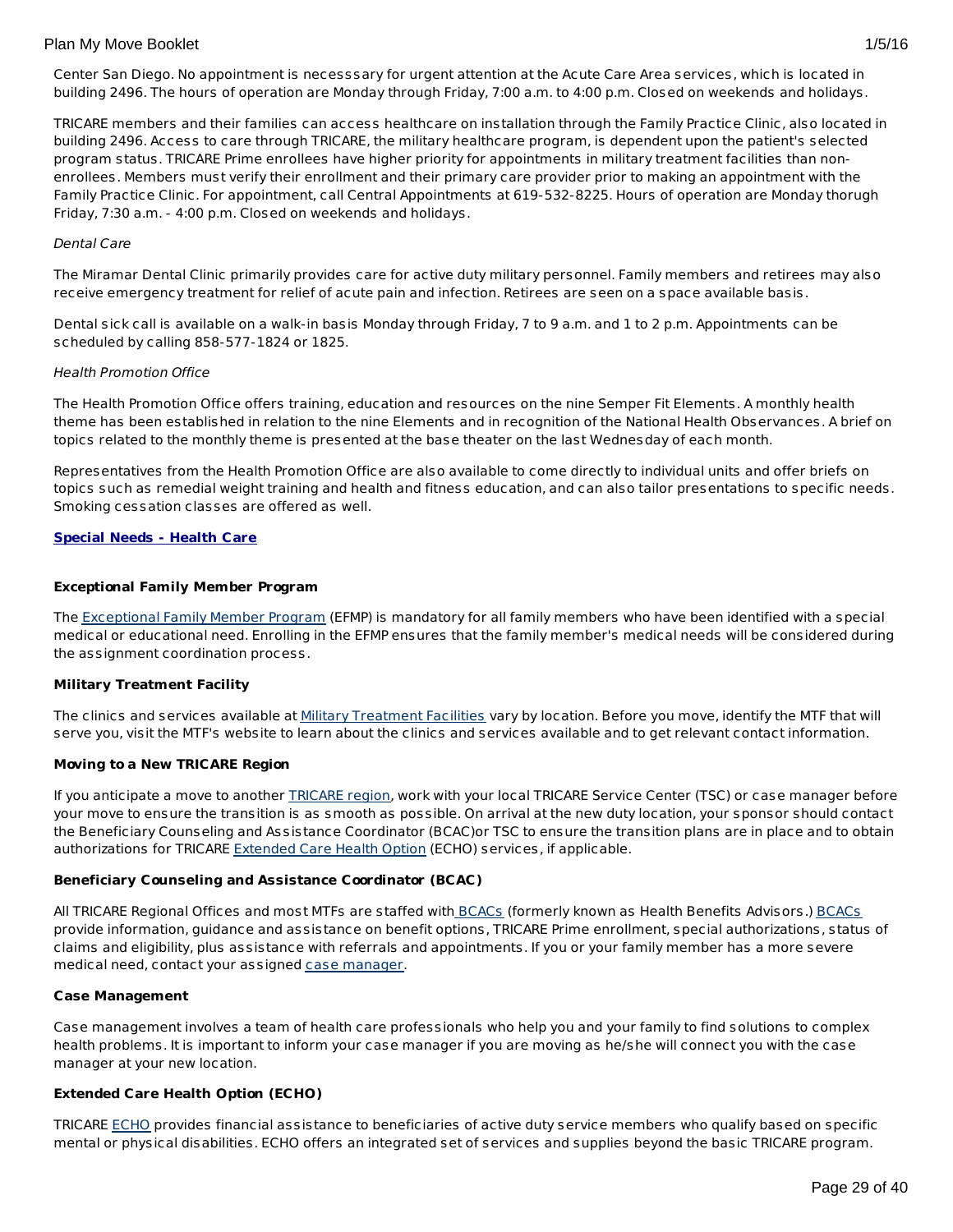## **Transporting Medical Equipment**

Your Installation [Transportation](http://www.militaryinstallations.dod.mil/) Office has special procedures to follow for the transportation of medical equipment that is necessary for medical treatment required by the sponsor or family member. Some types of medical equipment may be shipped in the same manner as Professional Books, Papers, and Equipment (PBP&E).

## **Federal and State Health Care Programs**

Medicaid - [Medicaid](http://www.militaryhomefront.dod.mil/tf/efmp/resources) pays for medical assistance for certain individuals and families with low incomes and resources. State Medicaid programs are usually administered by departments of social service or departments of medical assistance.

Supplemental Security Income ([SSI](http://www.socialsecurity.gov/pgm/ssi.htm)) - SSI is a cash assistance program intended to meet basic needs for food, clothing and shelter for those who are aged, blind or disabled. It provides cash to meet basic needs for food, clothing, and shelter. Families must reapply upon each move to another state.

Title V of the Social Security Act - Many states have services for children with special health care needs that are funded by the Maternal and Child Health Services Block Grant, or [Title](http://www.socialsecurity.gov/OP_Home/ssact/title05/0500.htm) V. State departments of health web sites and local health departments will provide information on state health benefits for children with special health care needs. The Maternal and Child Health Bureaus' web site has Title V information organized by State that provide you with Title V points of [contact](https://perfdata.hrsa.gov/mchb/TVISReports/ContactInfo/StateContactSearch.aspx) and other pertinent information.

## **Other Important Resources**

Debt Collection Assistance Officer (DCAO) - TRICARE has a [DCAO](http://www.tricare.mil/bcacdcao/) assigned to TRICARE Regional Offices and MTFs worldwide to help beneficiaries understand and get assistance with debt collection problems related to TRICARE. Individuals who have received a notice from a collection agency or a negative credit report because of a medical or dental bill should be referred to the nearest [DCAO](http://www.tricare.mil/bcacdcao/).

Family Voices - Family [Voices](http://www.familyvoices.org) is a national, grassroots clearinghouse for information and education concerning the health care of children with special health needs. Family Voices also has State points of contacts with useful links to State programs and organizations.

## **Installation Specific Information**

## Exceptional Family Member Program (EFMP)

The EFMP program assists families who have a physical, emotional, developmental or learning disabled member. The purpose of the program is to ensure that adequate care and treatment is available and assists service members in providing for the special needs of their Exceptional Family Member before, during and after relocation required by a change of duty assignment.

If you have an Exceptional Family Member, enrollment is mandatory. The aim of the program is to assist assignment monitors at Headquarters Marine Corps in assigning Marines to an area where their Exceptional Family Member's special needs can be met.

## **Education - Special Education/EIS**

## **Exceptional Family Member Program**

The [Exceptional](http://www.militaryhomefront.dod.mil/tf/efmp) Family Member Program (EFMP) is mandatory for all family members who have been identified with a special medical or educational need. Enrolling in the EFMP ensures that the family member's medical needs will be considered during the assignment coordination process.

## **Children from Birth to Three Years of Age**

The Individuals with Disabilities Education Act (IDEA) requires all States and territories to provide early [intervention](http://www.militaryhomefront.dod.mil/tf/efmp) services to children from birth to age three who are developmentally delayed, or who are at high risk of being developmentally delayed. Early intervention services may be provided by local school districts or health departments. There is no common name across States for the programs, but you may hear them referred to as Part C programs (because Part C is the section of the IDEA that pertains to early intervention).

The National Early Childhood Technical [Assistance](http://www.nectac.org/) Center provides a list of State Part C directors and funded programs at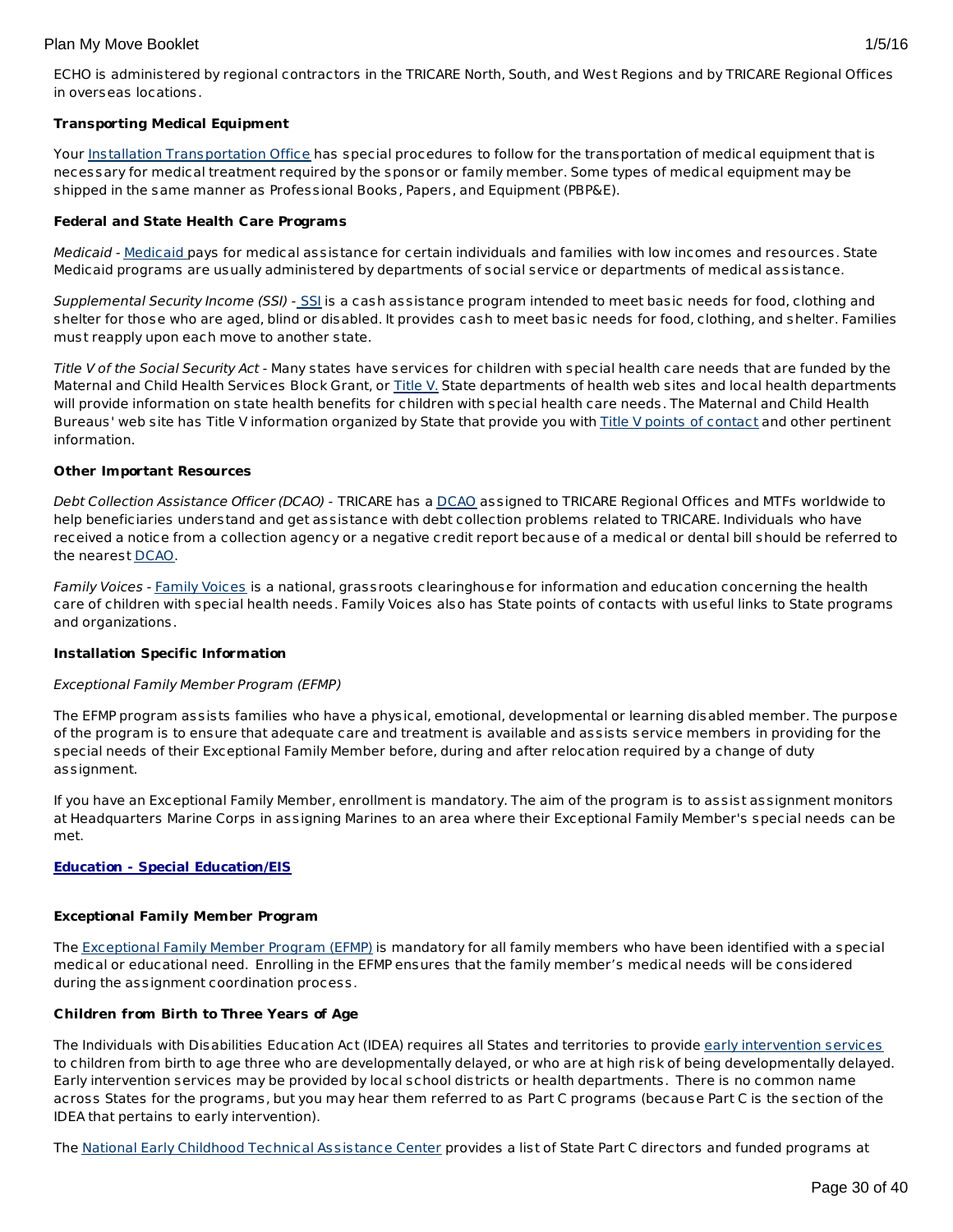their web site. Military [OneSource](http://www.militaryonesource.mil/) can identify local early intervention programs for you.

Parents of children who receive early intervention services should hand-carry a copy of the Individual Family Service Plan (IFSP) and most current evaluation reports to the new location.

## **Children from 3 through 21 Years of Age**

The Individuals with Disabilities Education Act (IDEA) requires all States and Territories to provide special [education](http://www.militaryhomefront.dod.mil/tf/efmp) services to children who are from 3 through 21 year of age. Each local school district has a special education director, and each school should have a case study committee or school based committee (terms differ) that attends to special education students' needs.

Parents of children receiving special education and related services should hand-carry all pertinent school and medical documents to include their children's Individualized Education Program (IEP) and current testing and evaluation reports to the new school.

The IDEA requires that if a child transfers to a district in the same state, the receiving school must provide comparable services to those in the child's IEP from the sending district's until the new school develops and implements a new IEP. If a child transfers to another State, the receiving district must provide comparable services to those in the child's IEP from the sending district until the receiving district completes an evaluation and creates a new IEP.

## **Others who can help you:**

- Parent Training and Information Centers Each state is home to at least one Parent Training and Information Center (PTI). PTIs serve families of children and young adults from birth to age 22 with all disabilities: physical, cognitive, emotional, and learning. They help families obtain appropriate education and services for their children with disabilities; work to improve education results for all children; train and inform parents and professionals on a variety of topics; resolve problems between families and schools or other agencies; and connect children with disabilities to community resources that address their needs. The Technical [Assistance](http://www.taalliance.org) Alliance for Parent Centers provides addresses and phone number of the centers in your state.
- STOMP (Specialized Training of Military Parents) is a federally funded Parent Training and Information (PTI) Center [established](http://www.stompproject.org/) to assist military families who have children with special education or health needs. The staff of the STOMP Project are parents of children who have disabilities and have experience in raising their children in military communities and traveling with their spouses to different locations.

Washington PAVE STOMP Project 6316 So. 12th St. Tacoma, WA 98465 253-565-2266 (v/tty) 1-800-5-PARENT (v/tty) Fax: 253-566-8052 [Email](http://apps.militaryonesource.mil/MOS/f?p=108:5:0::NO::P5_APP_NAME,P5_MSG_TYPE,P5_EID:STOMP Project,Consultant,1000001266)

## **Installation Specific Information**

For early intervention assistance, school districts request individuals contact them for specific information. You may obtain additional information by contacting:

## National Information Center for Children & Youth with Handicaps at P.O. Box 1492 Washington, D.C. 20010, Telephone 1-800- 695-0285

HOPE Infant Family Support Program: -- San Diego County Office of Education offers Early Intervention Services to children ages 0-3. HOPE is a public school program for special education and offers a broad range of services such as, but not limited to, assessment/ongoing review of child's developmental progress: home visits by instructional staff: consulting services in specialized areas --Nursing, Speech & Language, OT & PT, Vision, and Deaf & Hard of Hearing. Premature Infant Development. Services are provided at no charge. Services are available in English and Spanish.

North San Diego County 760-471-7353 and South San Diego County and Metro area 858-292-3700 provide services from regional centers. Services are provided to people (children and adults) with developmental disabilities such as cerebral palsy, mental retardation, Epilepsy, Autism and other conditions that have a substantial effect on self care, mobility, communication and the capacity for independent living or economic self-sufficiency. Some of the services provided to these groups are Early Intervention, Physical and Occupational therapy services, respite care hours, vocational training and placement services. Contact the local offices for an eligibility evaluation.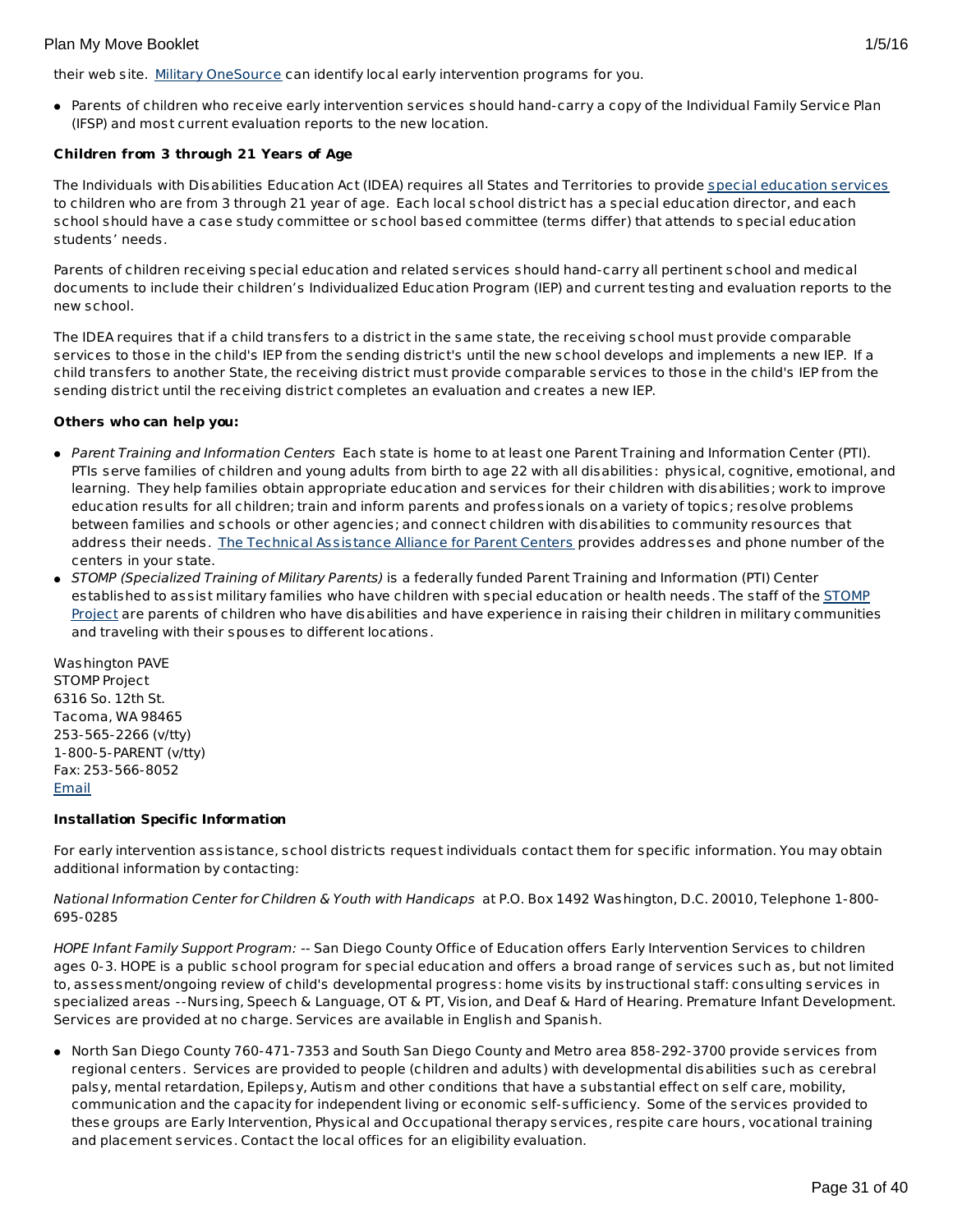TASK (Team of Advocates For Special Kids), is a non-profit corporation to which parents of children with disabilities can turn for assistance and support in seeking and obtaining needed early intervention, educational, medical, or therapeutic support services for their children. For the Southern California military representative call 909-609-3218 (collect ok).

MAAC Project HEAD START -- MAAC Project Head Start is a bilingual/multicultural, early childhood and family education program funded by the Federal Government. Services are provided in Oceanside, Vista, San Marcos, Fallbrook, Pauma Valley and Valley Center. Low-income and special needs children between the ages of 3 to 5 or until kindergarten ready may be eligible. Age and Federal Income guidelines determine qualification for this program.

You must have your child's birth certificate and immunization record, proof of income verification, i.e., income pay stubs for previous last 12 months, military LES, AFDC eligibility or Income Tax IRS Form 1040. If your child has special needs, please submit a copy of your child's IEP or Diagnostic Report.

Head Start services include Education, Health Services, Social Services, Nutrition, Special Needs Services and Parent Involvement.

Centers are located at:

- Oceanside I Center (Americanization), 1210 Division Street, Oceanside, CA 92054 Phone: 760-721-4692
- Oceanside II Center (Island Club), 2322 Catalina Circle, Oceanside, CA 92057 Phone: 760 941-7616 or 941-6935
- Oceanside III Center (Baldarrama), 709 San Diego Street, Oceanside, CA 92057 Phone: 760 433-5153/5154
- Oceanside IV Center (St. Anne's), 701 West Street, Oceanside, CA 92056 Phone: 760-966-3395
- Vista I Center, 739 Olive Ave., Vista, CA 92083 Phone: 760-726-4272/4131
- Vista II Center (Raintree Park), 545 E. Townside Dr., Vista, CA 92083 Phone: 760-631-2695/2696
- Vista III Center, 1410 Foothill Dr., Vista, CA 92084 Phone: 760-639-4465
- San Marcos I Center, 634 W. Mission Rd., San Marcos, CA 92069 Phone: 760-744-2110
- $\bullet~$  San Marcos II Center, 139 Gosnell Way, San Marcos, CA 92069 Phone: 760-736-3066
- San Marcos III Center, 444 Firebird Lane, San Marcos, CA 92069 Phone: 760-591-7713
- Fallbrook Center, 405 W. Fallbrook St., Fallbrook, CA 92028 Phone: 760-723-4188
- Rincon/Valley Center, 33509 Valley Center Rd., Valley Center, CA 92082 Phone: 760-749-5190/5192

#### Program Options

- Center Based Programs -- Children attend pre-school 3 1/2 hours per day, four days per week from September to May.
- Home Based Programs -- Children and parents have the opportunity to learn together. The Home Base Teacher comes into the home one time per week for 1 1/2 hours. Children visit the Head Start Classroom two times per month for socialization activities.
- Head Start Family Child Care Program (FCCP) -- The program offers a nurturing pre-school program in a home setting. Children attend school for up to 10 hours per day, five days per week, Monday through Friday, from July to June (yearround). FCCP is offered to Oceanside, Vista and San Marcos residents. It is offered to parents who work or attend school/training program full-time.
- Full Day Full Year Program -- Children attend pre-school for up to 10 hours per day, five days per week, Monday through Friday, from July to June (year-round). This program is offered in San Marcos, Vista and Oceanside. FD-FY is offered to parents who work or attend a school/training program full-time.

There are no special education schools on the installation. The Exceptional Family Member Program Coordinator can, however, be reached on base at 858-577-6585. The San Diego and Poway Unified School Districts as well as the San Diego County Office can be contacted to find out the special classes available for each District.

## **Contact Information**

Mitscher Way Building 2258 San Diego, CA 92145-2008 Phone 858-577-1428 Phone (DSN) 312-267-1428 Fax 858-577-8676 [Email](http://apps.militaryonesource.mil/MOS/f?p=AMS:5:0::::P5_APP_NAME,P5_MSG_TYPE,P5_EID:Plan My Move,Installation Address,87094) **[Website](http://www.mccsmiramar.com/)** 

#### **Adult Education Centers**

MCAS Miramar Education Office Miramar Way Bldg. 5305 San Diego, CA 92145-2009 Phone 858-577-1801 Phone (DSN) 312-267-1801 Fax 858-577-1800 Fax (DSN) 312-267-1800 [Email](http://apps.militaryonesource.mil/MOS/f?p=AMS:5:0::::P5_APP_NAME,P5_MSG_TYPE,P5_EID:Plan My Move,MCAS Miramar Education Office,117976) **[Website](http://www.mccsmiramar.com)** Mon – Thu 7:00 a.m. – 4:00 p.m. Fri 7:00 a.m. - 2:00 p.m.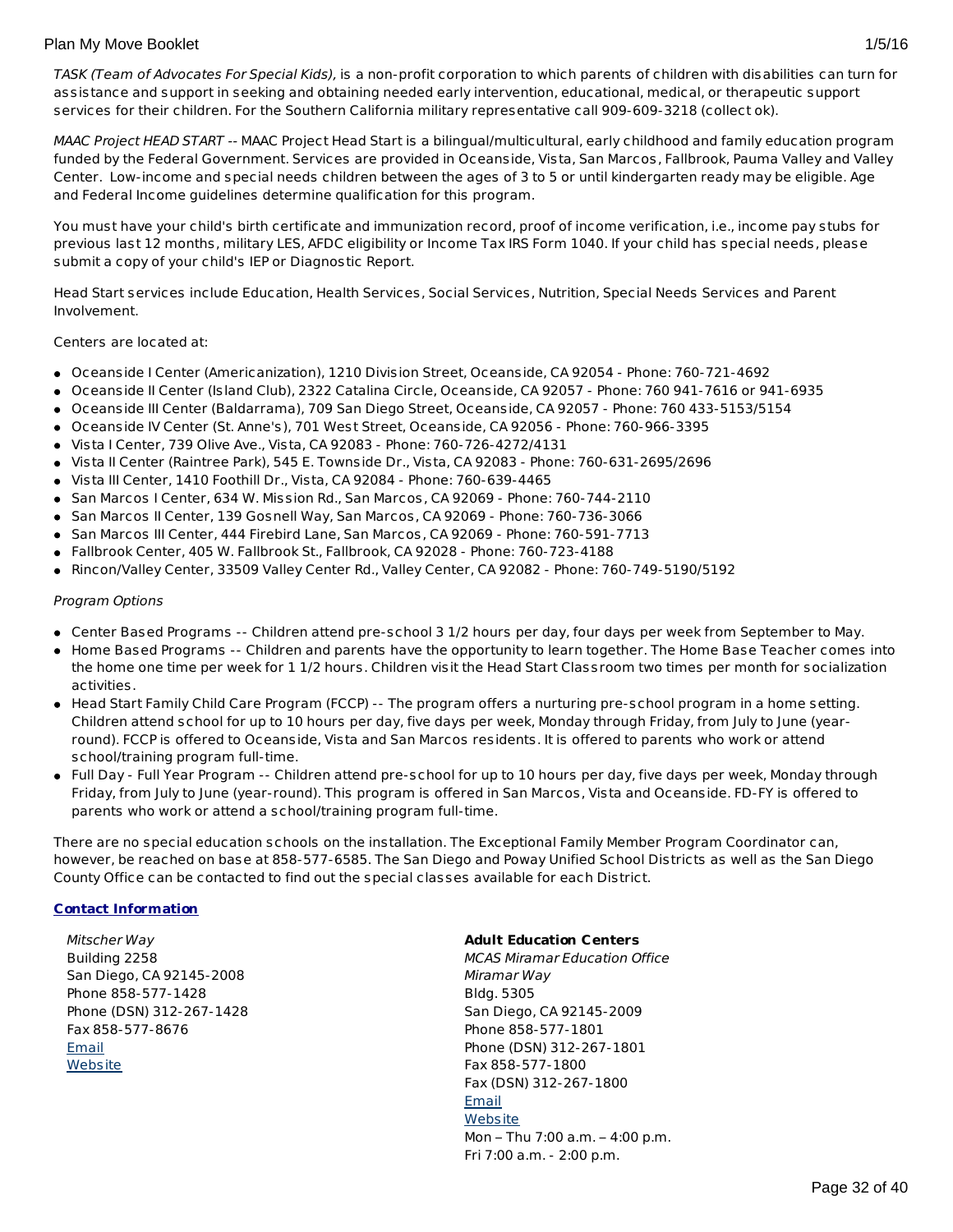## **Automotive Services**

Auto Skills Center Miramar Way Bldg. 6673 San Diego, CA 92145 Phone 858-695-1215 Fax 858-536-1684 **[Email](http://apps.militaryonesource.mil/MOS/f?p=AMS:5:0::::P5_APP_NAME,P5_MSG_TYPE,P5_EID:Plan My Move,Auto Skills Center,117922) [Website](http://mccsmiramar.com/autoskills.html)** Mon - Sat 8:00 a.m. - 4:30 p.m. Sun, Holidays – closed

## **Beauty/Barber Shops**

Main Barber Shop/Beauty Salon Matthews Avenue MCAS Miramar, Bldg 2660 (MCX) MCAS Miramar San Diego, CA 92145 Phone 858-695-7227 Fax 858-695-7260 **[Website](http://www.mccsmiramar.com)** Mon – Sat 8:00 a.m. - 6:00 p.m.

# **Chapels**

Base Chapel Bauer Road Bldg. 5632 MCAS Miramar San Diego, CA 92145 Phone 858-577-1333 Phone (DSN) 312-267-1333 Fax 858-577-1307 Fax (DSN) 312-267-1307 [Email](http://apps.militaryonesource.mil/MOS/f?p=AMS:5:0::::P5_APP_NAME,P5_MSG_TYPE,P5_EID:Plan My Move,Base Chapel,117969)

Sun 9:00 a.m. - 5:00 p.m.

**[Website](http://www.miramar.marines.mil/Departments/Chapel.aspx)** Mon – Fri 7:30 a.m. - 4:00 p.m. Sat, Sun – closed Mass Schedule: Sat mass (Protestant)9:00 a.m. Sun mass (Catholic) 11:00 a.m.

## **Citizenship and Immigration Services**

Citizenship and Immigration Services Elrod Avenue Building 6275 San Diego, CA 92145 Phone 858-577-1656 Phone (DSN) 312-267-1656 Fax 858-577-8412 Fax (DSN) 312-267-8412 [Email](http://apps.militaryonesource.mil/MOS/f?p=AMS:5:0::::P5_APP_NAME,P5_MSG_TYPE,P5_EID:Plan My Move,Citizenship and Immigration Services,203973) [Website](#page-19-0) Mon - Fri 7:30 a.m. - 4:30 p.m. Sat, Sun & Holidays – closed

## **Commissary/Shoppette**

Commissary Store Moore Avenue

Sat, Sun & Holidays - closed

## **Barracks/Single Service Member Housing**

MCAS Miramar Billeting Office Elrod Ave. Marine Corps Air Station, Bldg. 4312 San Diego, CA 92145 Phone 858-577-4233 / 858-577-4253 Phone (DSN) 312-267-4233 Fax 858-577-4243 **[Website](http://apps.militaryonesource.mil/MOS/ http://www.miramar.usmc.mil/billeting.asp)** Open 24 hours, including Sun and Holidays

## **Beneficiary Counseling Assistance Coordinators**

Health Promotion Program Elrod Avenue Bldg. 2273 MCAS Miramar San Diego, CA 92145 Phone 858-577-1331 Phone (DSN) 312-267-1331 [Email](http://apps.militaryonesource.mil/MOS/f?p=AMS:5:0::::P5_APP_NAME,P5_MSG_TYPE,P5_EID:Plan My Move,Health Promotion Program,118170) **[Website](http://www.mccsmiramar.com/fitness/)** Mon – Fri 7:30 a.m. - 4:00 p.m. Sat, Sun & Holidays – closed

## **Child Development Centers**

Child Development Center Mitscher Way MCAS Miramar, Building 2700 San Diego, CA 92145 Phone 619-556-8491 Phone (DSN) 312-267-4144 Fax 858-577-4790 Fax (DSN) 312-267-6634 **[Email](http://apps.militaryonesource.mil/MOS/f?p=AMS:5:0::::P5_APP_NAME,P5_MSG_TYPE,P5_EID:Plan My Move,Child Development Center,118195) [Website](http://www.mccsmiramar.com)** Mon - Fri 6:00 a.m. -6:00 p.m. Sat, Sun and Holidays - closed

## **Civilian Personnel Office**

Human Resource Office (Federal Jobs) Elrod Avenue MCAS Bldg. 2273 San Diego, CA 92145 Phone 858-577-1328 / 858-577-1250 Phone (DSN) 312-267-1328 Fax 858-577-6236 /1442 Fax (DSN) 312-267-7846 [Email](http://apps.militaryonesource.mil/MOS/f?p=AMS:5:0::::P5_APP_NAME,P5_MSG_TYPE,P5_EID:Plan My Move,Human Resource Office (Federal Jobs),179181) [Website](#page-19-0) Mon - Fri 7:30 a.m. - 4:00 p.m. Sat, Sun & Holidays – closed

# **Dental Clinics**

Dental Clinic Bauer Road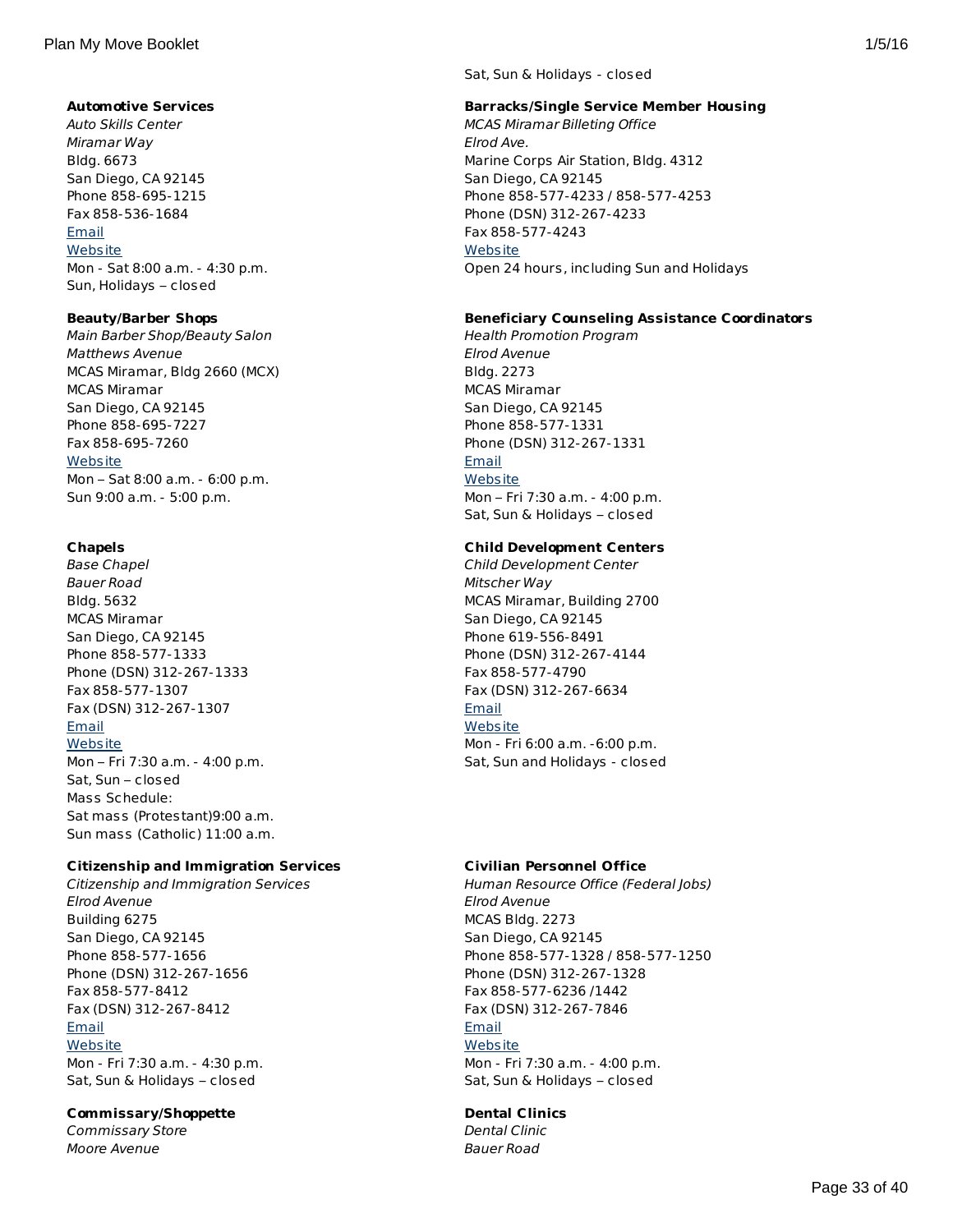#### Plan My Move Booklet 2012 1/5/16

MCAS Miramar, Bldg. 2661 San Diego, CA 92145-2008 Phone 858-577-4516 Phone (DSN) 312-267-4516 Fax 858-577-1218 Fax (DSN) 312-267-1218 [Email](http://apps.militaryonesource.mil/MOS/f?p=AMS:5:0::::P5_APP_NAME,P5_MSG_TYPE,P5_EID:Plan My Move,Commissary Store,117905) **[Website](http://www.commissaries.com/)** Commmissary: Mon, Tue, Wed 10:00 a.m. - 8:00 p.m. Thu, Fri 10:00 a.m. - 9:00 p.m. Sat 8:00 a.m. - 8:00 p.m. Sun 10:00 a.m. - 6:00 p.m. Shoppette: Open 24 hours, seven days a week

#### **EFMP - Enrollment**

**FFMP** Mitscher Way Bldg 2525 MCAS Miramar San Diego, CA 92145-2008 Phone 858-577-8644/4668 [Email](http://apps.militaryonesource.mil/MOS/f?p=AMS:5:0::::P5_APP_NAME,P5_MSG_TYPE,P5_EID:Plan My Move,EFMP,1000007487) **[Website](http://www.mccsmiramar.com/)** 

## **Exchange(s)**

Marine Corps Exchange (MCX) Matthews Avenue MCAS Miramar Bldg. 2260 San Diego, CA 92145-2008 Phone 858-695-7288/7312 Phone (DSN) 312-267-7288 Fax 858-695-7396 [Email](http://apps.militaryonesource.mil/MOS/f?p=AMS:5:0::::P5_APP_NAME,P5_MSG_TYPE,P5_EID:Plan My Move,Marine Corps Exchange (MCX),117907) **[Website](#page-19-0)** Mon - Fri 9:00 a.m. - 8:00 p.m. Sat, Sun 9:00 a.m. - 7:00 p.m.

## **Family Child Care/Child Development Homes**

Child Development Home Program Mitscher Way Buildong 2740 MCAS Miramar San Diego, CA 92145 Phone 858-577-4145 / 1-877-235-6002 Fax 858-577-4790 Fax (DSN) 312-267-4790 [Email](http://apps.militaryonesource.mil/MOS/f?p=AMS:5:0::::P5_APP_NAME,P5_MSG_TYPE,P5_EID:Plan My Move,Child Development Home Program,118198) **[Website](http://www.mccsmiramar.com)** Mon - Fri 6:00 a.m. - 6:00 p.m. Sat, Sun and Holidays - closed

## **Financial Institutions**

Navy Federal Credit Union Elrod Avenue

Bldg. 2495 MCAS Miramar San Diego, CA 92145 Phone 858-577-7856/1824/1825 / After Hours: 760-846-3215 Phone (DSN) 267-7856/1824/1825 Fax 858-577-1773 Fax (DSN) 312-267-7773 [Email](http://apps.militaryonesource.mil/MOS/f?p=AMS:5:0::::P5_APP_NAME,P5_MSG_TYPE,P5_EID:Plan My Move,Dental Clinic,176770) **[Website](http://www.miramar.marines.mil/Departments/DentalClinic.aspx)** Mon - Fri 7:00 a.m. - 4:00 p.m. Closed during lunch between 12:00 a.m. - 1:00 p.m. Sat, Sun & Holidays - closed

## **Emergency Relief Services**

Navy/Marine Corps Relief Society Elrod Ave. MCAS Miramar Bldg. 2273 San Diego, CA 92145 Phone 858-577-1807 Phone (DSN) 312-267-1807 Fax 858-549-2006 Fax (DSN) 312-267-2006 [Email](http://apps.militaryonesource.mil/MOS/f?p=AMS:5:0::::P5_APP_NAME,P5_MSG_TYPE,P5_EID:Plan My Move,Navy/Marine Corps Relief Society,118156) **[Website](http://www.nmcrs.org/)** Mon - Fri 8:00 a.m. - 4:00 p.m.

Call for appointment. Sat, Sun & Holidays - closed

## **Family Advocacy Program**

Family Advocacy Program Coordinator Bldg. 2274 MCAS Miramar San Diego, CA 92145 Phone 858-577-6585 / 858-864-3408 - FAP VICTIM ADVOCACY 24/7 RESPONSE HOTLINE / 858-864-2815 - 24/7 SAPR Hotline **[Website](http://www.mccsmiramar.com/family_advocacy.html)** Mon - Fri 7:30 a.m. - 4:30 p.m. Sat, Sun & Holidays – closed

## **Finance Office**

Finance Office Smith Road Building 8380 MCAS Miramar San Diego, CA 92145 Phone 760-725-8545 Phone (DSN) 312-365-8545 Fax 760-763-6473 Fax (DSN) 312-267-1584

#### [Email](http://apps.militaryonesource.mil/MOS/f?p=AMS:5:0::::P5_APP_NAME,P5_MSG_TYPE,P5_EID:Plan My Move,Finance Office,200759) **[Website](http://www.mccsmiramar.com)**

Mon - Fri 7:30 a.m. - 4:00 p.m. Sat, Sun & Holidays – closed

## **Golf Courses**

Golf Course Anderson Avenue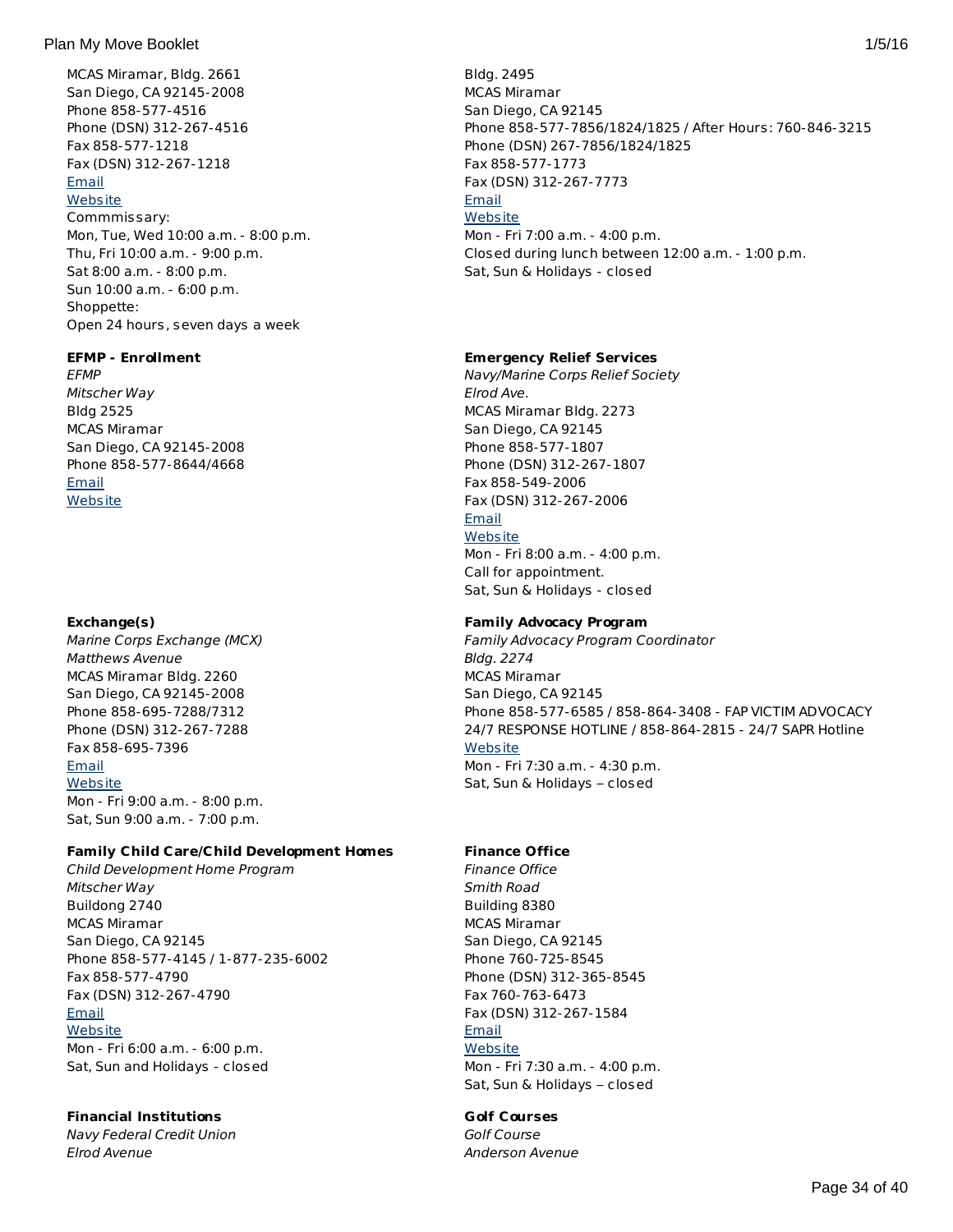Building 2727 MCAS Miramar San Diego, CA 92145 Phone 866-454-3143 Fax 858-831-1471 [Email](http://apps.militaryonesource.mil/MOS/f?p=AMS:5:0::::P5_APP_NAME,P5_MSG_TYPE,P5_EID:Plan My Move,Navy Federal Credit Union,200395) **[Website](http://www.navyfcu.org)** Mon - Fri 7:30 a.m. - 4:30 p.m. Sat, Sun & Holidays – closed

## **Gymnasiums/Fitness Centers**

Sports & Fitness Center/Gymnasium Bauer Rd, Bldg 2471 (Miramar Sports Complex) Bldg 2002 (Semper Fit Center) Bldg 7115 (The Barn) MCAS Miramar San Diego, CA 92145 Phone 858-577-4128 (Miramar Sports Complex) / 858- 577-4654 (Semper Fit Center) / 858-577-6042 (The Barn) Phone (DSN) 312-267-4654 Fax 858-577-8935 Fax (DSN) 312-267-8935 [Email](http://apps.militaryonesource.mil/MOS/f?p=AMS:5:0::::P5_APP_NAME,P5_MSG_TYPE,P5_EID:Plan My Move,Sports   Fitness Center/Gymnasium,118182) **[Website](http://www.mccsmiramar.com)** Mon - Fri 4:30 a.m. - 10:00 p.m. Sat 7:00 a.m. - 10:00 p.m.

## **Housing Referral Office/Housing Privatization**

Lincoln Military Housing Office Miramar Welcome Center 2625 Le Hardy Street Bldg 3544 San Diego, CA 92136 Phone 619-556-7667 Fax 619-556-1803 [Email](http://apps.militaryonesource.mil/MOS/f?p=AMS:5:0::::P5_APP_NAME,P5_MSG_TYPE,P5_EID:Plan My Move,Lincoln Military Housing Office,118055) [Website](http://lincolnmilitary.com/installations/san-diego-naval-complex/) [Website](http://www.cnic.navy.mil/ffr/housing.html/) Mon - Fri 8:00 a.m. - 5:00 p.m. Sat, Sun and Holiday - closed

Sun 8:00 a.m. - 10:00 p.m.

## **Information and Referral Services**

Information and Referral Mitscher Way Joint Reception Center (JRC) Bldg. 2258 San Diego, CA 92145 Phone 858-577-1428 Phone (DSN) 312-267-1428 Fax 858-577-8676 Fax (DSN) 312-267-8676 [Email](http://apps.militaryonesource.mil/MOS/f?p=AMS:5:0::::P5_APP_NAME,P5_MSG_TYPE,P5_EID:Plan My Move,Information and Referral,1000010278) **[Website](http://mccsmiramar.com/info_referral.html)** 

## **Library**

MCCS Library Miramar Way Bldg 5305

Bldg. 3485 MCAS Miramar San Diego, CA 92145 Phone 858-577-4155 / 858-740-6968 [Email](http://apps.militaryonesource.mil/MOS/f?p=AMS:5:0::::P5_APP_NAME,P5_MSG_TYPE,P5_EID:Plan My Move,Golf Course,118185) **[Website](http://www.mccsmiramar.com/golfcourse.html)** Open seven days a week 6:00 a.m. - 5:00 p.m.

## **Hospitals/Medical Treatment Facility(s)**

Acute Care Clinic Bauer Road Building 2496 San Diego, CA 92145 Phone 858-577-4656 Phone (DSN) 312-267-4656 Fax 858-577-9849 Fax (DSN) 312-278-9965 [Email](http://apps.militaryonesource.mil/MOS/f?p=AMS:5:0::::P5_APP_NAME,P5_MSG_TYPE,P5_EID:Plan My Move,Acute Care Clinic,179500) **[Website](http://www.mccsmiramar.com)** Acute Care: Mon - Fri 7:30 a.m. - 4:00 p.m. Family Practice Care: Mon - Fri 7:00 am - 4:00 p.m.

## **ID/CAC Card Processing**

ID/CAC Card Processing Mitscher Way BLDG 2258 MCAS Mirarmar San Diego, CA 92145 Phone 858-577-1421 Phone (DSN) 312-267-1421 Fax 858-577-1429 Fax (DSN) 312-267-1429 [Email](http://apps.militaryonesource.mil/MOS/f?p=AMS:5:0::::P5_APP_NAME,P5_MSG_TYPE,P5_EID:Plan My Move,ID/CAC Card Processing,117855) **[Website](https://rapids-appointments.dmdc.osd.mil)** Mon - Fri 7:30 a.m. - 4:00 p.m. Sat, Sun & Holidays – closed

## **Legal Services/JAG**

Legal Assistance Office MCAS Miramar, Bauer Road Building 6275 San Diego, CA 92145 Phone 858-577-1656 (ext. 1) Phone (DSN) 312-267-1656 Fax 858-577-8412 Fax (DSN) 312-267-8412 **[Website](http://www.mccsmiramar.com)** Mon - Fri 7:30 a.m. - 4:30 p.m. Sat, Sun & Holidays - closed

## **MWR (Morale Welfare and Recreation)**

Entertainment and Ticket Office Mitscher Way MCAS Miramar Bldg. 2524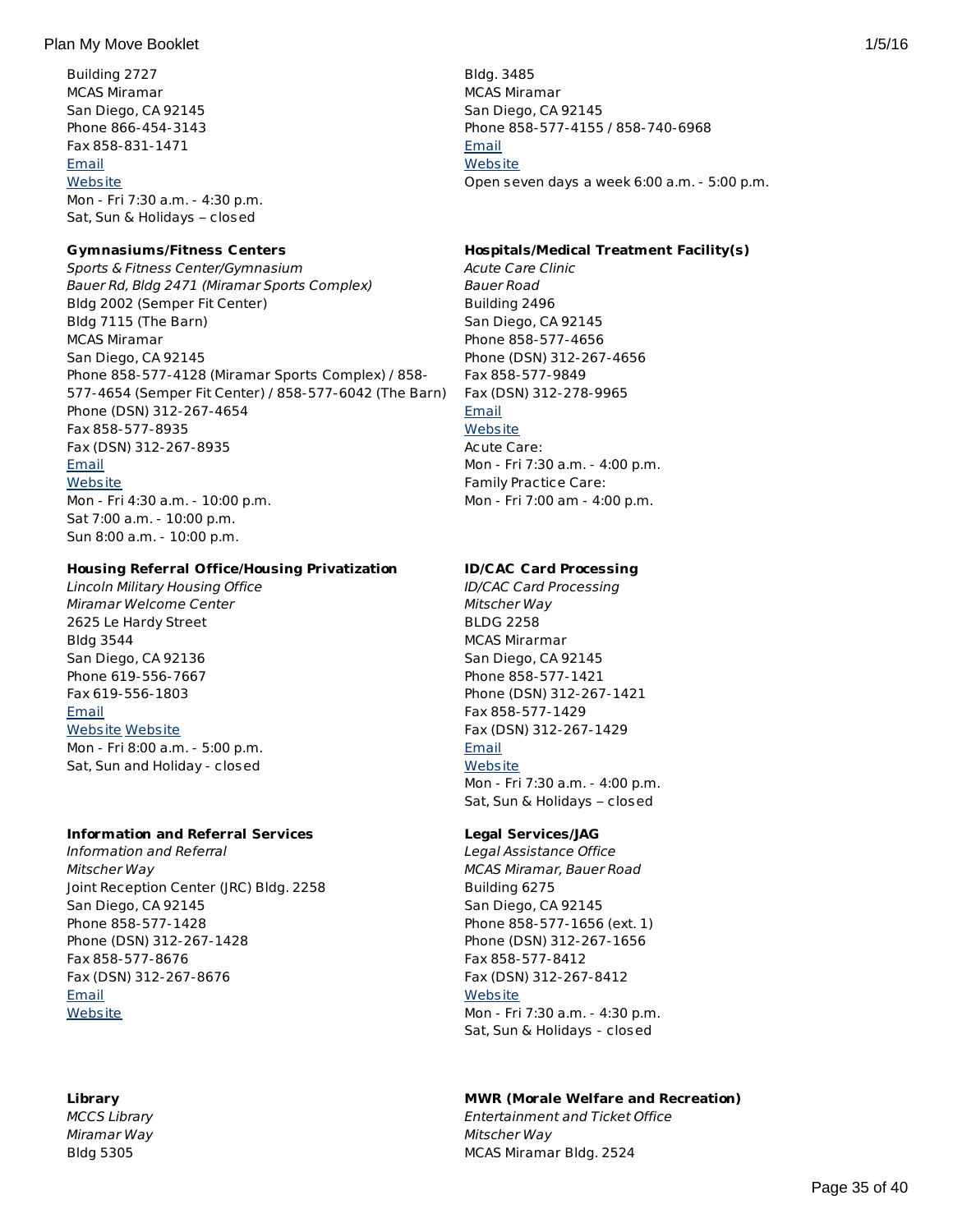San Diego, CA 92145 Phone 858-577-8974 Phone (DSN) 312-267-8974 Fax 858-577-4101 Fax (DSN) 312-267-4101 [Email](http://apps.militaryonesource.mil/MOS/f?p=AMS:5:0::::P5_APP_NAME,P5_MSG_TYPE,P5_EID:Plan My Move,MCCS Library,117977) **[Website](http://www.mccsmiramar.com)** Mon - Thu 7:00 a.m. - 7:30 p.m. Fri 7:00 a.m. - 6:00 p.m. Sat and Sun 10:00 a.m. - 4:00 p.m. Holidays – call for schedule

## **Military Clothing Sales**

Uniform Shop Matthews Avenue Building 2660 MCAS Miramar San Diego, CA 92145 Phone 858-695-7363 Phone (DSN) 312-267-7363 Fax 858-695-7344 **[Website](http://www.mccsmiramar.com)** Mon - Fri 9:00 a.m. - 8:00 p.m. Sat, Sun & Holidays 9:00 a.m. - 7:00 p.m.

## **Non-appropriated Funds (NAF) Human Resources**

MCCS Non-Appropriated Funds (NAF, on-base jobs) Elrod Avenue MCAS Miramar Bldg. 2273 San Diego, CA 92145 Phone 858-577-4117 Phone (DSN) 312-267-4117 Fax 858-577-7846 Fax (DSN) 312-267-7846 [Email](http://apps.militaryonesource.mil/MOS/f?p=AMS:5:0::::P5_APP_NAME,P5_MSG_TYPE,P5_EID:Plan My Move,MCCS Non-Appropriated Funds (NAF  on-base jobs),179187) **[Website](http://www.mccsmiramar.com)** Mon - Fri 7:30 a.m. - 4:30 p.m.

Sat, Sun & Holidays - closed

## **Restaurants/Fast Food**

Fast Food/Restaurant Elrod Avenue Building 2666 San Diego, CA 92145 Phone 858-693-1477 Phone (DSN) 312-693-1153 [Website](#page-19-0) [Website](http://www.miramar.com) Mon - Sun 5:30 a.m. - 11:00 p.m.

## **School Liaison Office/Community Schools**

School Liaison Office Bauer Road Building 2525 San Diego, CA 92145 Phone 858-577-6633 Phone (DSN) 312-267-6633 San Diego, CA 92145 Phone 858-577-4141/4126 / 858-577-6162 (Cruise Desk) / 858-271-7111 (Big Bear Reservation Desk) Phone (DSN) 312-267-4141 Fax 858-577-7418 [Email](http://apps.militaryonesource.mil/MOS/f?p=AMS:5:0::::P5_APP_NAME,P5_MSG_TYPE,P5_EID:Plan My Move,Entertainment and Ticket Office,118169) **[Website](http://www.mccsmiramar.com/itt.html)** Mon - Fri 9:00 a.m. - 8:00 p.m. Sat 9:00 a.m. - 2:00 p.m.

#### **New Parent Support Program**

New Parent Support MCAS Miramar Bldg. 2274 San Diego, CA 92145 Phone 858-577-9812 Phone (DSN) 312-267-9812 Fax 760-725-9571 **[Website](http://www.mccsmiramar.com/new_parent_support_program.html)** Mon - Fri 7:30 a.m. - 4:00 p.m. Sat, Sun & Holidays - closed

## **Personal Financial Management Services**

Personal Finance Management MCAS Miramar, The HUB, 5305 San Diego, CA 92145 Phone 858-577-9802 Phone (DSN) 312-267-9802 Fax 858-577-4378 Fax (DSN) 312-267-4378 [Email](http://apps.militaryonesource.mil/MOS/f?p=AMS:5:0::::P5_APP_NAME,P5_MSG_TYPE,P5_EID:Plan My Move,Personal Finance Management,118142) **[Website](http://mccsmiramar.com/personal_financial_management.html)** Mon - Fri 7:30 a.m. - 4:00 p.m. Sat, Sun & Holidays - closed

## **Retirement Services**

Retired Assistance Office Mitscher Way Joint Reception Center, Bldg. 2258 MCAS Miramar San Diego, CA 92145 Phone 858-577-4806 Phone (DSN) 312-267-4806 Fax 858-577-4122 Fax (DSN) 312-267-4378 [Email](http://apps.militaryonesource.mil/MOS/f?p=AMS:5:0::::P5_APP_NAME,P5_MSG_TYPE,P5_EID:Plan My Move,Retired Assistance Office,118157) **[Website](http://mccsmiramar.com/retired_assistance_program.html)** Mon -Fri 9:00 a.m. - 12:00 p.m. and 1:00 p.m. - 4:00 p.m. Sat, Sun, and Holidays - closed

## **Spouse Education, Training and Careers**

Career Resource Program Miramar Way Bldg. 5305 San Diego, CA 92145 Phone 858-577-6491 / 858-577-6710 Phone (DSN) 312-267-6710/6491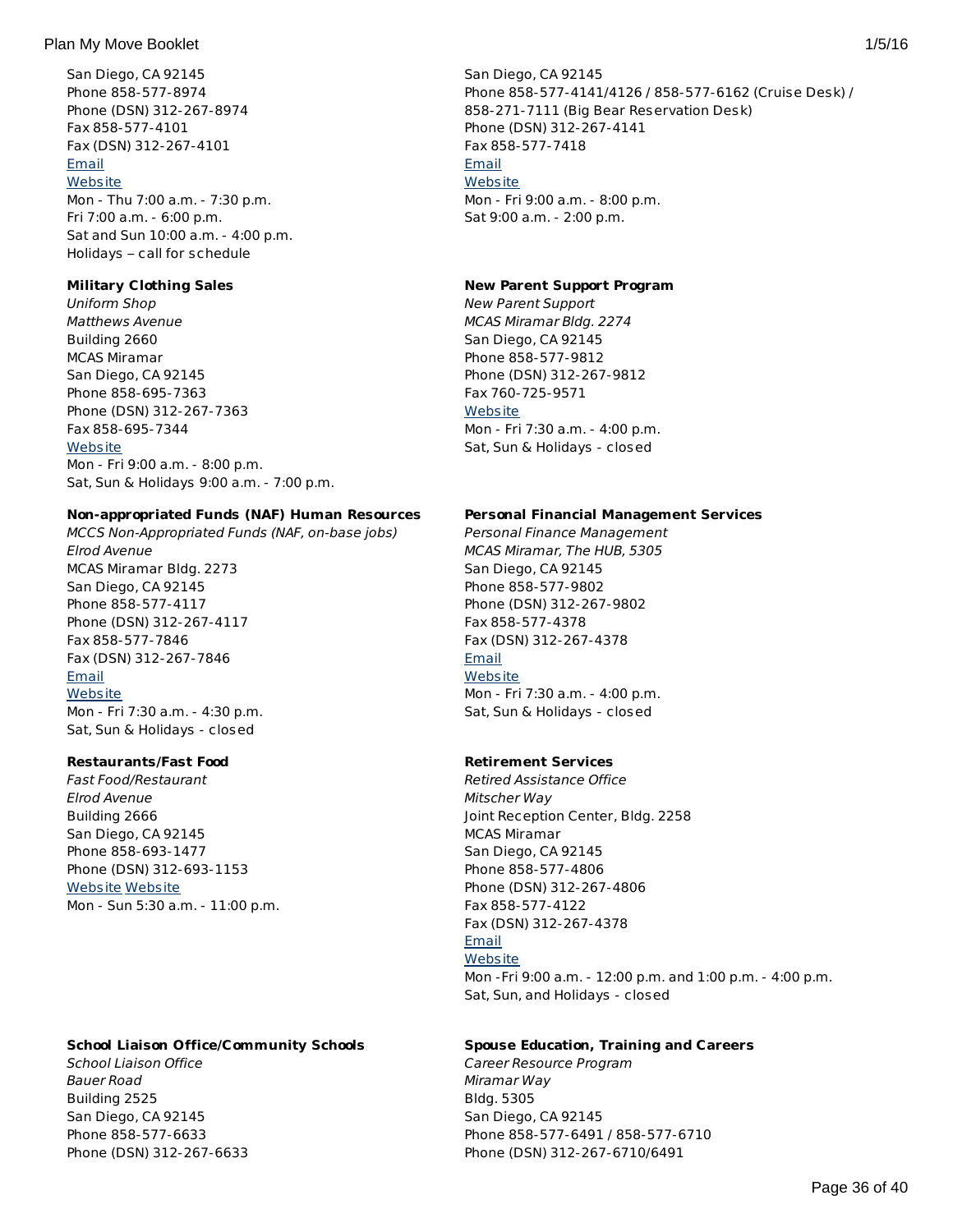Fax 858-577-6604 Fax (DSN) 312-267-6604 [Email](http://apps.militaryonesource.mil/MOS/f?p=AMS:5:0::::P5_APP_NAME,P5_MSG_TYPE,P5_EID:Plan My Move,School Liaison Office,1000001918) [Website](http://www.mccsmiramar.com) [Website](http://www.dodea.edu/Partnership/schoolLiaisonOfficers.cfm) Mon – Fri 7:30 – 4:00 p.m.

#### **Temporary Lodging/Billeting**

Miramar Inn Bauer Road Marine Corps Air Station, Miramar Building 2515 San Diego, CA 92145 Phone 858-271-7111 Phone (DSN) 312-267-4233 Fax 858-695-7371 Fax (DSN) 312-267-4243 **[Website](http://www.miramar.usmc.mil/billeting.asp)** Open 24 hours, seven days a week.

## **VA Facilities**

VA Assistance Office Miramar Way Building 5305 San Diego, CA 92145 Phone 858-689-2141 / 1-800-827-1000 Phone (DSN) 312-267-2141 Fax 858-299-7092 [Website](http://vabenefits.vba.va.gov) [Website](http://www.va.gov) Mon - Fri 7:30 a.m. - 4:30 p.m. Sat, Sun & Holidays - closed

## **Victim Advocate Services**

Marine and Family Services Elrod Avenue Building 2274 P.O. Box 452008 San Diego, CA 92145 Phone 858-577-6585 / 858-577-8644 / 858-577-4068 (Military Police) Phone (DSN) 312-267-6585 Fax 858-577-4378 Fax (DSN) 312-267-4378 [Email](http://apps.militaryonesource.mil/MOS/f?p=AMS:5:0::::P5_APP_NAME,P5_MSG_TYPE,P5_EID:Plan My Move,Marine and Family Services,179497) **[Website](#page-19-0)** Mon - Fri 7:30 a.m. - 4:00 p.m. Sat, Sun & Holidays - closed

## **Women, Infants, and Children (WIC & WIC-O)**

W.I.C. (Women Infants Children) Bauer Road

## Fax 858-577-6709 [Email](http://apps.militaryonesource.mil/MOS/f?p=AMS:5:0::::P5_APP_NAME,P5_MSG_TYPE,P5_EID:Plan My Move,Career Resource Program,179180) [Website](http://www.turbotap.org) [Website](#page-19-0) Mon - Fri 7:30 a.m. - 4:30 p.m. Sat, Sun & Holidays - closed Transition Assistance:

Mon - Fri 7:30 a.m. - 4:30 p.m. Sat, Sun & Holidays - closed

## **Transition Assistance Program**

Career Resource Program Miramar Way Bldg. 5305 San Diego, CA 92145 Phone 858-577-6491 / 858-577-6710 Phone (DSN) 312-267-6710/6491 Fax 858-577-6709 **[Email](http://apps.militaryonesource.mil/MOS/f?p=AMS:5:0::::P5_APP_NAME,P5_MSG_TYPE,P5_EID:Plan My Move,Career Resource Program,179180)** 

## [Website](http://www.turbotap.org) [Website](#page-19-0)

Mon - Fri 7:30 a.m. - 4:30 p.m. Sat, Sun & Holidays - closed Transition Assistance: Mon - Fri 7:30 a.m. - 4:30 p.m. Sat, Sun & Holidays - closed

## **Veterinary Services**

Veterinary Services Bauer Road Building 6360 MCAS Miramar San Diego, CA 92145 Phone 858-577-6552/1773 **[Website](http://www.mccsmiramar.com/vet_clinic.html)** 

## **Welcome/Visitors Center**

Joint Reception Center Mitscher Way Bldg. 2258 San Diego, CA 92145 Phone 858-577-1428/858-577-1858/1865 Phone (DSN) 312-267-1428 Fax 858-577-6634 [Email](http://apps.militaryonesource.mil/MOS/f?p=AMS:5:0::::P5_APP_NAME,P5_MSG_TYPE,P5_EID:Plan My Move,Joint Reception Center,117838) **[Website](http://www.miramar.com)** Mon – Fri 7:30 a.m. - 4:30 p.m. Sat, Sun & Holidays – closed

## **Youth Programs/Centers**

Children, Youth & Teen Center Bauer road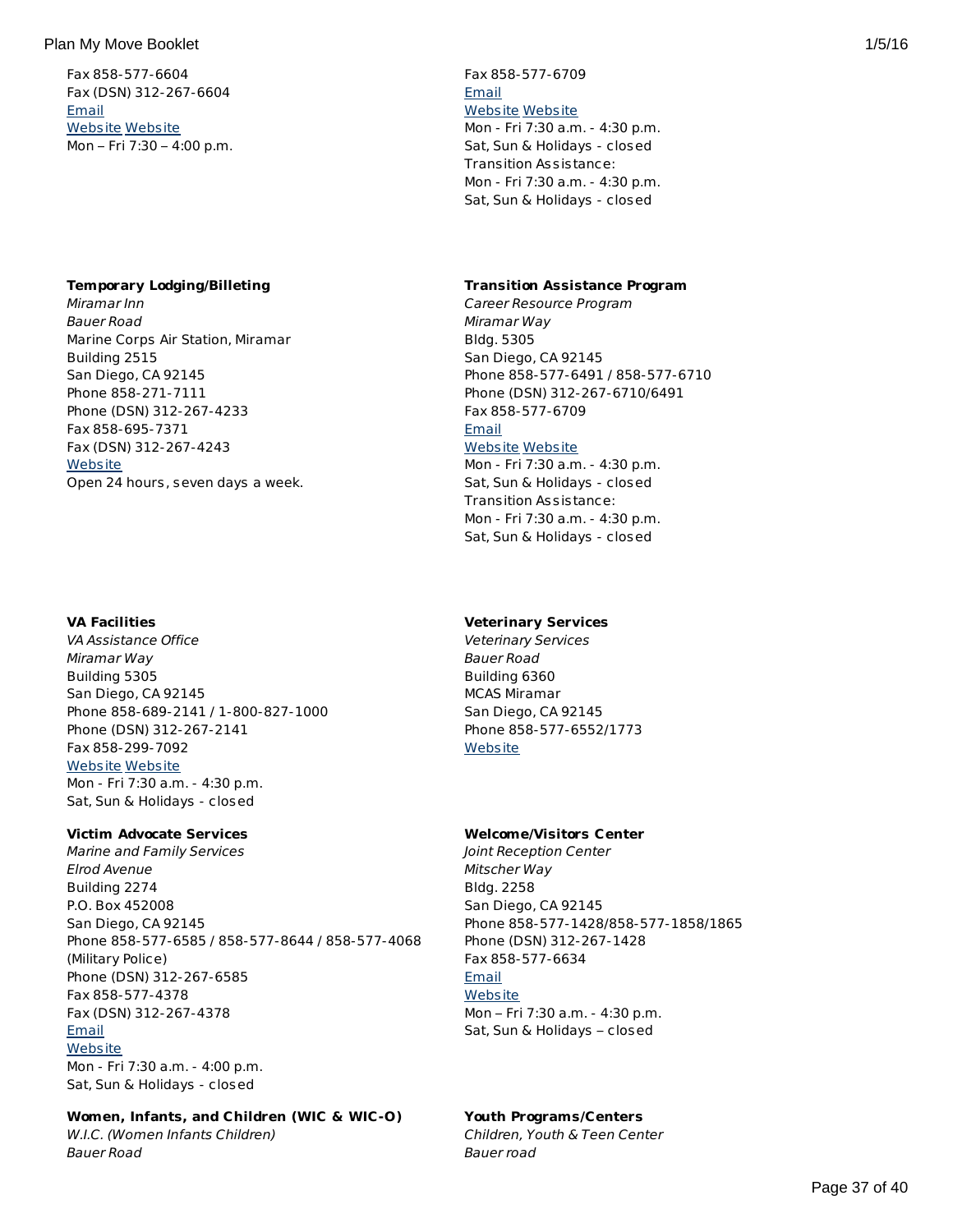## Plan My Move Booklet 2008 1/5/16 and 2008 1/5/16 and 2008 1/5/16 and 2008 1/5/16 and 2008 1/5/16 and 2008 1/5/16

Building 5632 San Diego, CA 92145 Phone 800-500-6411 (appts. on Miramar) / 888-999-6897 (within the San Diego area) Fax 858-309-1286/858-292-2365/0823 [Email](http://apps.militaryonesource.mil/MOS/f?p=AMS:5:0::::P5_APP_NAME,P5_MSG_TYPE,P5_EID:Plan My Move,W.I.C. (Women Infants Children),176763) **[Website](#page-19-0)** Open Mon only between 9:00 a.m. - 3:00 p.m. Call for appointment. MCAS Miramar W.I.C office provides assistance every Mon. The office is at the Fellowship Hall in the Chapel Bldg. 5632 on Bauer road. Building 2700 MCAS Miramar San Diego, CA 92145 Phone 858-577-4136 **[Website](http://www.mccsmiramar.com/children-youth-teen-center.html)** 

## **Major Units**

## **BRIG**

Contact Information: YNC COM: 858-577-7000 FAX: 858-577-7138 DSN: 312-267-7777

## **MAG-11**

Contact Information: S-1 COM: 858-577-4543 FAX: 858-577-1781 DSN: 312-267-4543

## **VMFA(AW)-121**

Contact Information: S-1 COM: 858-577-9367 DSN: 312-267-9367

## **VMFA-232**

Contact Information: S-1 COM: 858-577-6876 DSN: 312-267-6876 FAX: 312-267-6876

## **VMFA-323**

Contact Information: S-1 COM: 858-577-1564 DSN: 312-267-1564 FAX: 312-267-1564

## **MAG-16**

Contact Information: S-1 COM: 858-577-6589 FAX: 858-577-6716 DSN: 312-267-6589

#### **HMH-462** Contact Information:

S-1 COM: 858-577-9705 FAX: 858-577-9692

## **ADMIN/3RD MAW**

Contact Information: S-1 COM: 858-577-7382 FAX: 858-577-8708 DSN: 312-267-7382

## **VMFAT-101**

Contact Information: S-1 COM: 858-577-8535 DSN: 312-267-8535 FAX: 312-267-1672

## **VMFA(AW)-225**

Contact Information: S-1 COM: 858-577-6835 DSN: 312-267-6835

## **VMFA-242**

Contact Information: S-1 COM: 858-577-9121 DSN: 312-267-9121 FAX: 312-267-9121

## **VMGR-352**

Contact Information: S-1 COM: 858-577-8229 DSN: 312-267-8229 FAX: 858-577-8229

## **HMH-361**

Contact Information: S-1 COM: 858-577-9289 DSN: 312-267-9289

# **MALS-16**

Contact Information: S-1 COM: 858-577-4365 DSN: 312-267-4365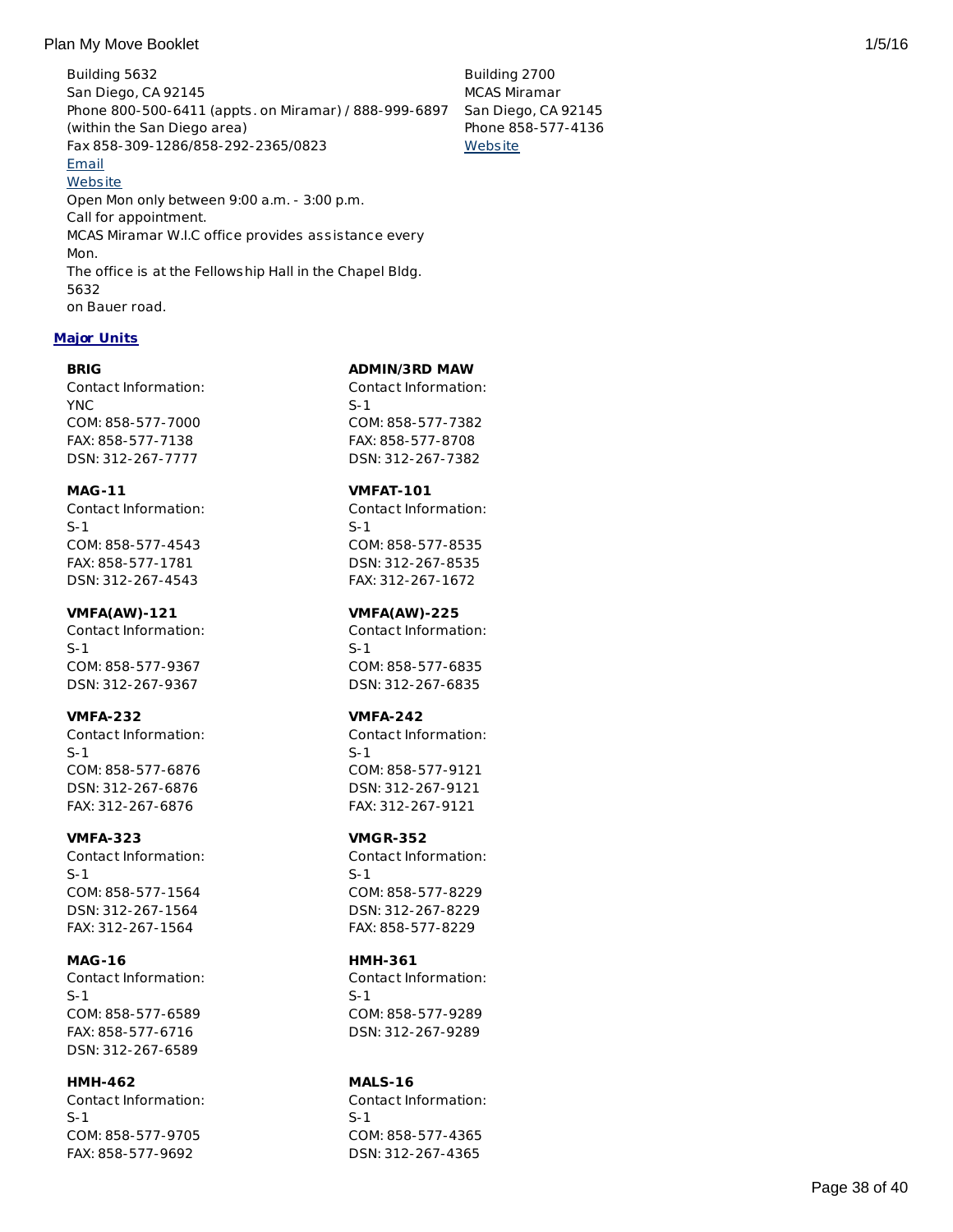## Plan My Move Booklet 2008 1/5/16 and 2008 1/5/16 and 2008 1/5/16 and 2008 1/5/16 and 2008 1/5/16 and 2008 1/5/16

DSN: 312-267-9705

**HMM-166** Contact Information: S-1 COM: 858-577-8166 DSN: 312-267-8166

**MALS-46** Contact Information: S-1 COM: 858-577-1145 FAX: 858-577-4943 DSN: 312-267-1145

**ADMIN** Contact Information: OOD COM: 858-577-1141 DSN: 312-267-1141 OOD: After 1600 only Cell 858-864-3434 DSN: 312-267-4491 S-1

## **MALS -11**

Contact Information: S-1 COM: 858-577-4503 DSN: 312-267-4503

## **HMM-161**

Contact Information: S-1 COM: 858-577-8160 DSN: 312-267-8160 FAX: 312-267-8160

## **HMM-165**

Contact Information: S-1 COM: 858-577-8165 DSN: 312-267-8165 FAX: 312-267-8165

#### **MTACS-38**

Contact Information: S-1 COM: 858-577-4932 FAX: 858-577-9764 DSN: 312-267-4932

#### **MWCS-48**

Contact Information: S-1 COM: 858-577-6860 DSN: 312-267-6860

## **MWSS-473**

Contact Information: S-1 COM: 858-577-6847 DSN: 312-267-6847 FAX: 312-267-6847

#### **HMH-465**

Contact Information: S-1 COM: 858-577-4980 DSN: 312-267-4980

#### **ADMIN**

Contact Information: ADMIN COM: 858-577-1494 DSN: 312-267-1494

#### **H&HS**

Contact Information: COM: 858-577-4491 FAX: 858-577-1098

## **HMH-466**

Contact Information: S-1 COM: 858-577-9672 DSN: 312-267-9672

## **HMM-163**

Contact Information: S-1 COM: 858-577-8163 DSN: 312-267-8163

## **MACG-38**

Contact Information: S-1 COM: 858-577-9599 FAX: 858-577-8586 DSN: 312-267-9599

## **MWCS-38**

Contact Information: S-1 COM: 858-577-7529 FAX: 858-577- 8735 DSN: 312-267-7529

## **MAG-46**

Contact Information: S-1 COM: 858-577-6802 FAX: 858-577-6807 DSN: 312-267-6802

## **MWSS-373**

Contact Information: S-1 COM: 858-577-7243 DSN: 312-267-7243